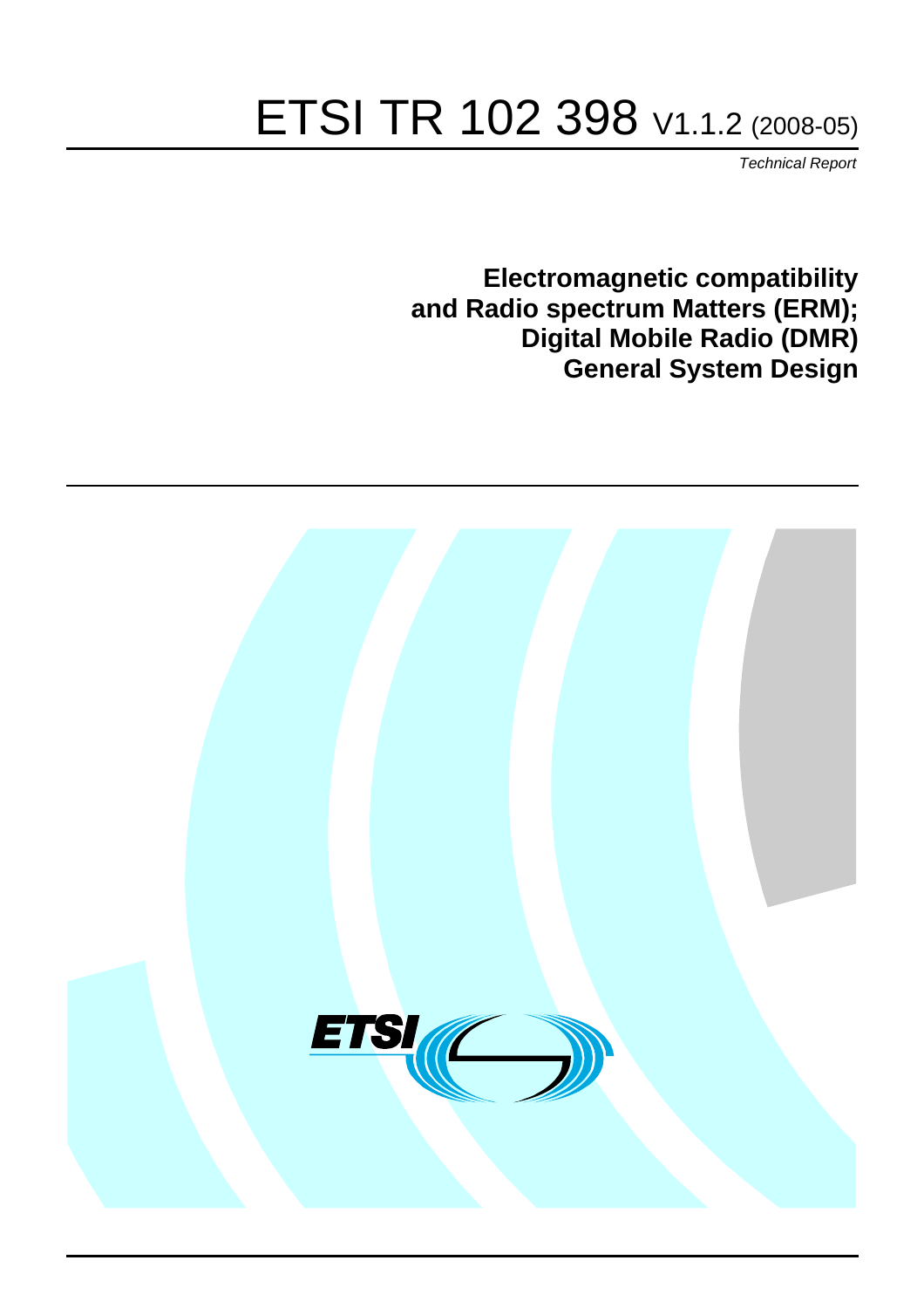Reference RTR/ERM-TGDMR-275

Keywords

digital, PMR, radio

#### *ETSI*

#### 650 Route des Lucioles F-06921 Sophia Antipolis Cedex - FRANCE

Tel.: +33 4 92 94 42 00 Fax: +33 4 93 65 47 16

Siret N° 348 623 562 00017 - NAF 742 C Association à but non lucratif enregistrée à la Sous-Préfecture de Grasse (06) N° 7803/88

#### *Important notice*

Individual copies of the present document can be downloaded from: [http://www.etsi.org](http://www.etsi.org/)

The present document may be made available in more than one electronic version or in print. In any case of existing or perceived difference in contents between such versions, the reference version is the Portable Document Format (PDF). In case of dispute, the reference shall be the printing on ETSI printers of the PDF version kept on a specific network drive within ETSI Secretariat.

Users of the present document should be aware that the document may be subject to revision or change of status. Information on the current status of this and other ETSI documents is available at <http://portal.etsi.org/tb/status/status.asp>

If you find errors in the present document, please send your comment to one of the following services: [http://portal.etsi.org/chaircor/ETSI\\_support.asp](http://portal.etsi.org/chaircor/ETSI_support.asp)

#### *Copyright Notification*

No part may be reproduced except as authorized by written permission. The copyright and the foregoing restriction extend to reproduction in all media.

> © European Telecommunications Standards Institute 2008. All rights reserved.

**DECT**TM, **PLUGTESTS**TM, **UMTS**TM, **TIPHON**TM, the TIPHON logo and the ETSI logo are Trade Marks of ETSI registered for the benefit of its Members.

**3GPP**TM is a Trade Mark of ETSI registered for the benefit of its Members and of the 3GPP Organizational Partners.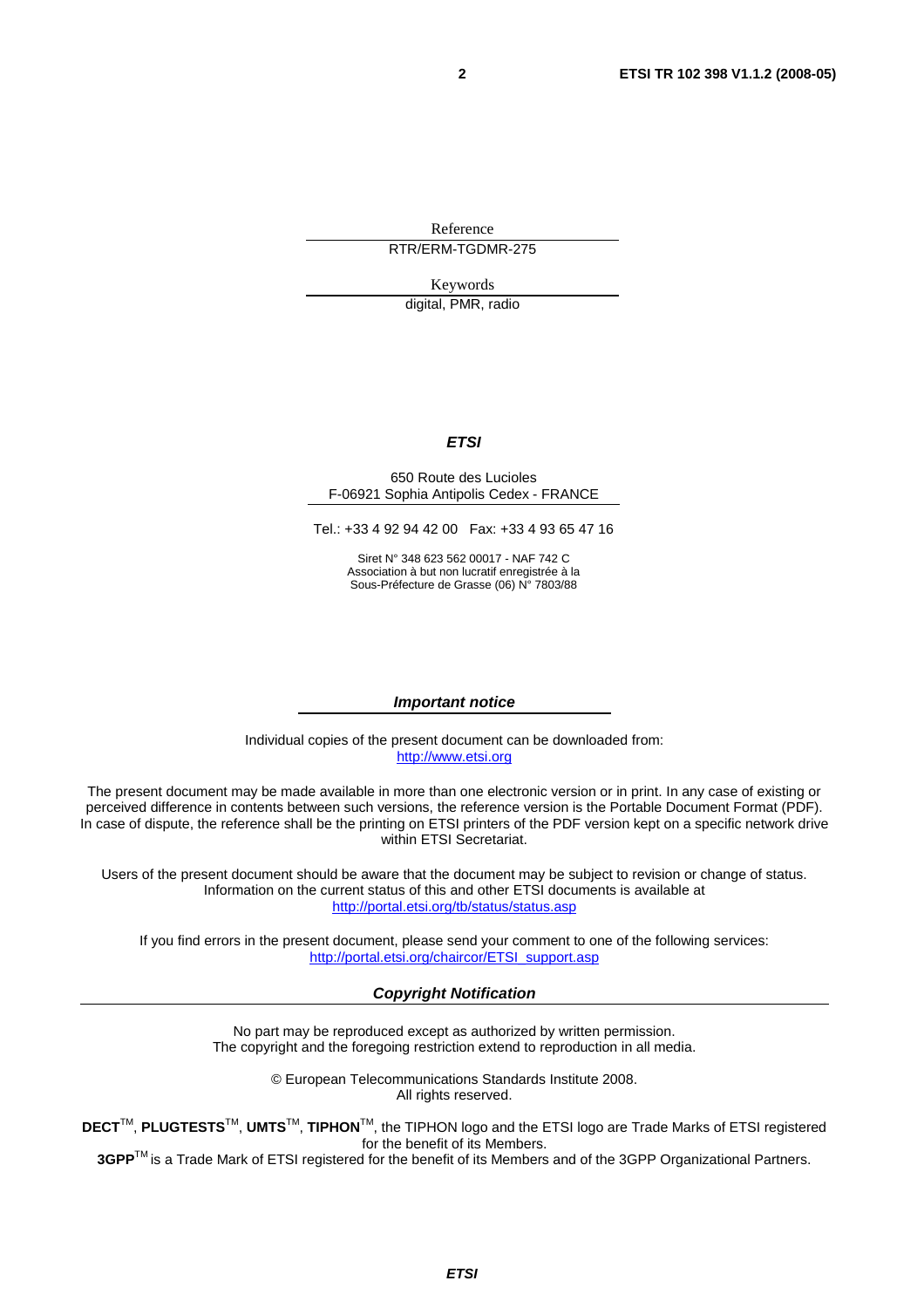## Contents

| 1                  |  |
|--------------------|--|
| $\overline{2}$     |  |
| 2.1                |  |
| 2.2                |  |
| 3                  |  |
| 3.1                |  |
| 3.2                |  |
| 3.3                |  |
| $\overline{4}$     |  |
|                    |  |
| 5                  |  |
| 5.1                |  |
| 5.1.1<br>5.1.2     |  |
| 5.1.3              |  |
| 5.1.4              |  |
| 5.2                |  |
| 5.3                |  |
| 5.4                |  |
| 5.5                |  |
| 5.5.1              |  |
| 5.5.2              |  |
| 5.5.3              |  |
| 5.5.4              |  |
| 5.6                |  |
| 6                  |  |
| 6.1                |  |
| 6.2                |  |
| 6.2.1              |  |
| 6.2.2              |  |
| 6.2.3              |  |
| 6.2.4              |  |
| 6.2.5              |  |
| 6.2.6              |  |
| 6.3                |  |
| 6.3.1              |  |
| 6.3.2              |  |
| 6.3.2.1            |  |
| 6.3.2.2<br>6.3.2.3 |  |
|                    |  |
| 7                  |  |
| 7.1                |  |
| 7.2                |  |
| 7.2.1              |  |
| 7.3                |  |
| 8                  |  |
| 8.1                |  |
| 8.2                |  |
| 8.3                |  |
|                    |  |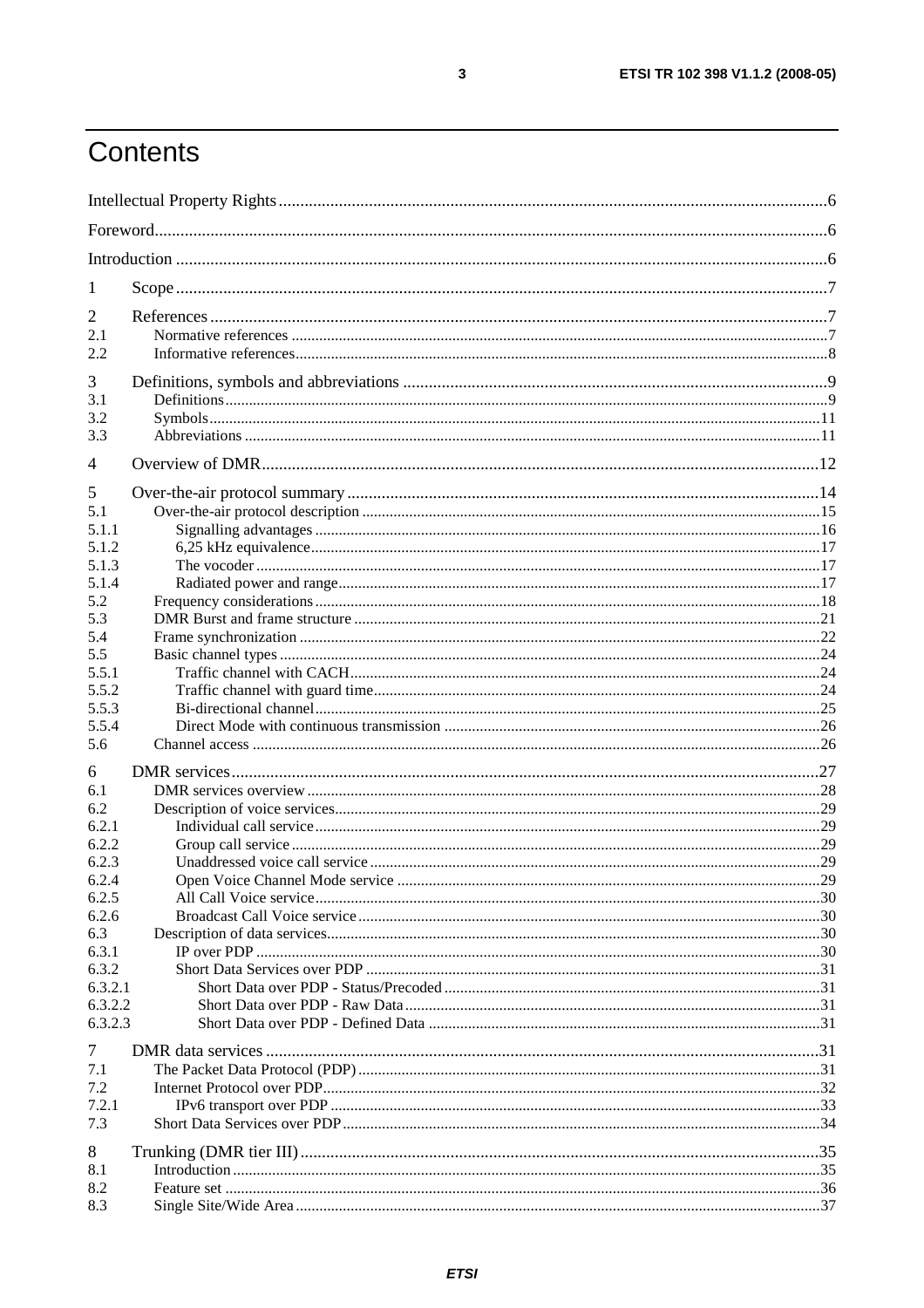| 8.4              |  |
|------------------|--|
| 8.5              |  |
| 8.6              |  |
| 8.7              |  |
| 8.8              |  |
| 8.8.1            |  |
| 8.8.2            |  |
| 8.9              |  |
| 8.10             |  |
| 8.10.1<br>8.10.2 |  |
| 8.10.3           |  |
| 8.11             |  |
| 8.11.1           |  |
| 8.11.2           |  |
| 8.11.2.1         |  |
| 8.11.2.2         |  |
| 8.11.3           |  |
| 8.11.3.1         |  |
| 8.11.3.2         |  |
| 8.11.3.3         |  |
| 8.11.3.4         |  |
| 8.12             |  |
| 8.12.1           |  |
| 8.12.2           |  |
| 8.12.3           |  |
| 9                |  |
| 9.1              |  |
| 9.2              |  |
| 9.3              |  |
| 9.4              |  |
| 10               |  |
| 10.1             |  |
| 10.2             |  |
| 10.2.1           |  |
| 10.2.1.1         |  |
| 10.2.1.2         |  |
| 10.2.1.3         |  |
| 10.2.2           |  |
| 10.2.3           |  |
| 10.3             |  |
| 10.4             |  |
| 10.5             |  |
| 10.6<br>10.7     |  |
|                  |  |
| Annex A:         |  |
| A.1              |  |
| A.1.1            |  |
| A.1.2            |  |
| A.1.2.1          |  |
| A.1.2.2          |  |
|                  |  |
| A.2              |  |
| A.2.1            |  |
| A.2.2            |  |
| A.2.3            |  |
| <b>Annex B:</b>  |  |
|                  |  |
| B.1              |  |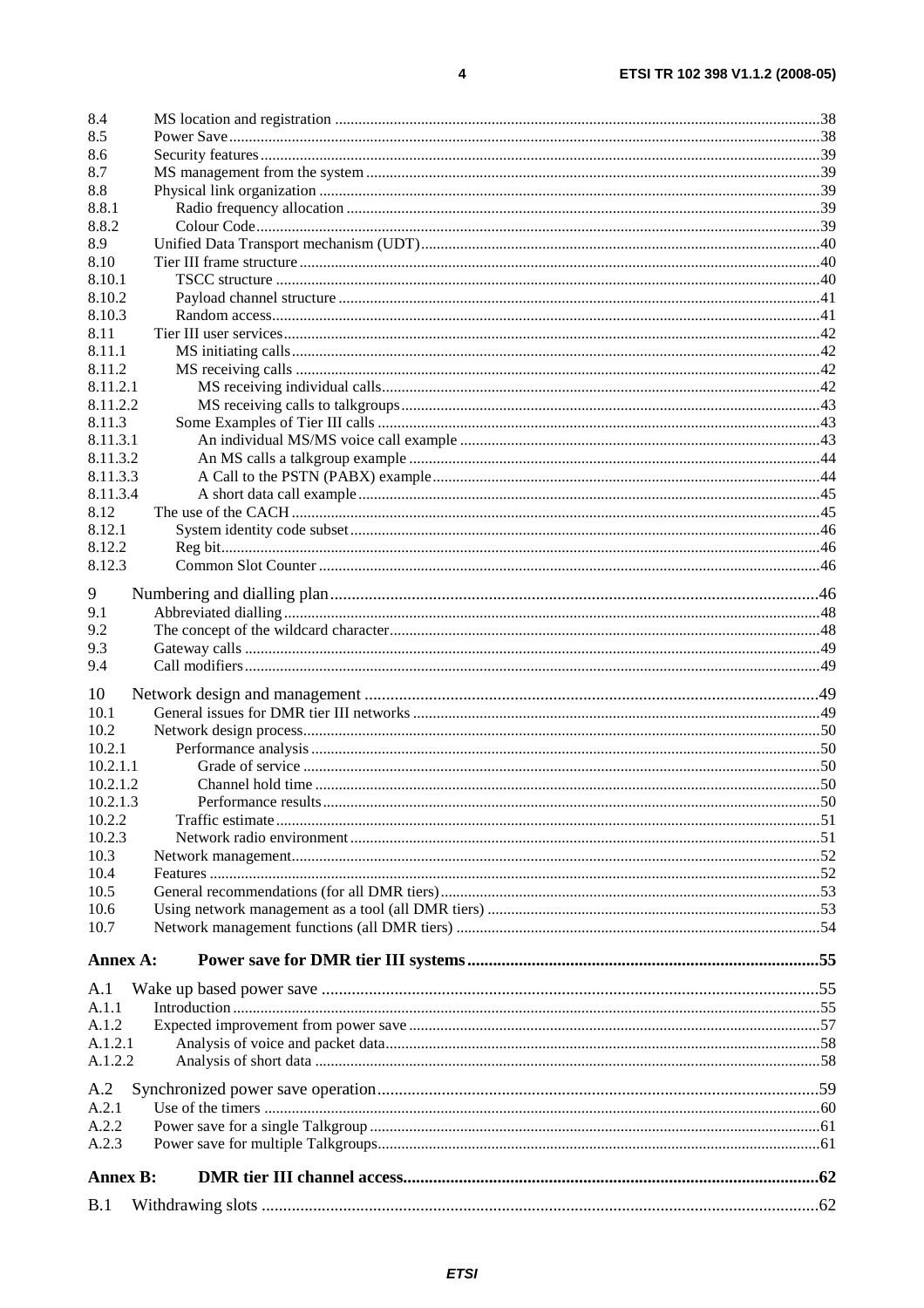| B.2.1<br>B.2.2 |  |
|----------------|--|
| B.3            |  |
|                |  |
|                |  |
|                |  |
| C.1.1          |  |
| C.1.2          |  |
| C.1.3          |  |

 $\overline{\mathbf{5}}$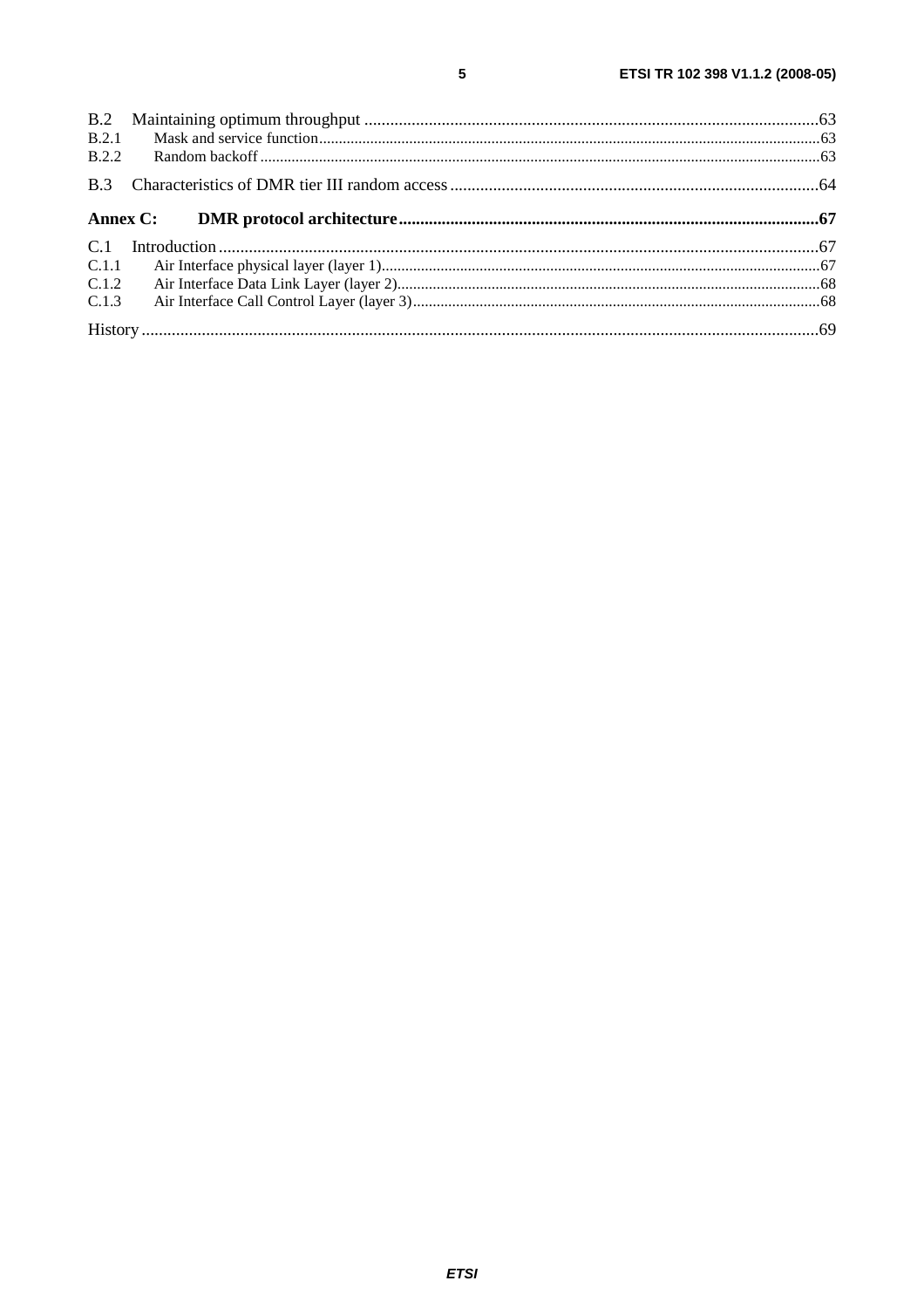## Intellectual Property Rights

IPRs essential or potentially essential to the present document may have been declared to ETSI. The information pertaining to these essential IPRs, if any, is publicly available for **ETSI members and non-members**, and can be found in ETSI SR 000 314: *"Intellectual Property Rights (IPRs); Essential, or potentially Essential, IPRs notified to ETSI in respect of ETSI standards"*, which is available from the ETSI Secretariat. Latest updates are available on the ETSI Web server ([http://webapp.etsi.org/IPR/home.asp\)](http://webapp.etsi.org/IPR/home.asp).

Pursuant to the ETSI IPR Policy, no investigation, including IPR searches, has been carried out by ETSI. No guarantee can be given as to the existence of other IPRs not referenced in ETSI SR 000 314 (or the updates on the ETSI Web server) which are, or may be, or may become, essential to the present document.

### Foreword

This Technical Report (TR) has been produced by ETSI Technical Committee Electromagnetic compatibility and Radio spectrum Matters (ERM).

## Introduction

The present document has been produced to provide an introduction to DMR for potential system purchasers, network operators and service users.

It is in relation to multi-part TS 102 361 [1] to [4] covering the technical requirements for Digital Mobile Radio (DMR), as identified below :

- Part 1: "DMR Air Interface (AI) protocol";
- Part 2: "DMR voice and generic services and facilities";
- Part 3: "DMR Data protocol";
- Part 4: "DMR trunking protocol".

It provides an overview, a description on the DMR services and facilities, technical background and radio aspects, protocol and service performance, and guidance on numbering and addressing.

It should be understood that, as in all standard setting activities, there is an inherent conflict between the wish to have as broad a standard as possible and at the same time wanting to have as much of that broad standard available and implemented right from the beginning. Potential system purchasers, network operators and service users should make sure they influence the suppliers to have their required functionality available when they need it.

Equipment manufacturers will use the broad flexibility provided within the standard to develop and implement systems in various ways, and still be conforming according to the standard. This broad availability of systems, each optimized around certain features and functionalities, needs to be carefully analysed by a network operator and system user to find the supplier with a system suited best for their needs.

Clause 5 provides an overview of the DMR over-the-air protocol.

Information about DMR services is given in clause 6. In addition, clause 7 contains a summary of the DMR data services.

Information on DMR trunking is in clause 8 as well as annex A (power save) and annex B (channel access and throughput).

A short introduction to numbering and addressing is in clause 9.

Information on network design and management is in clause 10.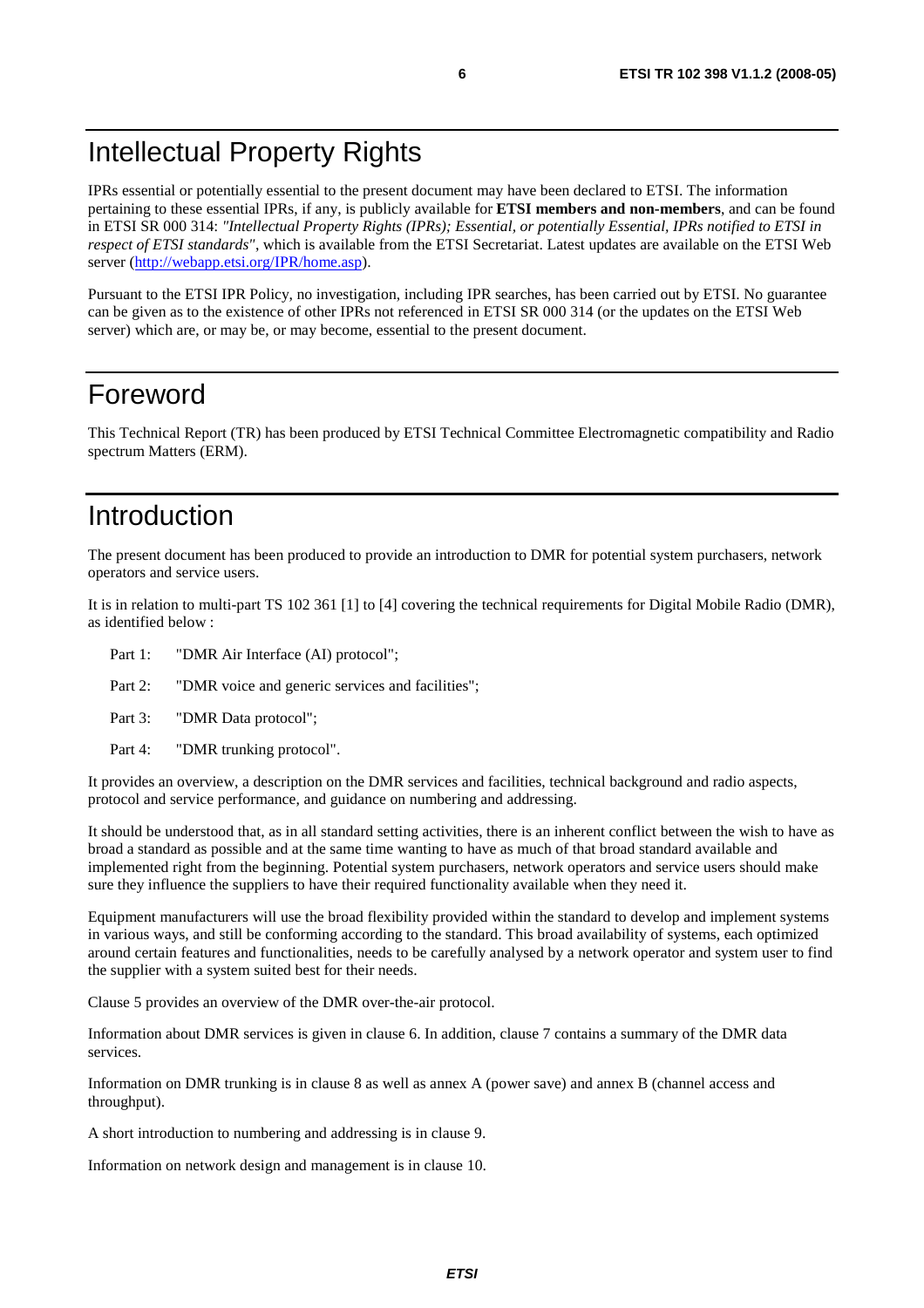## 1 Scope

The present document is written as a "Read-me-first" manual or "Getting started with DMR". It is not intended to be a complete guide to the DMR technical specifications. If any conflict is found between the present document and the clauses in the DMR specifications then the technical specifications in TS 102 361 (all parts) [1] to [4] take precedence.

The aims of the present document are many, for example:

- 1) to provide the reader with sufficient knowledge to engage in qualified discussions with the equipment and service suppliers;
- 2) to expose the reader to the specific language and technical terminology used in the DMR specifications;
- 3) to enable the reader to understand the flexibility in system design, system network topography, system availability and various modes of operation;
- 4) information on radio aspects and network design and management is given.

## 2 References

References are either specific (identified by date of publication and/or edition number or version number) or non-specific.

- For a specific reference, subsequent revisions do not apply.
- Non-specific reference may be made only to a complete document or a part thereof and only in the following cases:
	- if it is accepted that it will be possible to use all future changes of the referenced document for the purposes of the referring document;
	- for informative references.

Referenced documents which are not found to be publicly available in the expected location might be found at <http://docbox.etsi.org/Reference>.

For online referenced documents, information sufficient to identify and locate the source shall be provided. Preferably, the primary source of the referenced document should be cited, in order to ensure traceability. Furthermore, the reference should, as far as possible, remain valid for the expected life of the document. The reference shall include the method of access to the referenced document and the full network address, with the same punctuation and use of upper case and lower case letters.

NOTE: While any hyperlinks included in this clause were valid at the time of publication ETSI cannot guarantee their long term validity.

### 2.1 Normative references

The following referenced documents are indispensable for the application of the present document. For dated references, only the edition cited applies. For non-specific references, the latest edition of the referenced document (including any amendments) applies.

Not applicable.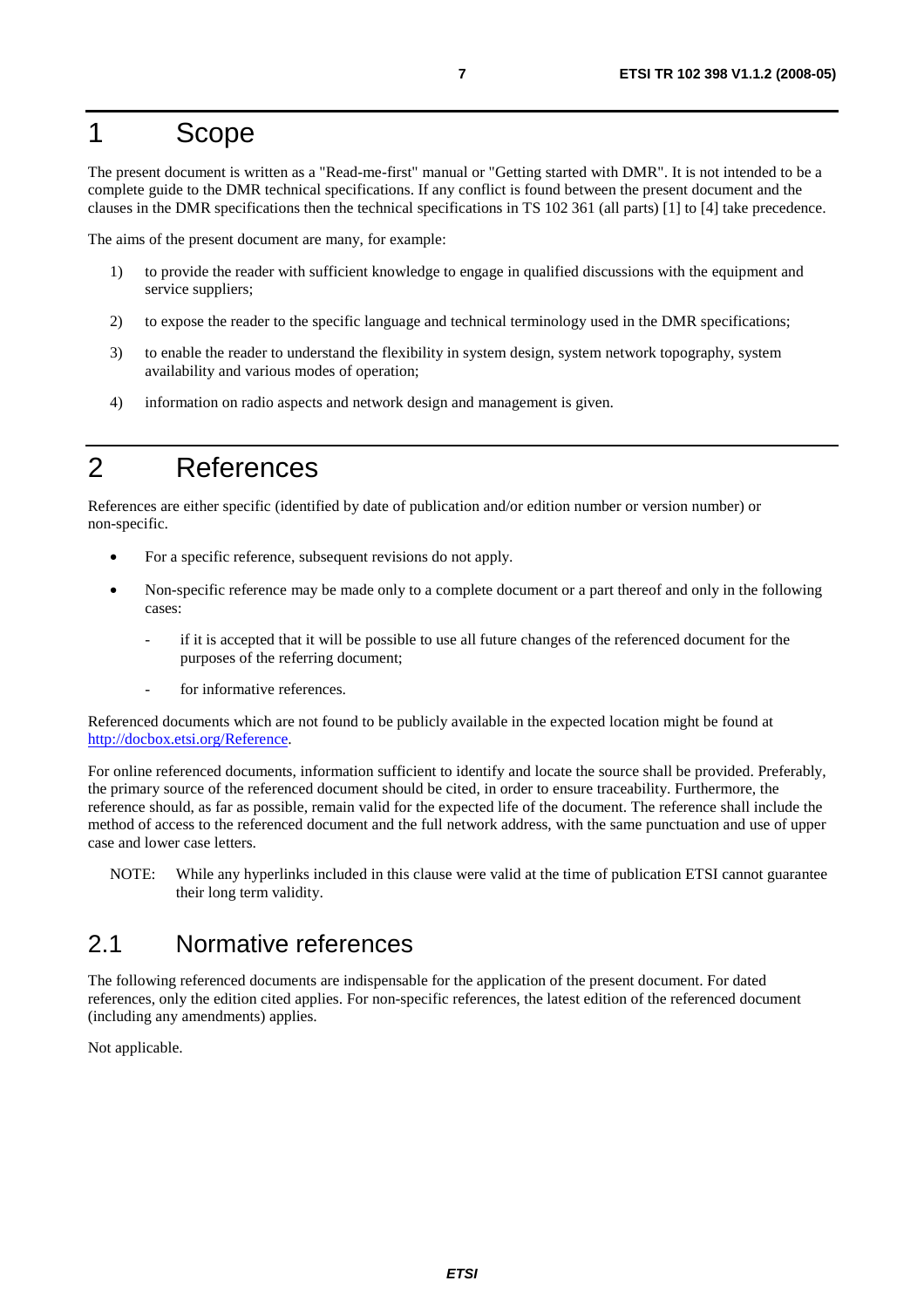## 2.2 Informative references

The following referenced documents are not essential to the use of the present document but they assist the user with regard to a particular subject area**.** For non-specific references, the latest version of the referenced document (including any amendments) applies.

| $[1]$  | ETSI TS 102 361-1: "Electromagnetic compatibility and Radio spectrum Matters (ERM); Digital<br>Mobile Radio (DMR) Systems; Part 1: DMR Air Interface (AI) protocol".                                                                                                                                                                                                      |
|--------|---------------------------------------------------------------------------------------------------------------------------------------------------------------------------------------------------------------------------------------------------------------------------------------------------------------------------------------------------------------------------|
| $[2]$  | ETSI TS 102 361-2: "Electromagnetic compatibility and Radio spectrum Matters (ERM); Digital<br>Mobile Radio (DMR) Systems; Part 2: DMR voice and generic services and facilities".                                                                                                                                                                                        |
| $[3]$  | ETSI TS 102 361-3: "Electromagnetic compatibility and Radio spectrum Matters (ERM); Digital<br>Mobile Radio (DMR) Systems; Part 3: DMR Data protocol".                                                                                                                                                                                                                    |
| $[4]$  | ETSI TS 102 361-4: "Electromagnetic compatibility and Radio spectrum Matters (ERM); Digital<br>Mobile Radio (DMR) Systems; Part 4: DMR trunking protocol".                                                                                                                                                                                                                |
| $[5]$  | ETSI EN 300 113-2: "Electromagnetic compatibility and Radio spectrum Matters (ERM); Land<br>mobile service; Radio equipment intended for the transmission of data (and/or speech) using<br>constant or non-constant envelope modulation and having an antenna connector; Part 2:<br>Harmonized EN covering essential requirements of article 3.2 of the R&TTE Directive". |
| [6]    | ETSI EN 300 390-2: "Electromagnetic compatibility and Radio spectrum Matters (ERM); Land<br>mobile service; Radio equipment intended for the transmission of data (and speech) and using an<br>integral antenna; Part 2: Harmonized EN covering essential requirements under article 3.2 of the<br>R&TTE Directive".                                                      |
| $[7]$  | CEPT Recommendation T/R 25-08: "Planning criteria and coordination of frequencies in the Land<br>Mobile Service in the range 29.7-921 MHz".                                                                                                                                                                                                                               |
| [8]    | CEPT ERC Report 25: "The European table of frequency allocations and utilizations covering the<br>frequency range 9 kHz to 275 GHz".                                                                                                                                                                                                                                      |
| [9]    | MPT1318: "Engineering Memorandum, Trunked Systems in the Land Mobile Service". February<br>1986, United Kingdom Department of Trade and Industry.                                                                                                                                                                                                                         |
| $[10]$ | CEPT ECC/DEC/(05)12: "ECC Decision of 28 October 2005 on harmonized frequencies,<br>technical characteristics, exemption from individual licensing and free carriage and use of digital<br>PMR 446 applications operating in the frequency band 446,1-446,2 MHz".                                                                                                         |
| $[11]$ | Draft CEPT ECC Decision (06)CC (WGFM, Cavtat, April 2006): "ECC Decision on the<br>availability of frequency bands for the introduction of Narrow Band Digital Land Mobile<br>PMR/PAMR in the 80 MHz, 160 MHz and 400 MHz bands".                                                                                                                                         |
| $[12]$ | IEC 61162-1: "Maritime navigation and radiocommunications equipment and systems - Digital<br>Interfaces - Part 1: Single talker and multiple listeners".                                                                                                                                                                                                                  |
| $[13]$ | IETF RFC 2529: "Transmission of IPv6 over IPv4 Domains without Explicit Tunnels".                                                                                                                                                                                                                                                                                         |
| $[14]$ | IETF RFC 3056: "Connection of IPv6 Domains via IPv4 Clouds".                                                                                                                                                                                                                                                                                                              |
| $[15]$ | IETF RFC 3142: "An IPv6-to-IPv4 Transport Relay Translator".                                                                                                                                                                                                                                                                                                              |
| $[16]$ | IETF RFC 4213: "Basic Transition Mechanisms for IPv6 Hosts and Routers".                                                                                                                                                                                                                                                                                                  |
| $[17]$ | "Unicode: technical standards". www.unicode.org.                                                                                                                                                                                                                                                                                                                          |
| $[18]$ | ISO 8859 (parts 1 to 16): "Information technology - 8-bit single-byte coded graphic character<br>sets".                                                                                                                                                                                                                                                                   |
| $[19]$ | IETF RFC 791: "Internet Protocol".                                                                                                                                                                                                                                                                                                                                        |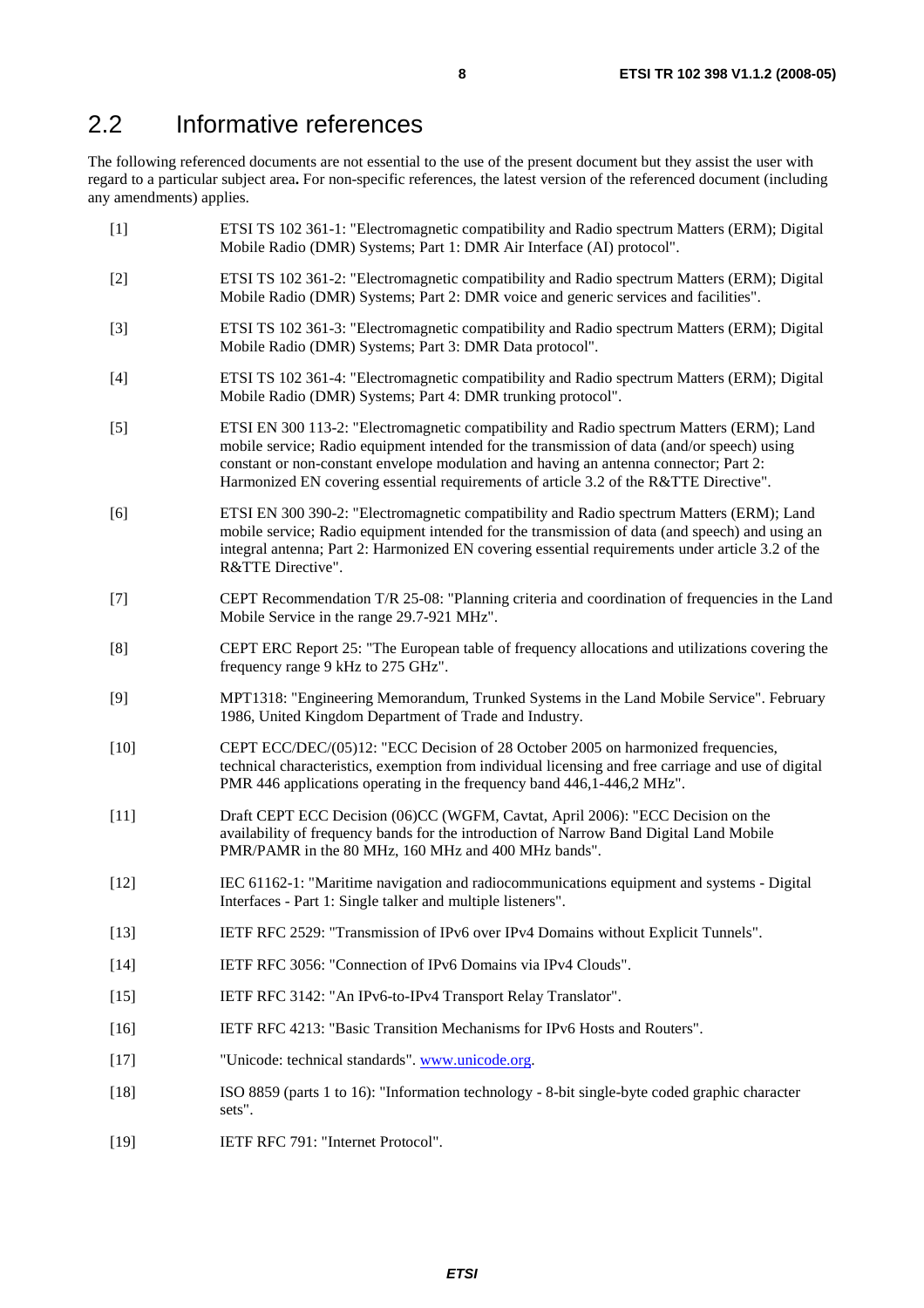## 3 Definitions, symbols and abbreviations

#### 3.1 Definitions

For the purposes of the present document, the following terms and definitions apply:

#### **2:1-mode:** 2 traffic channel mode

NOTE: 2:1-mode supports two independent calls which may be either "MS to fixed end" duplex calls or simplex calls using a two frequency BS.

**Base Station (BS):** fixed end equipment that is used to obtain DMR services

**bearer service:** telecommunication service providing the capability for information transfer between access points

**burst:** elementary amount of bits within the physical channel

- NOTE 1: Three different bursts exist with different number of bits. The Traffic burst contains 264 bits, the CACH burst contains 24 bits and the RC burst contains 96 bits.
- NOTE 2: The burst may include a guard time at the beginning and end of the burst used for power ramp-up and ramp-down.
- NOTE 3: For detailed burst definition see TS 102 361-1 [1], clause 4.2.1.

**call:** complete sequence of related transactions between MSs

NOTE: Transactions may be one or more bursts containing specific call related information.

**channel hold time:** the total period for which a payload channel payload channel is assigned for a call

NOTE: Channel hold time is applicable to DMR tier III systems.

**Control plane (C-plane):** part of the DMR protocol stack dedicated to control and data services

**conventional:** non-trunked communication

NOTE: This is a communication technique where any radio unit (MS) may communicate with one or more other radio units (MSs) without using a trunking protocol, and may be either in direct mode or using any additional equipment (e.g. BS).

**Digital Mobile Radio (DMR):** physical grouping that contains all of the mobile and/or fixed end equipment that is used to obtain DMR services

**direct mode:** mode of operation where MSs may communicate outside the control of a network

NOTE: This is communication technique where any radio unit (MS) may communicate with one or more other radio units (MSs) without the need for any additional equipment (e.g. BS).

**duplex:** mode of operation by which information can be transferred in both directions and where the two directions are independent

NOTE: Duplex is also known as full duplex.

**forward:** logical channel from source to target in direct mode

**frame:** two continues time slots labelled 1 and 2

NOTE: A frame has a length of 60 ms.

**grade of service:** probability that a call will be queued at the point where the system is experiencing its most busy period (this is sometimes termed "the busy hour")

NOTE: Grade of service is applicable to DMR tier III systems.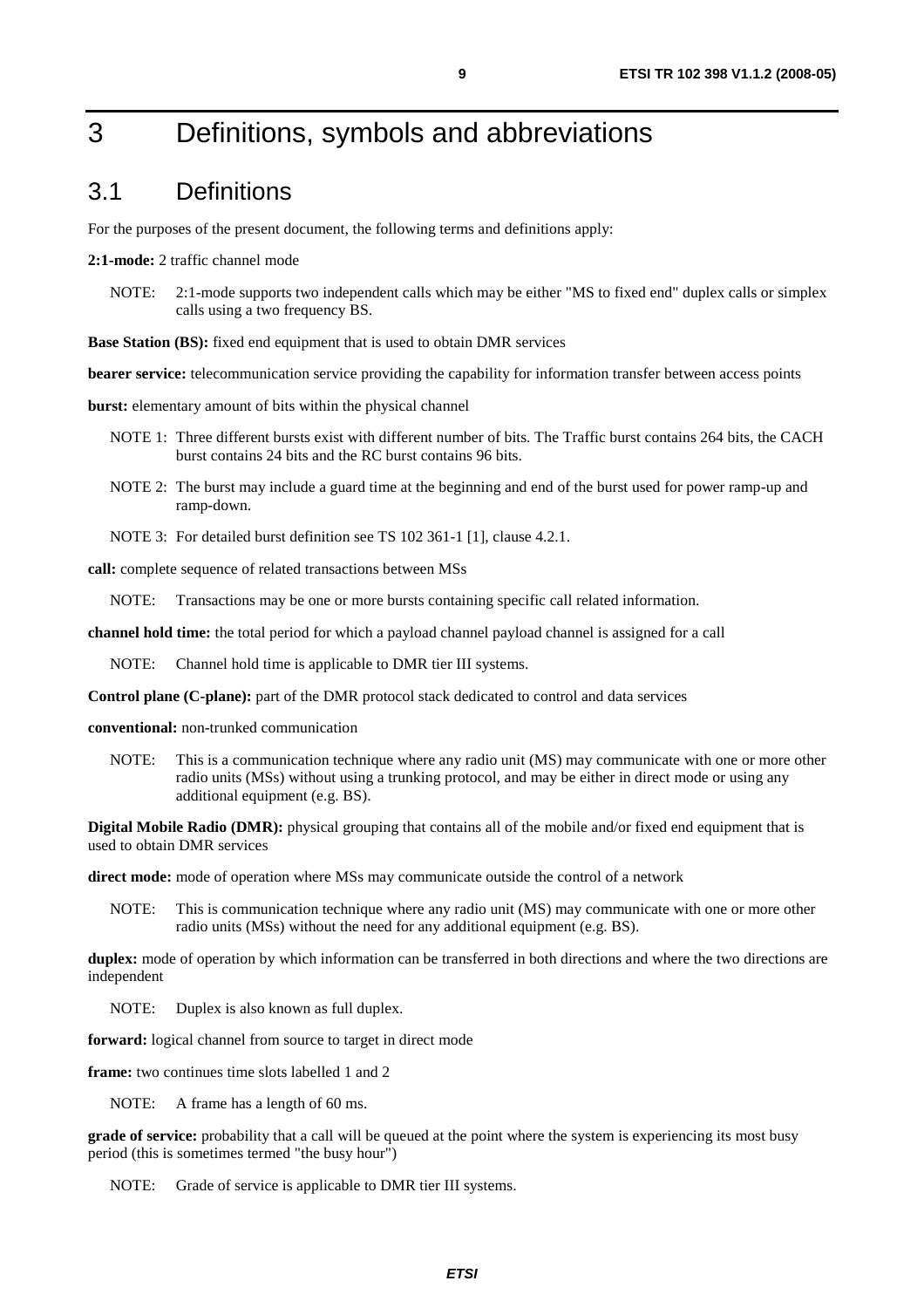**inbound:** MS to BS transmission

**logical channel:** distinct data path between logical endpoints

NOTE: The logical channels are labelled 1 and 2. The logical channel may consist of sub-channels, e.g. SYNC, embedded signalling, etc.

**Mobile Station (MS):** physical grouping that contains all of the mobile equipment that is used to obtain DMR mobile services

**outbound:** BS to MS transmission

**payload:** bits in the information field

**physical channel:** RF carrier who will be modulated with information bits of the bursts

NOTE: The RF carrier may be a single frequency or a duplex pair of frequencies. The physical channel of a DMR subsystem is required to support the logical channels.

**polite protocol:** "Listen Before Transmit" (LBT) protocol

NOTE: This is a medium access protocol that implements a LBT function in order to ensure that the channel is free before transmitting.

**Protocol Data Unit (PDU):** unit of information consisting of protocol control information (signalling) and possibly user data exchanged between peer protocol layer entities

**Radio Frequency (RF) channel:** radio frequency carrier (RF carrier)

NOTE: This is a specified portion of the RF spectrum. In DMR, the RF carrier separation is 12,5 kHz. The physical channel may be a single frequency or a duplex spaced pair of frequencies.

**Reverse Channel (RC):** signalling burst from target to source

**signalling:** exchange of information specifically concerned with the establishment and control of connections, and with management, in a telecommunication network

**simplex:** mode of working by which information can be transferred in both directions but not at the same time

**superframe:** 6 continuous traffic bursts on a logical channel labelled "A" to "F"

NOTE: A superframe has a length of 360 ms and is used for voice traffic only.

**time slot (or slot):** elementary timing of the physical channel

NOTE: A timeslot has a length of 30 ms and will be numbered "1" or "2".

**transmission:** transfer period of bursts containing information or signalling

NOTE: The transmission may be continuous, i.e. multiple bursts transmission without ramp-up, ramp-down, or discontinuous, i.e. single burst transmission with ramp-up and ramp-down period.

#### **trunking:** network controlled communication

NOTE: This is a communication technique where any radio unit (MS) may communicate with one or more other radio units (MSs) using a trunking protocol and all MSs will be under control of a network.

User plane (U-plane): part of the DMR protocol stack dedicated to user voice services

**vocoder socket:** 216 bits vocoder payload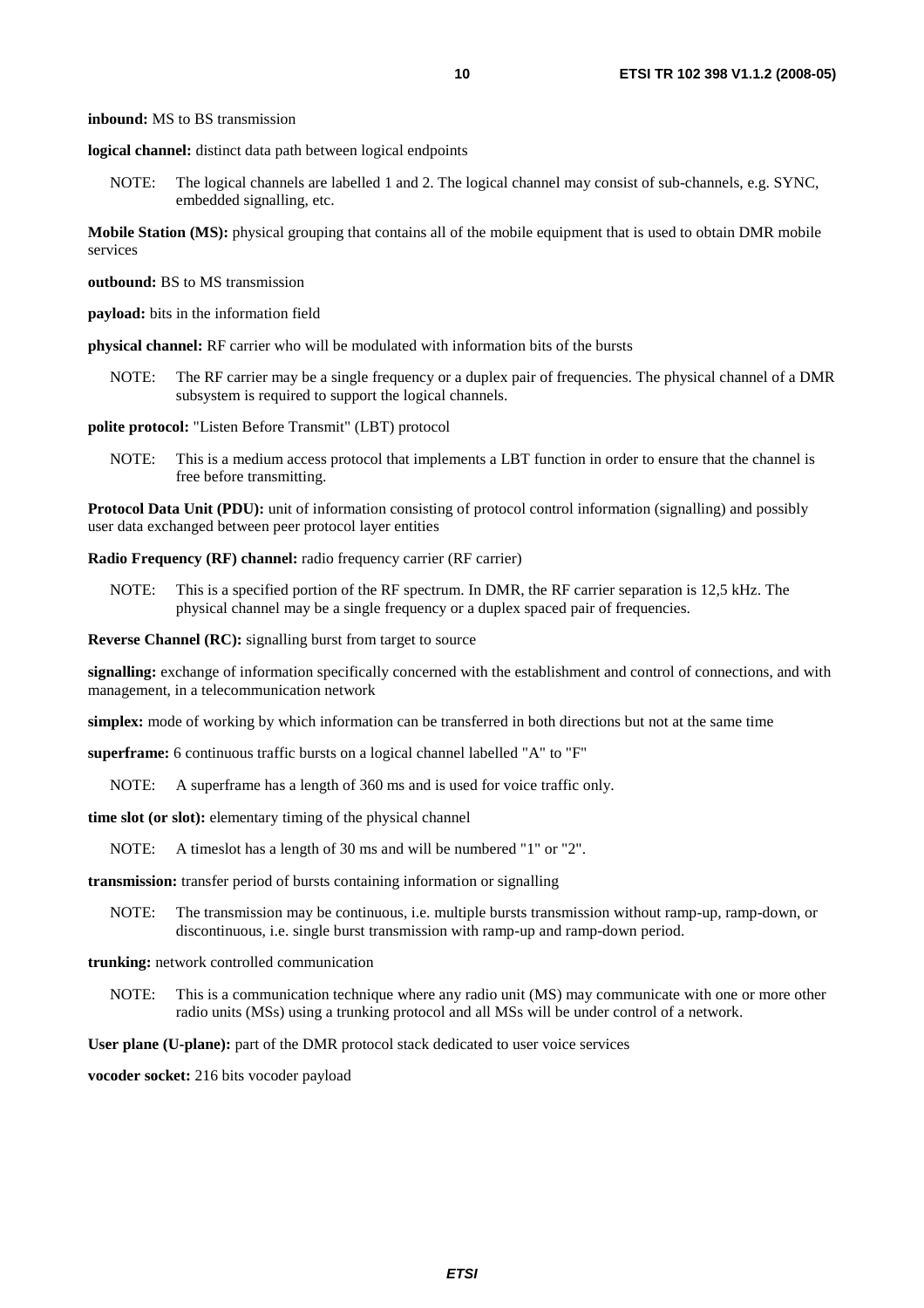## 3.2 Symbols

For the purposes of the present document, the following symbols apply:

| dBm            | absolute power level relative to 1 mW, expressed in dB                  |
|----------------|-------------------------------------------------------------------------|
| dBp            | Power relative to the average power transmitted over a burst in decibel |
| e              | Natural logarithm                                                       |
| Eb             | Energy per bit                                                          |
| ms             | millisecond                                                             |
| N <sub>0</sub> | Noise per Hz                                                            |

### 3.3 Abbreviations

For the purposes of the present document, the following abbreviations apply:

| 4FSK         | Four-level Frequency Shift Keying                                  |
|--------------|--------------------------------------------------------------------|
| <b>ACV</b>   | All Call Voice                                                     |
| AI           | Air Interface                                                      |
| AT           | Access Type                                                        |
| <b>BCV</b>   | <b>Broadcast Call Voice</b>                                        |
| <b>BS</b>    | <b>Base Station</b>                                                |
| NOTE:        | A reference designating a fixed end device.                        |
| CACH         | <b>Common Announcement CHannel</b>                                 |
| CC           | Colour Code                                                        |
| <b>CCL</b>   | Call Control Layer                                                 |
| <b>CLI</b>   | Call Line Information                                              |
| C-plane      | Control plane                                                      |
| <b>CRC</b>   | Cyclic Redundancy Checksum for data error detection                |
| <b>CSBK</b>  | Control Signalling BlocK                                           |
| <b>CSC</b>   | Common Slot Counter                                                |
| DLL          | Data Link Layer                                                    |
| DMR          | Digital Mobile Radio                                               |
| ERC          | European Radiocommunication Commitee                               |
| <b>FEC</b>   | <b>Forward Error Correction</b>                                    |
| <b>FID</b>   | Feature set ID                                                     |
| <b>FLCO</b>  | Full Link Control Opcode                                           |
| ID           | <b>IDentifier</b>                                                  |
| <b>LBT</b>   | Listen Before Transmit                                             |
| LC           | <b>Link Control</b>                                                |
| <b>MBC</b>   | Multiple Block Control packets                                     |
| <b>MFID</b>  | Manufacturer's FID                                                 |
| MS           | Mobile Station, a reference designating a mobile or portable radio |
| <b>OACSU</b> | Off Air Call Set-Up                                                |
| <b>OVCM</b>  | Open Voice Channel Mode                                            |
| PA           | Power Amplifier                                                    |
| <b>PABX</b>  | Private Automatic Branch eXchange                                  |
| <b>PATCS</b> | Press And Talk Call Setup                                          |
| <b>PDP</b>   | Packet Data Protocol                                               |
| PDU          | Protocol Data Unit                                                 |
| PL           | Physical Layer                                                     |
| <b>PSTN</b>  | Public Switched Telephone Network                                  |
| <b>PTT</b>   | Press To Talk                                                      |
| RC           | Reverse Channel                                                    |
| RF           | Radio Frequency                                                    |
| SAP          | Service Access Point, where a network provides a service           |
| <b>SDS</b>   | <b>Short Data Service</b>                                          |
| <b>SFID</b>  | <b>Standards FID</b>                                               |
| <b>SLCO</b>  | Short Link Control Opcode                                          |
| <b>SYNC</b>  | SYNChronization                                                    |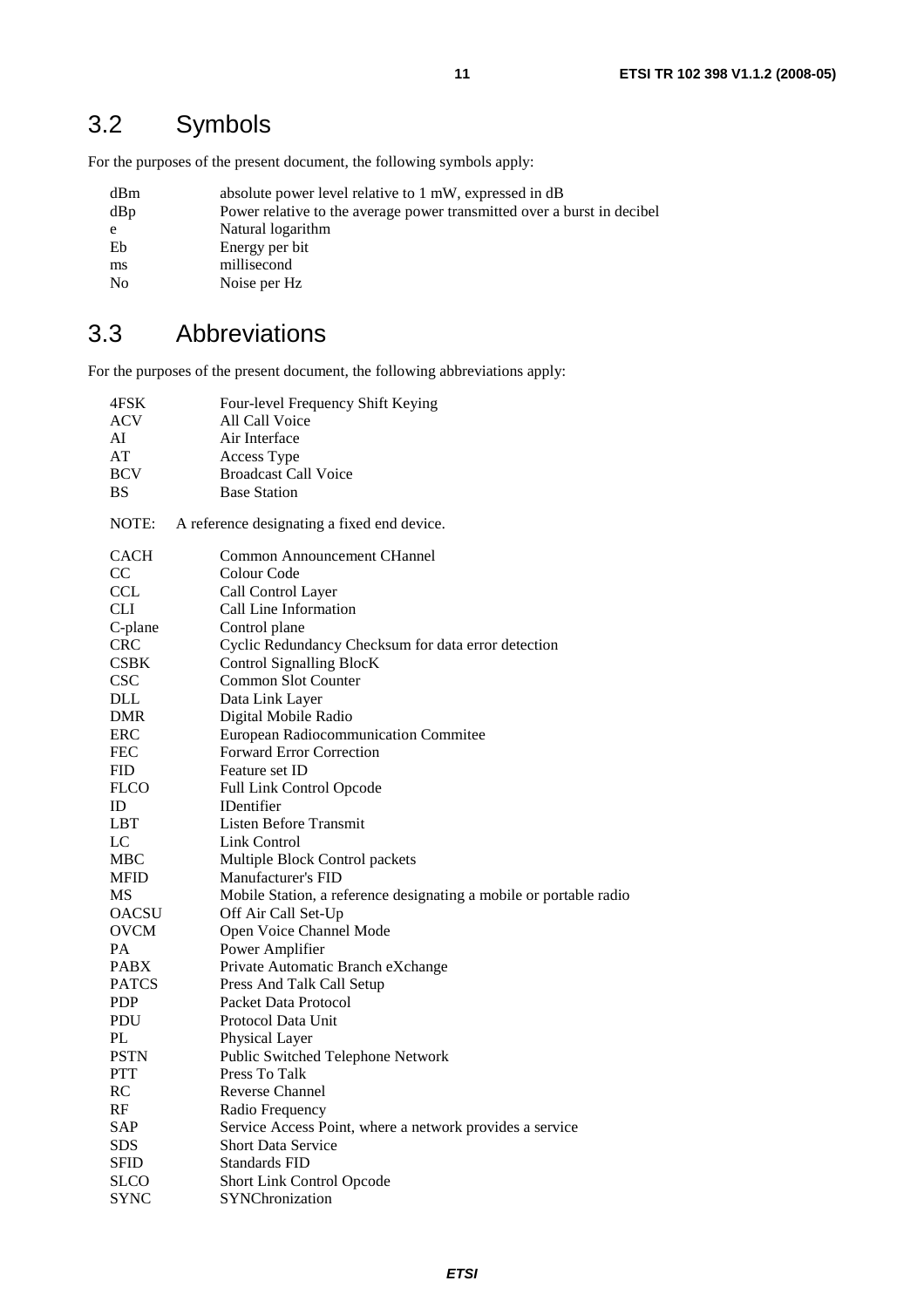| TCP        | <b>Transmission Control Protocol</b>   |
|------------|----------------------------------------|
| TDD        | <b>Time Division Duplex</b>            |
| TDMA       | Time Division Multiple Access          |
| TS         | <b>Trunked Station</b>                 |
| TSCC       | Trunk System Control Channel           |
| U-plane    | User plane                             |
| <b>UDP</b> | User Datagram Protocol                 |
| <b>UDT</b> | Unified Data Transport                 |
| UІ         | User Interface                         |
| Unicode    | 16 bit character encoding              |
| vox        | Voice Operated transmit/receive switch |
|            |                                        |

## 4 Overview of DMR

There are three tiers of DMR equipment:

- Tier I equipment is for the lowest-cost "digital PMR446" application,
- Tier II is for professional market offering peer-to-peer mode and repeater mode, and
- Tier III is for trunked operation.

DMR tier II and tier III products encompass both simulcast and non-simulcast systems.

The present document describes a Digital Mobile Radio (DMR) system for tier II and tier III products which employs a Time Division Multiple Access (TDMA) technology with a 2-slot TDMA solution and RF carrier bandwidth of 12,5 kHz. Additionally, a DMR system for tier I products is described which employs a continuous transmission variation (FDMA) of the above mentioned technology.

More recently, the professional environment has undergone a change whereby old operational models are no longer applicable in many cases. This has meant that the operational requirements placed on communication equipment have evolved, and the traditional analogue service is no longer able to meet the users' needs completely. It is therefore appropriate that more sophisticated services are made available which will meet this need. This raises the need for a technology enhancement that allows the PMR model (which remains very attractive in many regards) to support the basic and enhanced features and facilities existing and future users will require.

Industry research has indicated that in the event that certain key facilities can be provided, it may be expected that a significant improvement in the current market performance of this service can be expected. There are only a relatively small number of such features and facilities that are needed. However, these will dramatically change the value that the users can derive from the equipment and services.

The main user required features are:

Basic Features:

- 1) Improved audio quality.
- 2) Improved battery performance.
- 3) Better range performance (this is taken to mean a good quality of service out to the range boundary rather than much greater absolute range).

Enhanced Features are:

- 1) Hands-free operation.
- 2) Duplex (on the same channel), which also provides an appropriate means to communicate over the PSTN.
- 3) Security of communication.
- 4) The possibility of integrating the radio scheme into the specific operational methods of the undertaking.

DMR is recognized as having specific advantages when used in applications relating to public services and similar environments. These are rarely quantified in economic terms due to the complexity of making such an analysis.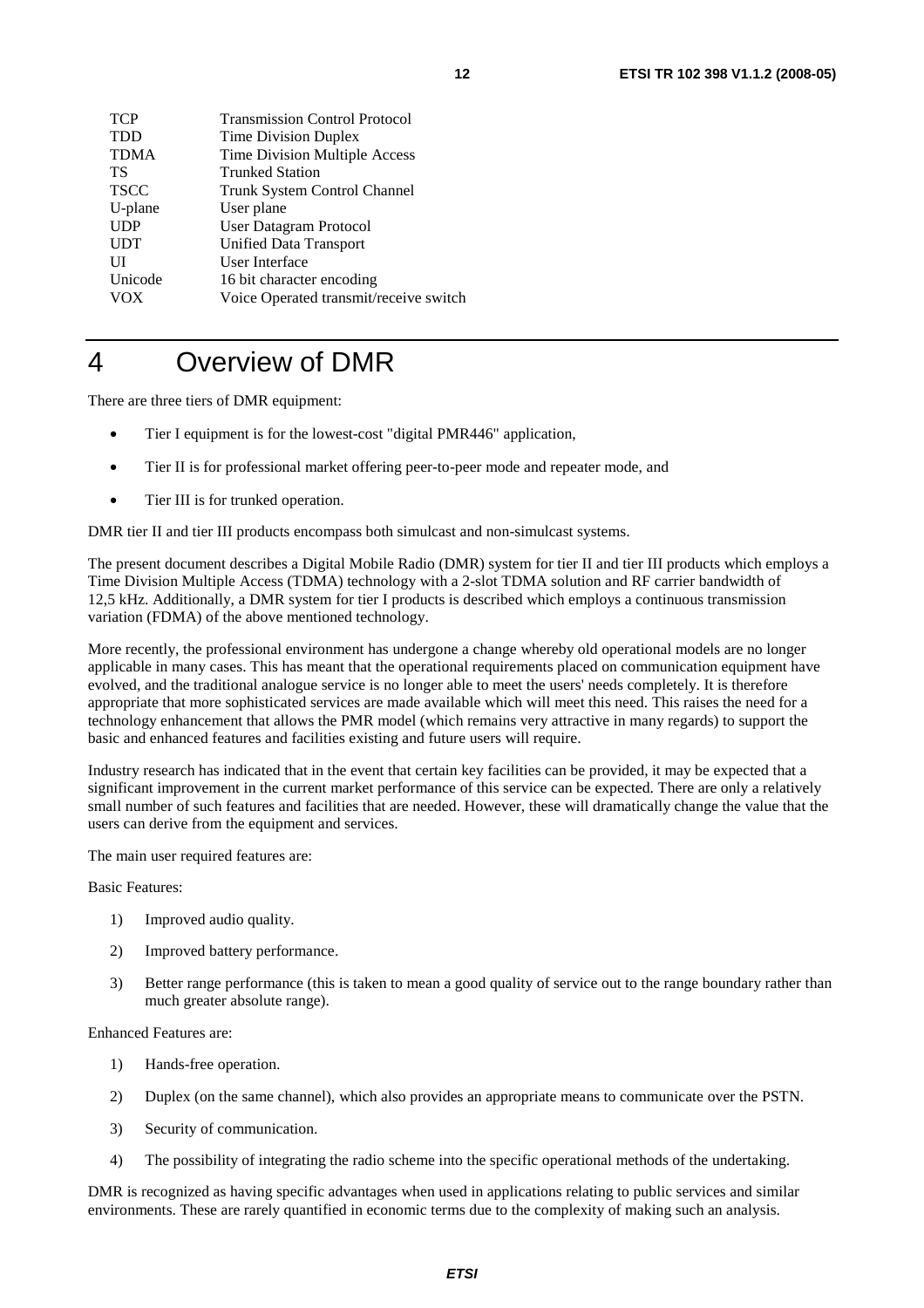However, due to the importance of these uses, it is important to recognize how the introduction will improve the operational efficiency of the service achieved. Here are a small number of examples by way of illustration.

1) Security Services

 The introduction of digital signalling greatly facilitates the inclusion of location and status services such as GPS. This could easily be integrated with automatic units providing details of status at particular locations under this security umbrella. The end impact to the security organization is greatly improved awareness of the location of all the security personnel and much faster response to incidents or other unusual situations. This in turn leads to improved levels of security and also improves the safety of the individuals involved.

2) Site Safety

 The introduction of significantly improved emergency facilities through reverse channel signalling means that an immediate notification can be sent to site personnel that an incident is in progress. This can be accompanied by data giving further details. It is equally possible to interrupt the current communication to pass the information by voice if so desired.

 This can have extremely important safety implications in very high noise or low-visibility environments because having a hands-free possibility may encourage the use of headsets and similar accessories.

3) Local Government and Social Services

 Location information, coupled with status information can more easily be accumulated and sent back to other officers. This allows them a better ability to respond to incidents or perhaps aid co-workers who are in dangerous situations.

 The superior signalling allows a very large degree of automation at the application level to be employed. This therefore offers the potential of having much improved operation with only small headcount implications.

4) Utilities

 Maintenance workers in the field can be supported with much improved information through the signalling capability while maintaining the important closed user group structure. This information cannot currently be reliably provided through the analogue systems.

5) Specific Public Safety Applications

 Whilst many public safety organizations are moving to sophisticated schemes, there remain some organizations whose needs are not so complex.

 Typically, these users already have an analogue scheme and are seeking to upgrade to a scheme that meets their current and future needs. It may be that DMR with this level of signalling may provide a suitable platform for their use.

In technical terms these requirements can be all met by using a low-latency, DMR protocol employing a suitable quality vocoder. The coding gain is used to recover good quality audio at the coverage boundary rather than to extend the range to distances not achievable by analogue schemes at the same transmit power.

As this is intended to be an enhancement that existing analogue users will most likely wish to take advantage of in the near term, it is assumed that the preferred approach will be to locate these new schemes on their existing frequency assignments wherever possible and in any event to be within the allocated land mobile service bands. Therefore, in preparation for this, every effort has been undertaken to ensure that the digital protocol complies with the harmonized spectrum regulation, the adjacent channel performance, and be carefully adjusted to not disturb with the existing spectrum planning by excessive ranges being achieved in the field. Thus, the proposed protocol is to be designed to fit into the existing regulatory environment and spectrum planning assumptions with an absolute minimum of disruption.

The DMR protocol is required to support a very wide variety of applications. Many users will continue to require customized solutions. However, it is recognized that in some instances, users will require units from a variety of suppliers, perhaps fulfilling different needs within the same overall operational environment. To assist this, the technical specifications on DMR in TS 102 361 (all parts) [1] to [4] for applications and interoperability have been created that defines an agreed list of specific features and facilities that are to be implemented and give sufficient detail to allow them to be implemented in a consistent way. This would ensure the necessary interoperability is achieved. To confirm the correct implementation of these features a conformity testing document would also be beneficial.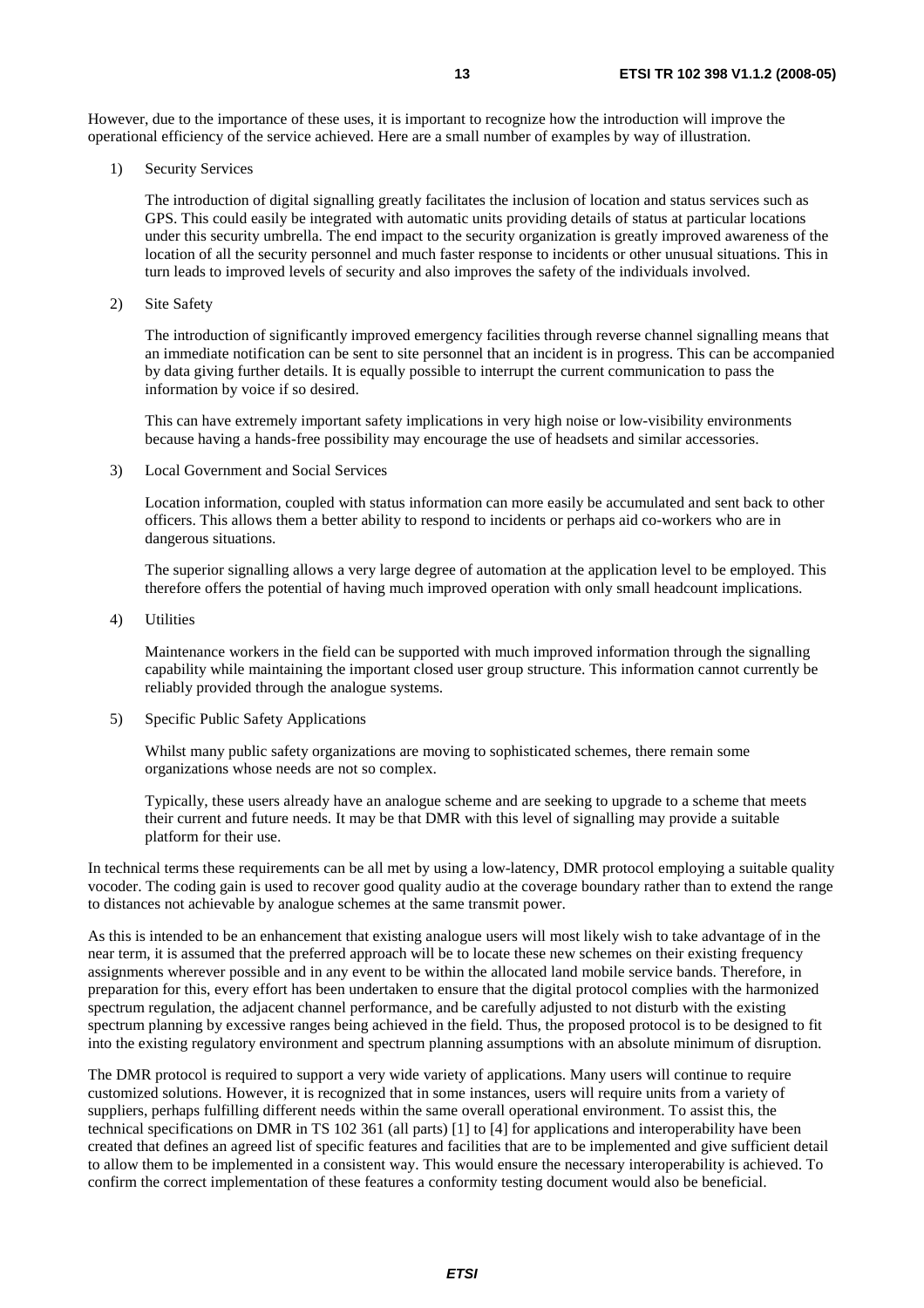The extent to which interoperability can be applied is limited because the existing market has many different operational procedures that these units should comply to and not disrupt. For example, unlike some other communications schemes, it is not the case that a standardized numbering and dialling system can be universally employed. This is because some important customers already have methods of operating that include absolute requirements that have implications on dialling sequences. It would therefore not be possible to create a single dialling plan that would be acceptable to all users. For users such as these it will be necessary to address their requirements, perhaps on a case-by-case basis. An introduction to numbering and addressing is shown in clause 9.

## 5 Over-the-air protocol summary

The DMR over-the-air protocol from ETSI provides professional users in both the conventional (both single-site and multi-site) and systems (trunking or multi-site operation as examples) markets with the DMR protocol that has the following key characteristics over and above the existing feature and facility set the users are familiar with:

- 1) Low signalling latency.
- 2) Duplex speech where required, also enabling access to the PSTN where desired.
- 3) Reverse channel signalling to support the operation of applications during speech sessions.
- 4) Selectable "politeness" channel access algorithms to avoid interference with currently established communications.
- 5) Flexible arrangements for supplier choice of vocoder.
- 6) Compatibility with the existing harmonized regulation for PMR licensed spectrum bands with no requirement to change them. Thus the spectrum planning may be continued unchanged.
- 7) Possibility to apply improved battery saving techniques.
- 8) Capability for data transfers (consistent with narrow-band operation).

DMR is designed to meet all these requirements.

A summary of the over the air protocol is given in table 5.1.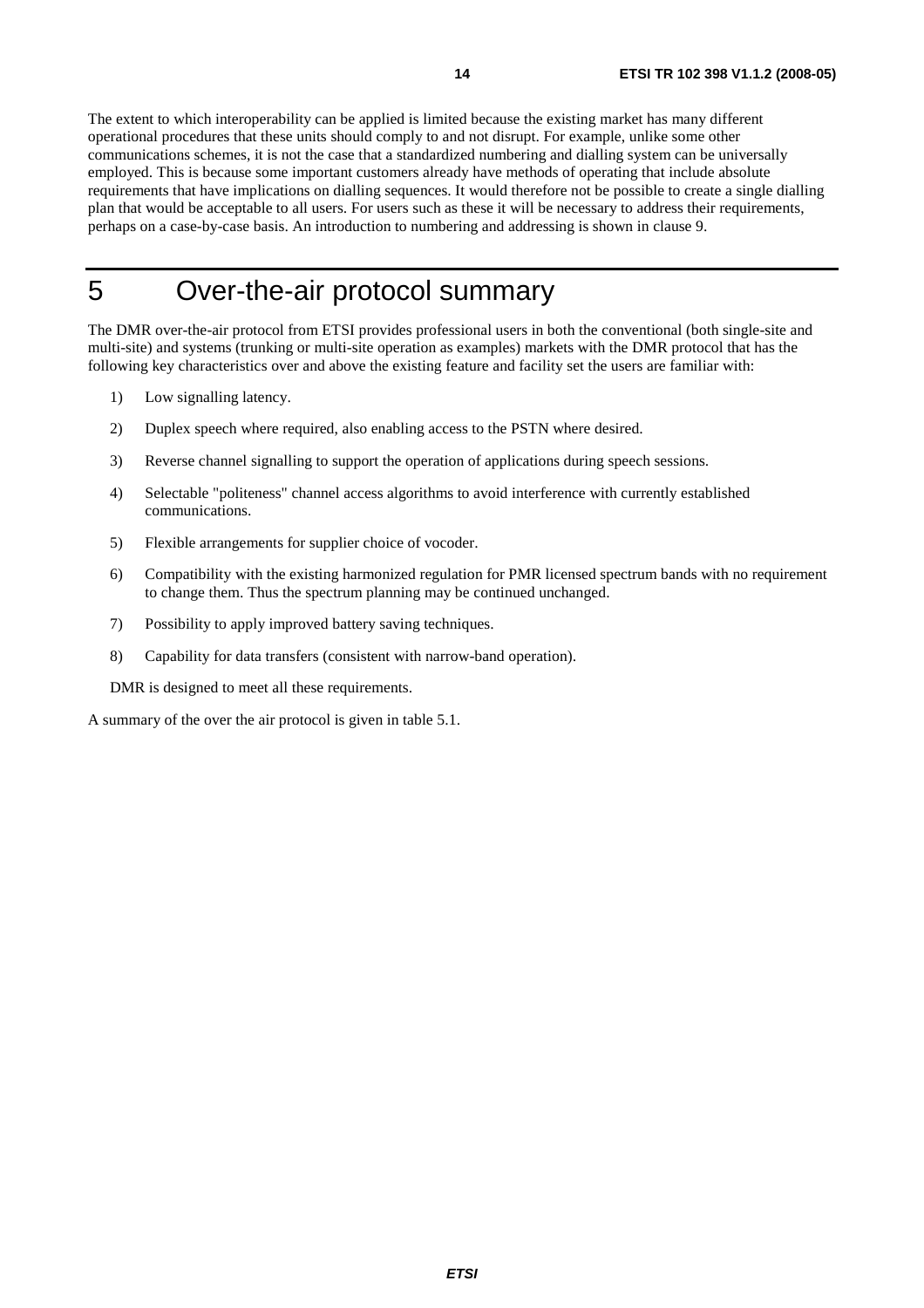| Table 5. |  |
|----------|--|
|----------|--|

|                                   | 50/50 duty cycle slot structure allowing forward and reverse transmission on     |
|-----------------------------------|----------------------------------------------------------------------------------|
| <b>Basic structure</b>            | a time division basis. Transmission can be used either for voice or data or      |
|                                   | generic signalling. Whilst active, the transmissions are maintained to           |
|                                   | establish synchronization, thus enabling peer-to-peer operation if so desired.   |
|                                   | Forward and reverse signalling and voice is sufficiently rapid to permit         |
|                                   | communications in both directions to be maintained thus giving the               |
| Duplex operation                  | opportunity to sustain a duplex conversation on a time division basis.           |
|                                   | The rapidity of the signalling interchange is sufficient to permit an accurate   |
|                                   | VOX to be implemented.                                                           |
|                                   | Slotted structure provides the opportunity for a variety of battery-save         |
| <b>Battery save</b>               | options to be taken. These can be optimized to meet the particular needs of      |
|                                   | users as desired.                                                                |
|                                   | Slotted structure permits units to receive signals even while user is talking.   |
| Call interruption                 | This may prove attractive in public safety schemes where it is necessary to      |
|                                   | interrupt the talkers' transmission.                                             |
|                                   | Slotted structure provides the possibility of two calls being sustained on the   |
|                                   | same radio channel. Thus this structure provides the advantage of 6,25 kHz       |
| 6,25 kHz equivalence              | channel equivalence without the need to split the channel in the frequency       |
|                                   | domain. Thus the channel centre frequency remains unchanged.                     |
|                                   | This may prove attractive in some markets.                                       |
| Frequency range and modulation    | The protocol is intended for PMR equipment operating in the existing PMR         |
|                                   | bands. The modulation technique is 4FSK.                                         |
|                                   | The protocol has been designed to be independent of choice of Vocoder.           |
| Vocoder                           | However, suppliers may choose to adopt a common vocoder in the future as         |
|                                   | part of arrangements for interoperability. This decision is outside the          |
|                                   | protocol.                                                                        |
|                                   | The protocol has been carefully balanced such that the range achieved is         |
|                                   | the same as is achieved by current analogue technology. The coding gain          |
| Radiated power and range          | achieved is utilized to establish better reliability of the call up to the range |
| resulting                         | boundary. This normalization of the range achieved is essential in order to      |
|                                   | preserve the current spectrum planning assumptions and so permit the             |
|                                   | digital equipment to be introduced into the existing PMR bands without           |
|                                   | modification of the current rules.                                               |
|                                   | The protocol has a selectable option to disable the polite channel access        |
|                                   | that is assumed to be needed in order to share with other users. This is         |
| Channel access                    | essential in order to support specific users have applications whereby the       |
|                                   | likelihood of the success of certain calls should be maximized.                  |
|                                   | Otherwise the protocol is polite.                                                |
| Rise and fall of the transmission | Compliant with current Harmonized Standard EN 300 113-2 [5].                     |
| Unit identification and numbering | Included in the Protocol.                                                        |

More information on the general DMR protocol structure is given in annex C.

## 5.1 Over-the-air protocol description

The DMR protocol is built around a 30 ms slot structure with a 50 % duty cycle. In the spaces between the transmitted blocks the protocol calls for the unit to be receiving. This therefore allows signalling and/or voice in the reverse direction even during a conversation. The perception of the user will be that this unit is providing a full duplex conversation. This protocol therefore supports duplex in either the repeater, simulcast, trunked or peer-to-peer modes. Specific requirements on system delays needed for simulcast architectures are taken into account.

Figure 5.1 provides the general organization. The protocol calls for means to synchronize the transmitter and the receiver states at each end of the conversation such that one always receives at time when the other is permitted to transmit.

The DMR solution is a 2-slot TDMA channel for both the inbound and outbound channels. A generalized timing diagram of exchanges between subscribers and the fixed end equipment is shown in figure 5.1 where the slots for the two TDMA channels are labelled channel "1" and "2". Inbound signalling is labelled "MS TX" and outbound signalling is labelled "Repeater TX". This diagram is intended to illustrate a number of signalling features and timing relationships and does not represent a particular scenario. Key points illustrated by this diagram include: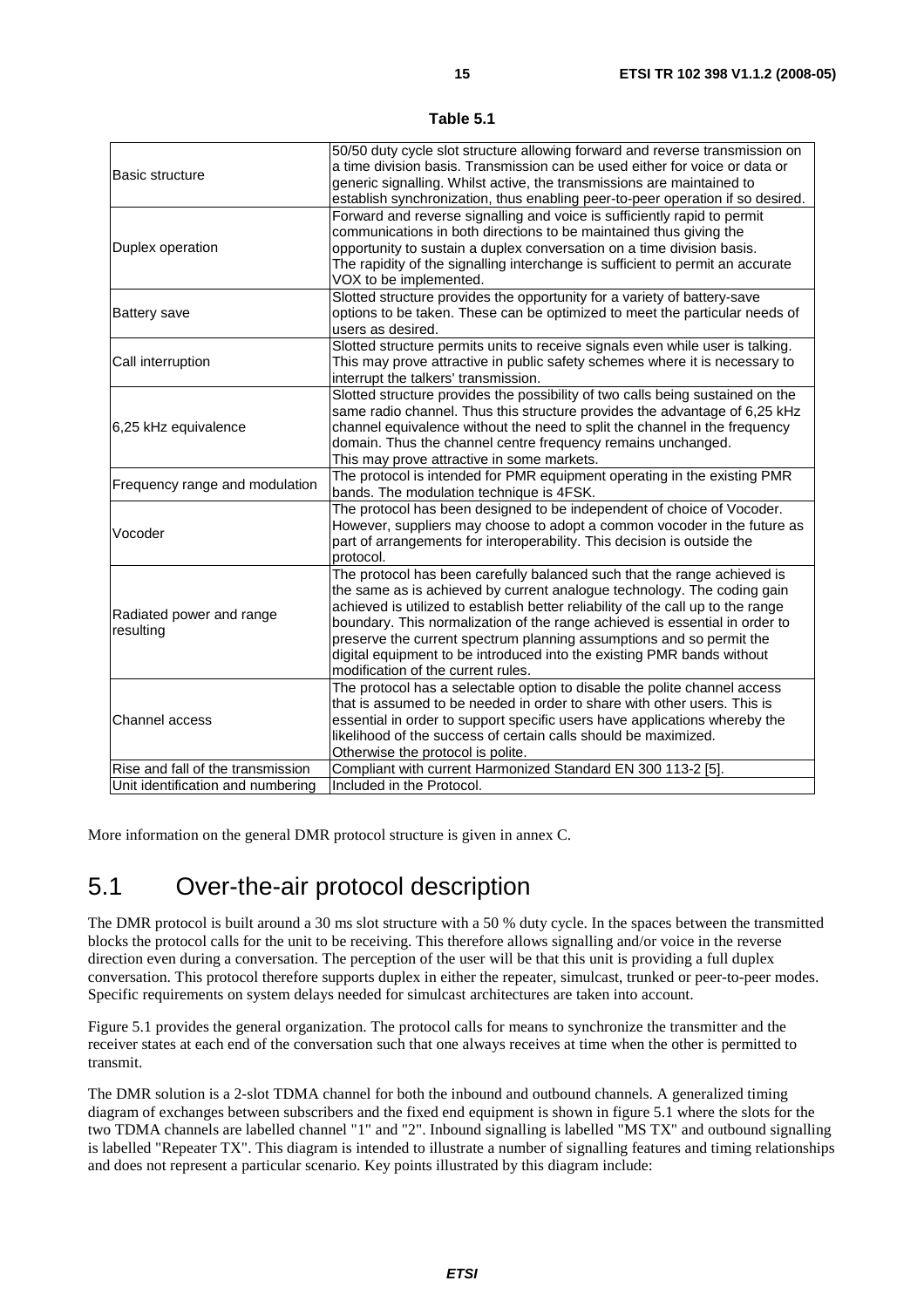- While active, the outbound channel is continuously transmitted (see note), even if there is no information to send. Each of the inbound channels is unused if there is no information to transmit.
- NOTE: The protocol allows that the transmissions may cease under some circumstances such as after a determined period of inactivity.
- The inbound channel has an unused guard band between bursts to allow for synthesizer lock and PA settling.
- The outbound channel has a Common Announcement CHannel (CACH) between bursts for channel management (framing and access) as well as low speed signalling.
- The channel 1 and 2 bursts in the inbound channel are offset in time from the channel 1 and 2 bursts in the outbound channel. This number scheme allows a single channel identifier field in the outbound CACH to refer to the same channel number on the inbound (channel usage) and outbound (channel number).
- Bursts have either a synchronization pattern or an embedded signalling field located in the centre of the burst. Placing the embedded signalling in the middle of a burst allows time for a transmitting subscriber to transition to the outbound channel and recover Reverse Channel information.
- Different sync patterns are used in voice bursts and data bursts to allow the receiver to differentiate between them. Different sync patterns are used for inbound and outbound channels to help the receiver reject co-channel interference.
- A Colour Code (CC) is present in the embedded signalling field and data/control burst to provide a simple means of addressing radio networks or a specific repeater, so that co-channel interference can be rejected.
- The location of the sync bursts in channel 1 is independent from the location of the sync bursts in channel 2. The location of sync bursts in the inbound channels is independent from the location of the sync bursts in the outbound channels.



**Figure 5.1: Timing overview** 

#### 5.1.1 Signalling advantages

Because of the rapid forward and reverse nature of the protocol, duplex operation in the time domain is possible and also signalling interchanges with an interchange latency of 60 ms (cycle-time). In addition to this, the ability to test voice at either end in this rapid manner gives the possibility for an excellent VOX scheme to be implemented. This can therefore be used to provide the extremely important hands-free operation.

Because the duty cycle in transmit is 50 % (even while transmitting) this scheme offers significant potential battery efficiency. In cases where only signalling is being passed the duty cycle could be even less than 50 %.

However, the protocol also provides the opportunity to have both forward slots used for transmission if desired. This allows a very wide range of applications to be supported. Figure 5.2 shows some variations on the basic block organization and how the reverse channel timing can be accommodated.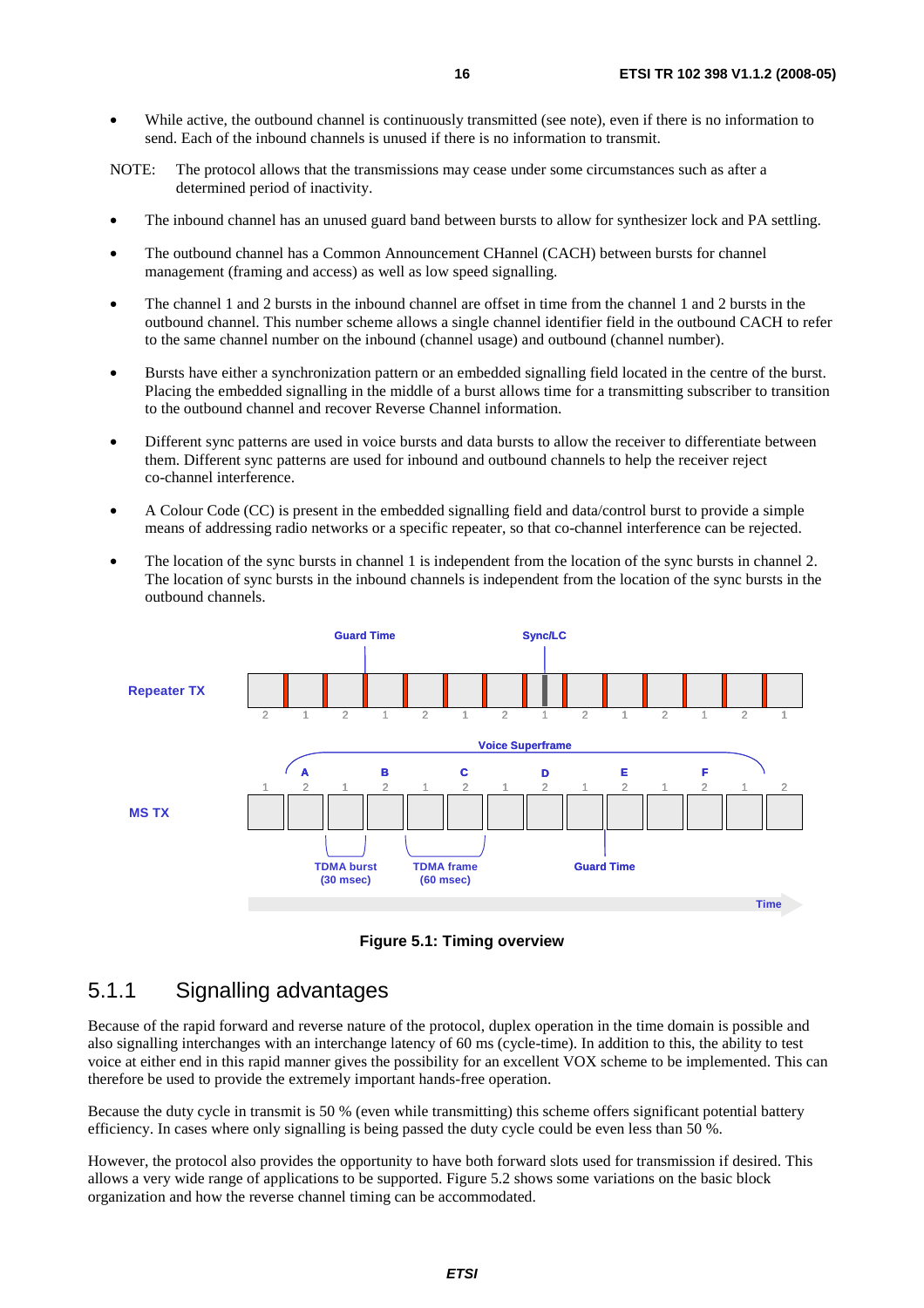

**Figure 5.2: Traffic channel arrangements and guard times** 

There are many uses to which these facilities can be put. Clearly a popular use amongst some market segments will be to interrupt transmissions while users are still talking to support advanced emergency call features. Perhaps even complete the entire procedure without stopping the call currently in progress if the operational procedures allow for that.

### 5.1.2 6,25 kHz equivalence

As there is no restriction on what happens in neither each slot nor any interrelation between them (other than the need to maintain time synchronicity, it is therefore possible to have two entirely separate conversations at the same time from two different units. By this means it is possible that two simplex calls can be independently supported in a single 12,5 kHz channel. Secondly, this means that DMR units fitted with this protocol will also comply with the North American requirements for 6.25 kHz channel equivalence.

### 5.1.3 The vocoder

In order to achieve interoperability between units from different suppliers, the same vocoder or a completely compatible vocoder will have to be used. In order to avoid undue restrictions being placed on suppliers and thus limiting the markets that they may choose to address, it has been agreed not to specify any particular vocoder in the standard. There is a vocoder socket specified in the standard and any chosen vocoder should be compatible with the present document.

### 5.1.4 Radiated power and range

Digital coding allows significantly improved recovery of the wanted signal in the presence of noise. This coding gain is often used to provide better absolute range. However, to apply this in this case would have severe impact on the frequency re-use and interference potential in the land mobile radio bands. Therefore, this proposal considers similar transmit powers being used but the coding gain being employed to provide a good quality service to the edge of the planned coverage but thereafter a fairly rapid roll-off. By this means it is believed that the spectrum planning assumptions used for the analogue service will remain valid for the digital upgraded service.

This is a careful balance to achieve. Figure 5.3 shows the coder performance at walking pace.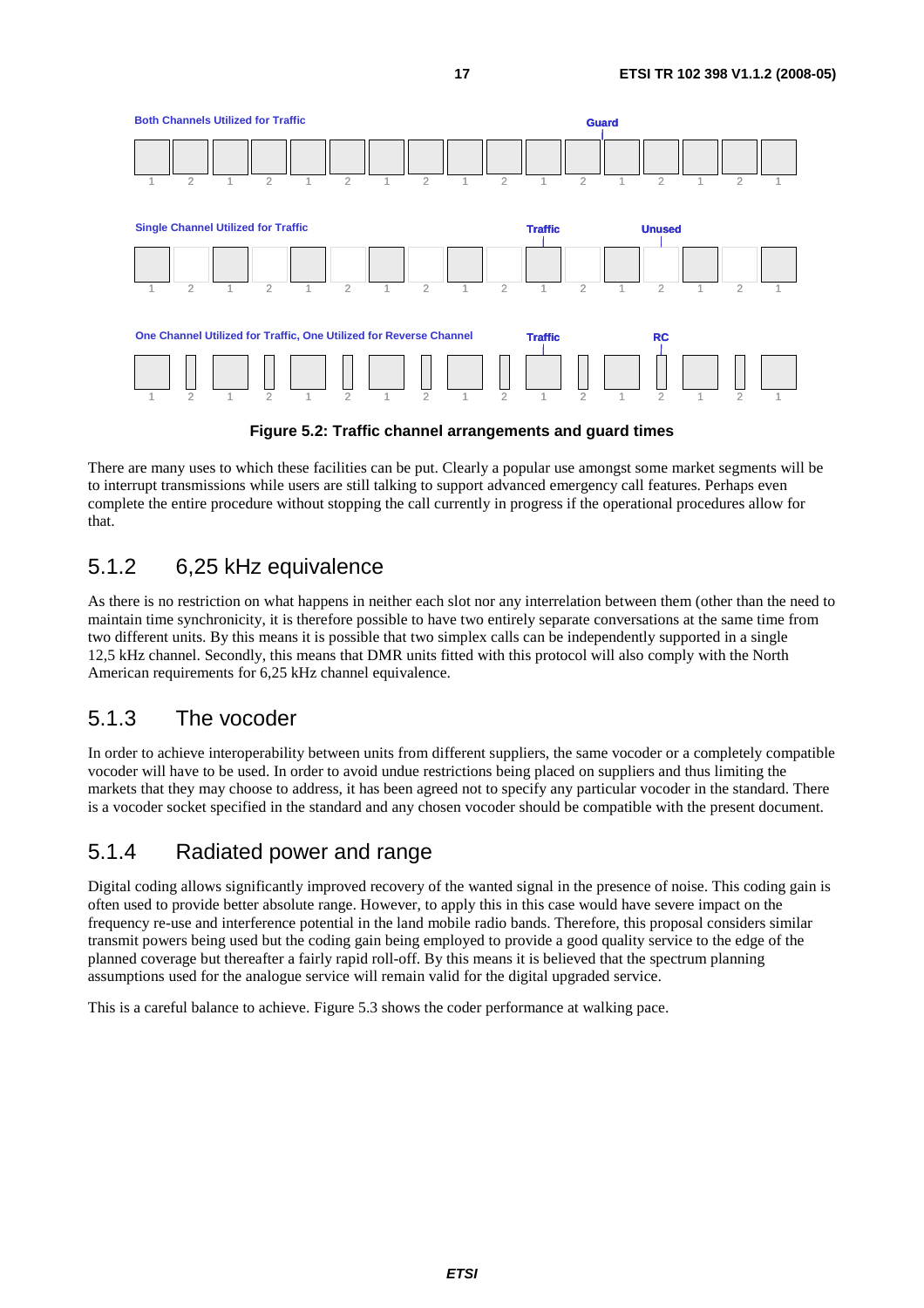

#### **Voice Success Rate, 6.3 Hz Doppler Fading**

**Figure 5.3: The roll-off of performance at coverage boundaries (walking speed)** 

Simulations have additionally been conducted to show high velocity performance.

### 5.2 Frequency considerations

DMR tier I is a new generation of digital PMR radio that is designed to operate within the existing channel rasters or spacing (compliant with EN 300 390-2 [6] operating on 12,5 kHz channels) used in land mobile frequency bands in Europe and especially in accordance with ECC Decision(05)12 [10] on harmonized frequencies, technical characteristics, exemption from individual licensing and free carriage and use of digital PMR446 applications operating in the frequency band 446,1 MHz to 446,2 MHz. It will operate with a limited functionality that offers only simplex, peer-to-peer voice and data communications and is proposed as suitable for low cost and for license-exempt operation.

The ECC Decision (06) CC [11] addresses the use of the bands 68 MHz to 87,5 MHz, 146 MHz to 174 MHz, 406,1 MHz to 430 MHz, and 440 MHz to 470 MHz which are planned for narrow band applications within the land mobile service. The term Narrow Band Digital Land Mobile PMR/PAMR is intended to cover digital systems such as DMR tier II and DMR tier III systems.

NOTE: DMR tier II and tier III can be operated in all frequency ranges of as indicated in ERC Report 25 [8] wherever a dedicated frequency range is implemented by the national radio authorities. Other frequency ranges than identified in the ERC report can be dedicated to PMR in countries outside of Europe. The DMR radio system is designed to operate in part of the RF frequency range of 30 MHz to 1 GHz.

The modulation employed is 4FSK. This is considered to provide an extremely robust communication and fits well with the existing land mobile radio band spectrum planning.

Because all the existing harmonized regulation has been taken as the reference point in the design of the protocol and other technical characteristics, there is reason to be confident that there will be no exceptional frequency considerations arising from the introduction of DMR services.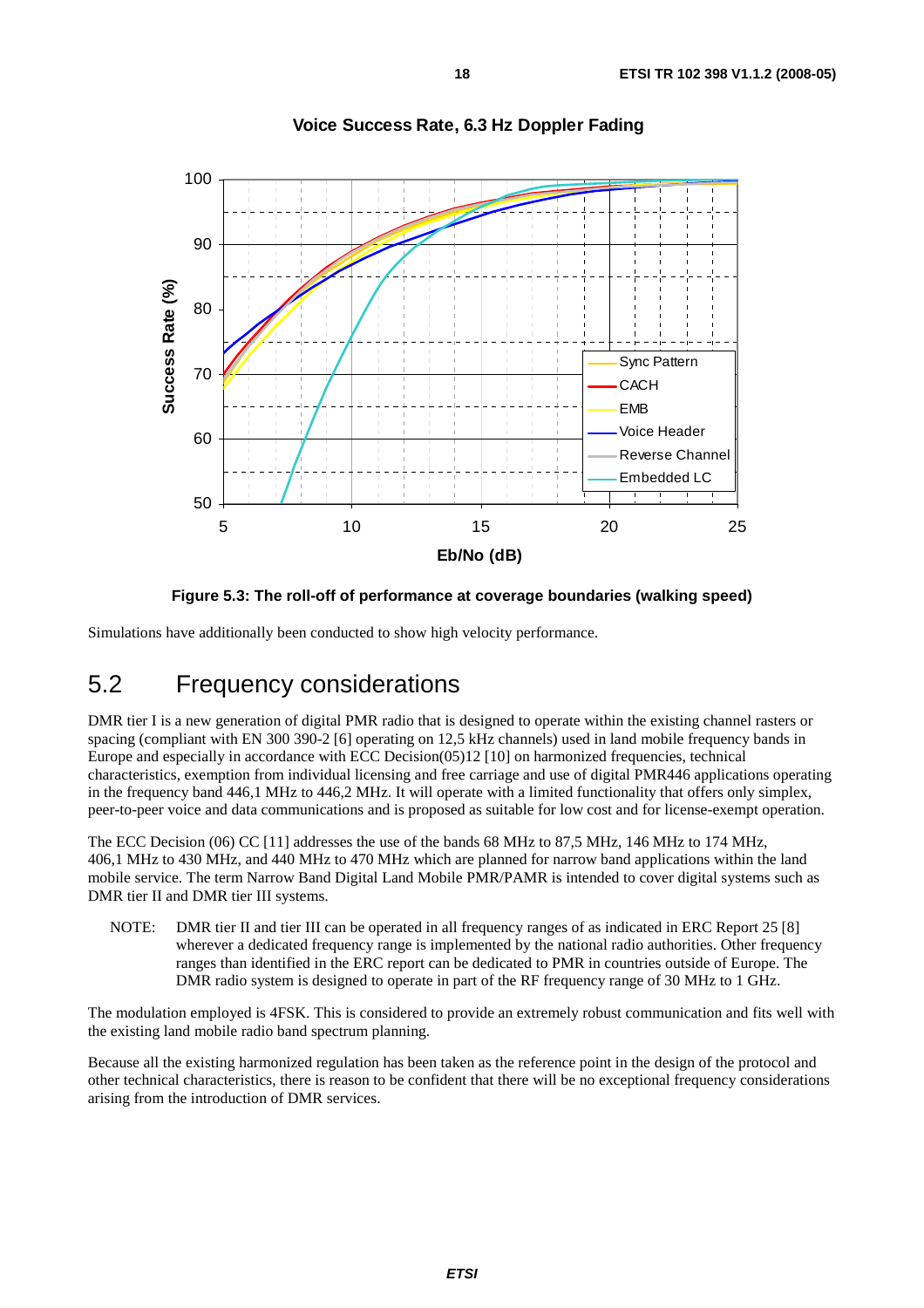Thus the present document assumes:

- 1) A 12,5 kHz channel raster in accordance with the existing plan even in cases where 6,25 kHz equivalence is employed.
- 2) CEPT Reccommendation T/R 25-08 band planning [7]. However, it is stressed that this is not the only possibility that the protocol can support. This recognizes that not all national PMR band plans are arranged in accordance with T/R 25-08 [7] at this time. Figure 5.4 shows the May 2003 implementation of T/R 25-08 [7] as noted in the strategies for the European use of frequency spectrum for PMR/PAMR applications, Electronic Communications Committee [10].





3) TDD and FDD usage.

The DMR protocol provides considerable flexibility in the available modes of operation. This flexibility is achieved by dividing the communications into blocks of signalling. The block structure allows systems implementers to split the capacity of the channel in the time domain into two separate logical streams that can be used to different purposes.

For example, the DMR protocol can support simplex communication on a single frequency, duplex communication on a single frequency, simplex communication using two-frequencies (facilitating simple repeater operation) or duplex operation on two frequencies superimposing additional communications on top of the primary stream (again by capacity splitting of the channel). This flexibility can even extend to peer-to-peer duplex operation on a single frequency if synchronization of the channel can be achieved. Many other combinations are possible.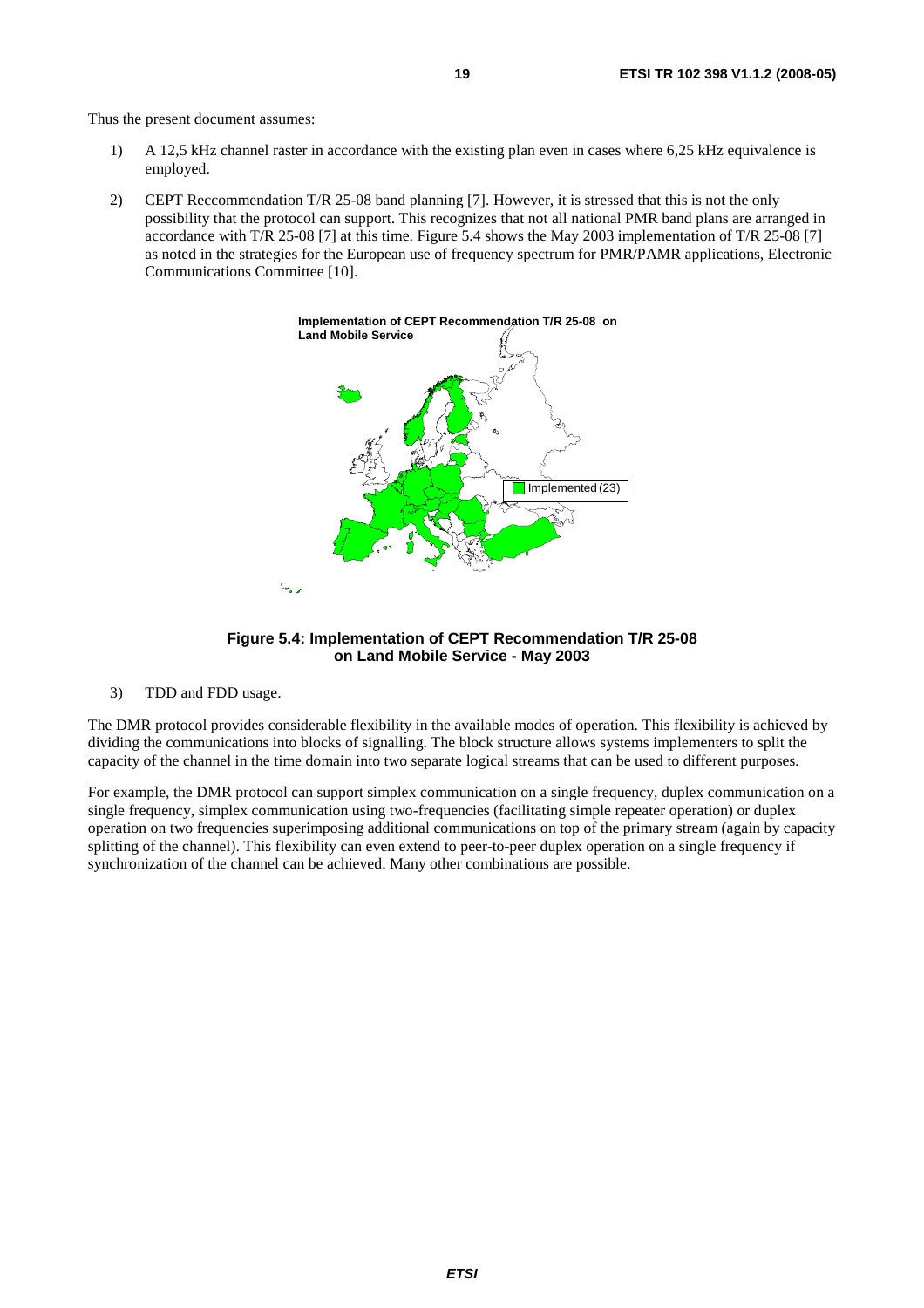Table 5.2 summarizes the possibilities.

|                                                                                                                                                             | Through a repeater                                              |           | Peer-to-peer |                                                                                          |
|-------------------------------------------------------------------------------------------------------------------------------------------------------------|-----------------------------------------------------------------|-----------|--------------|------------------------------------------------------------------------------------------|
|                                                                                                                                                             | <b>Single</b>                                                   | Dual      | Single       | Dual frequency                                                                           |
|                                                                                                                                                             | frequency                                                       | frequency | frequency    |                                                                                          |
| <b>Simplex individual</b><br>call                                                                                                                           | Y                                                               |           | Υ            | Υ<br>(Allows two<br>communications<br>streams between<br>same source and<br>destination) |
| Simplex group call                                                                                                                                          | Υ                                                               | Υ         | Y            | (Allows two<br>communications<br>streams)                                                |
| <b>Duplex individual</b><br>call                                                                                                                            | N                                                               | Υ         | Υ            | (two streams)<br>possible with the<br>use of RF<br>duplexer)                             |
| Duplex group call                                                                                                                                           | One or two frequencies are insufficient to support conferencing |           |              |                                                                                          |
| Duplex group call is not applicable to systems having only up to two frequencies,<br>NOTE:<br>and so this line is only added to the table for completeness. |                                                                 |           |              |                                                                                          |

**Table 5.2** 

Because of this flexibility, this protocol is considered to be suitable for deployment in all current frequency bands of T/R 25-08 [7] subject to spectrum management planning conditions and any applicable terms of the licence.

This flexibility enables applications whereby customers may use voice communications together with the transmission of images or perhaps even multiple language supports.

4) Conformity to the existing harmonized standards EN 300 113-2 [5] and EN 300 390-2 [6].

Of particular interest in a switching scheme like this is the limits placed on the transmit power transients. Figure 5.5 shows the design envelope.



**Figure 5.5: Power waveform mask for a normal burst**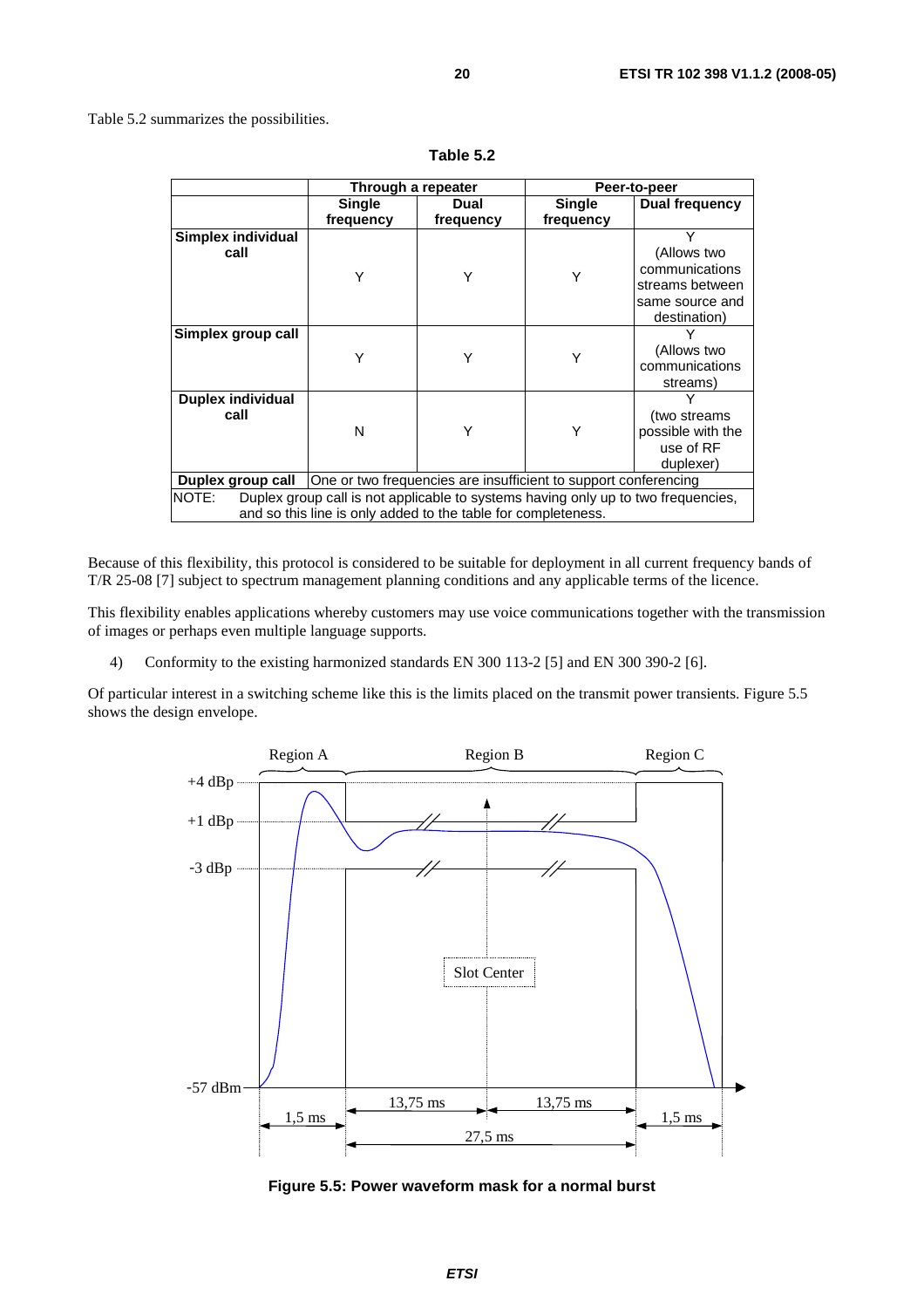0 dBp is the average power during the 27,5 ms period.

With these limits, conformity to existing spectrum requirements is achieved.

The specifications and operating parameters of DMR will be no different from current analogue PMR in terms of those parameters relevant to spectrum planning and administration. Thus, it is anticipated that radio units operating with the DMR over-the-air protocol will comply with the existing Harmonized European Standards (EN 300 113-2 [5], EN 300 390-2 [6]).

It is believed that the current users will wish to migrate their existing systems in a manner coordinated to meet their own specific requirements. It would thus appear appropriate to adopt a strategy of allowing the continued usage of their existing spectrum in all appropriate cases possible. Thus, DMR considers the re-use of the entire existing PMR spectrum bands rather than a scheme whereby new spectrum is identified.

### 5.3 DMR Burst and frame structure

The generic burst structure consists of two 108-bit payload fields and a 48-bit synchronization or signalling field as shown in figure 5.6. Each burst has a total length of 30 ms but 27,5 ms are used for the 264 bits content, which is sufficient to carry 60 ms of compressed speech, using 216 bits payload.



**Figure 5.6: Generic burst structure** 

For example, for a vocoder that uses 20 ms vocoder frames, the burst will carry three 72-bit vocoder frames (including FEC) plus a 48-bit synchronization word in a voice burst, that is 264 bits (27,5 ms) used for the burst contents.

NOTE: For data and control information the payload is reduced to two 98-bit payload which left a 20-bit field for an additional Data Type field definition.

The centre of each burst has a field that carries either synchronization or embedded signalling. This field is placed in the middle of a burst to support Reverse Channel signalling.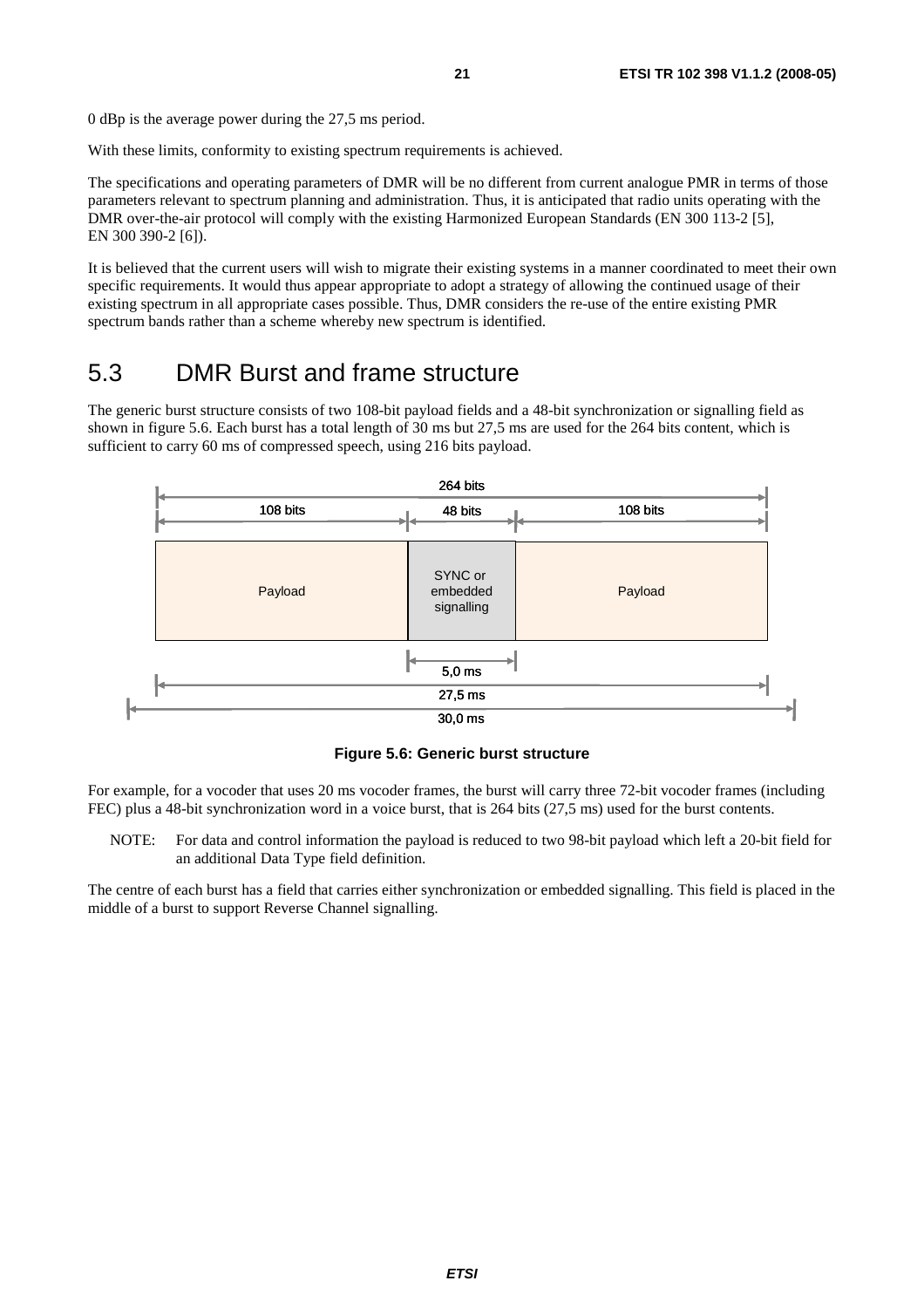On the inbound channel, the remaining 2,5 ms is used for guard time to allow for PA ramping and propagation delay, as shown in figure 5.7 for an inbound frame.



**Figure 5.7: MS sourced TDMA frame** 

On the outbound channel, this 2,5 ms is used for a Common Announcement CHannel (CACH) that carries TDMA frame numbering, channel access indicators, and low speed signalling as shown in figure 5.8 for an outbound frame.





### 5.4 Frame synchronization

Frame SYNChronization (SYNC) is provided by a special sequence of bits that mark the location of the centre of a TDMA burst. Receivers may use a matched filter to achieve initial synchronization, using the output of a matched correlator to initialize the symbol recovery parameters to compensate for frequency and deviation errors as well as determine the centre of the burst. Once the receiver is synchronized to a channel, it may use pattern matching to detect the presence of SYNC to verify that the channel is still present and determine the type of SYNC to identify the contents of the burst. Multiple SYNC patterns are used to:

- differentiate voice bursts from data/control bursts and from Reverse Channel bursts; and
- differentiate inbound channels from outbound channels.

To accomplish this, the following SYNC patterns have been defined:

- BS sourced voice;
- BS sourced data;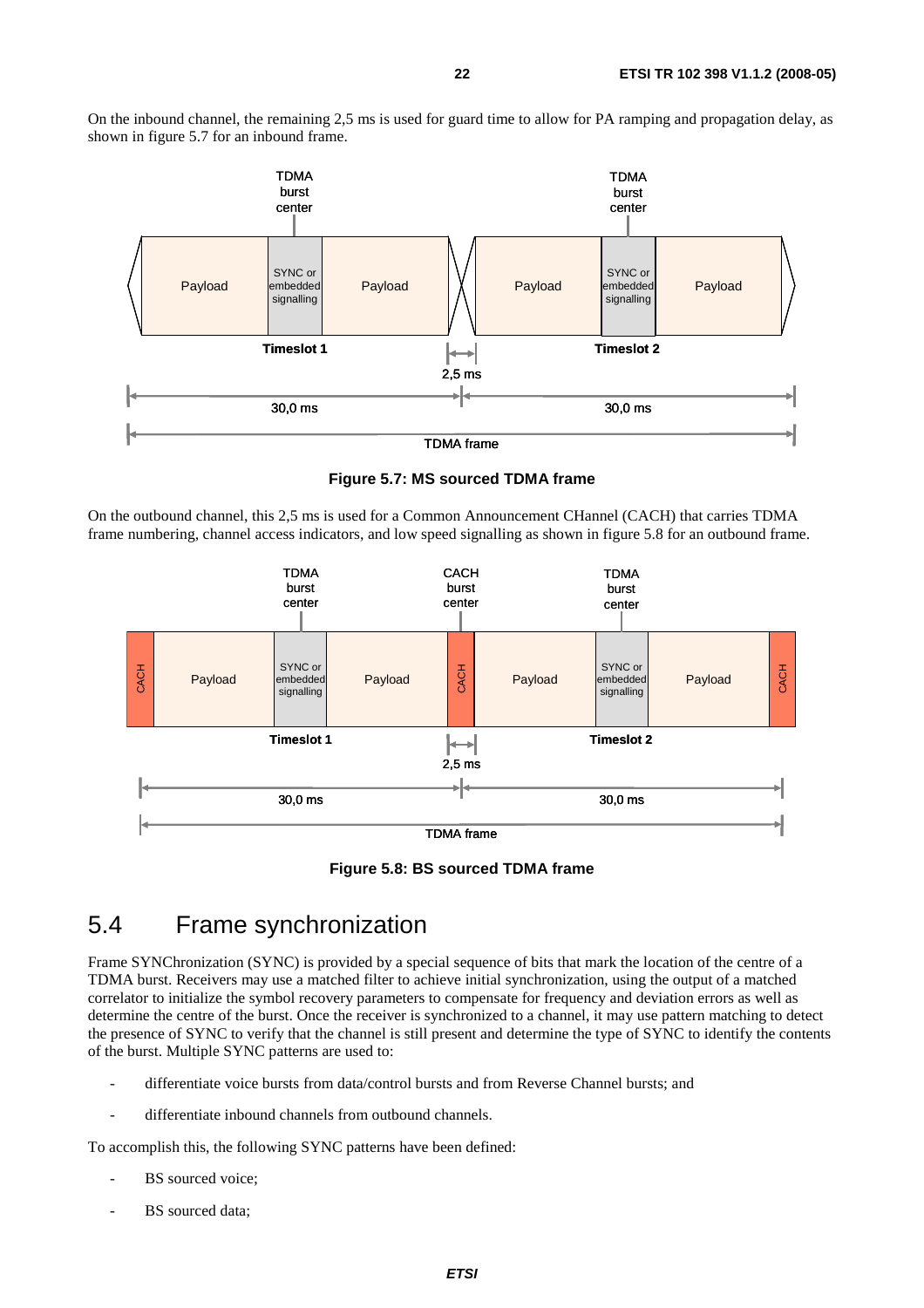- MS sourced voice:
- MS sourced data;
- MS sourced standalone Reverse Channel.

For all two frequency BS channel inbound transmissions and all single frequency channel transmissions, the first burst contains a synchronization pattern to allow the target receiver to detect the presence of the signal, achieve bit synchronization, and determine the centre of the burst. Follow-on bursts contain either SYNC or embedded signalling depending on the burst type and the context.

For all two frequency BS channel outbound transmissions, it is assumed that the MS is already synchronized to the outbound channel well before the start of any transmissions directed towards it. Therefore, there is no requirement that the voice header contains a synchronization pattern.

- NOTE 1: Not having to place the SYNC pattern in the voice header removes the need for the voice outbound transmission to be delayed for the case where a voice header coincides with the embedded outbound Reverse Channel position which is fixed.
- NOTE 2: A SYNC pattern is always required in the data header and voice burst A, therefore the outbound transmission has to be delayed by a burst where either a data header or voice burst A would otherwise coincide with the embedded outbound Reverse Channel position.

For data and control messages, the embedded field is a data SYNC pattern except for special cases such as Reverse Channel signalling. For voice calls, the voice SYNC pattern occurs in the first burst of every voice superframe. In addition to marking the superframe boundaries, periodically inserting these periodic syncs allow late entry receivers to pick up voice messages after the transmission has started.

Figure 5.9 illustrates the best case and worst-case synchronization period for an inbound (MS to BS) TDMA channel. Since data and control messages contain a frame synchronization field in each burst, SYNC opportunities can occur as frequently as every 60 ms. During a voice call, SYNC opportunities occur every 360 ms, the length of a voice superframe. The first burst of every inbound transmission contains a SYNC pattern in order to allow the target to detect and synchronize to the transmission.



**Figure 5.9: Inbound synchronization timing**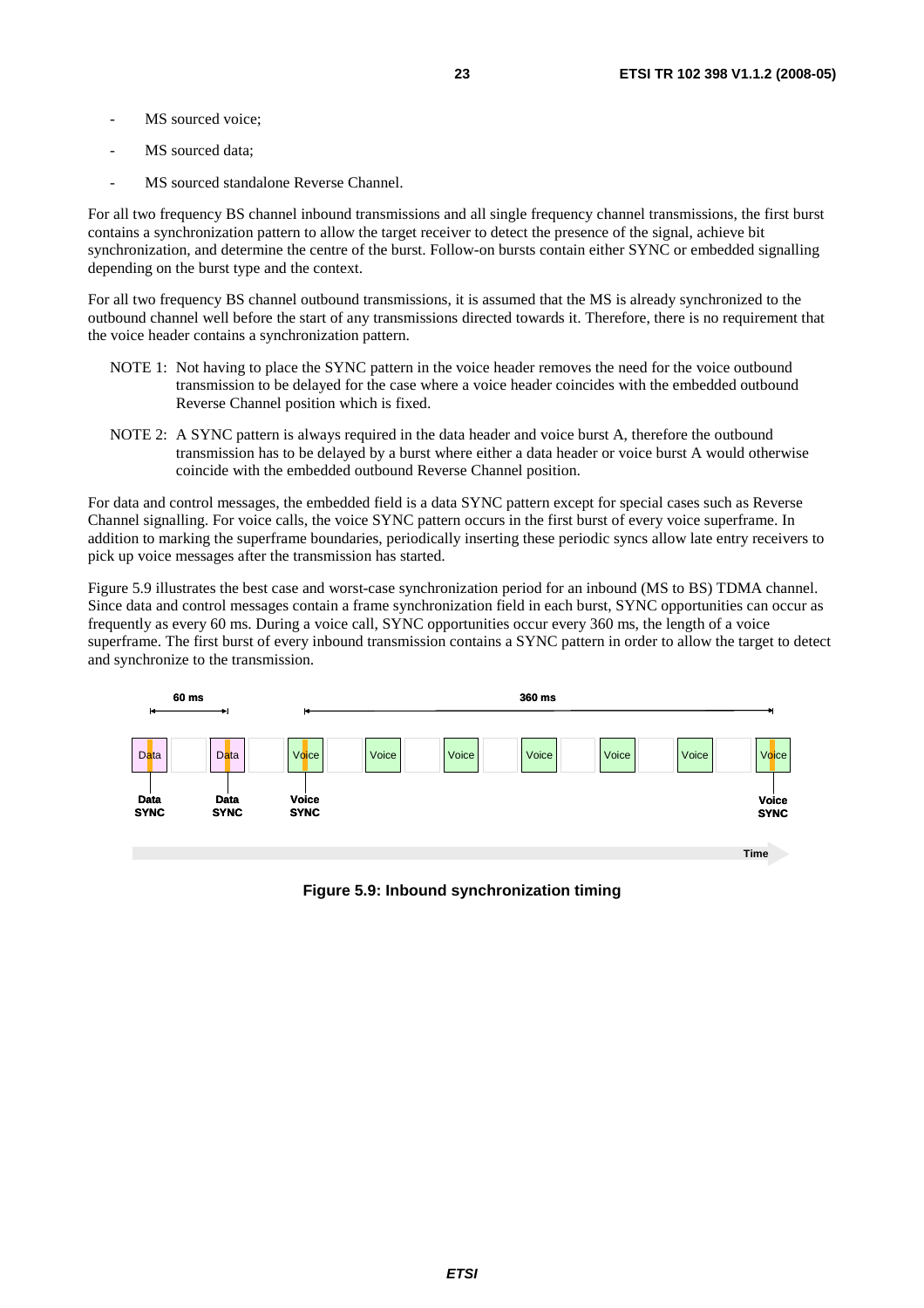Figure 5.10 illustrates the best case and worst-case synchronization period for an outbound (BS to MS) TDMA channel. Because an outbound channel is continuously keyed, both TDMA channels always contain some type of signalling. In addition, since the target MS can receive both TDMA slots, the target MS can detect SYNC in either slot. Because data and control messages will typically contain a frame synchronization field in each burst, SYNC opportunities can occur as frequently as every 30 ms. During a voice call, SYNC opportunities occur every 360 ms, the length of a voice superframe, on each channel.

Figure 5.10 illustrates the worst-case SYNC timing for voice, 330 ms, which occurs when two voice calls are active and their superframes are offset by 30 ms.

Based on these assumptions, the time between SYNC opportunities can be as short as 30 ms and as long as 330 ms.



**Figure 5.10: Outbound synchronization timing** 

### 5.5 Basic channel types

### 5.5.1 Traffic channel with CACH

The traffic channel with CACH is shown in figure 5.11. This channel type is used for outbound transmissions from a two frequency BS to a MS. The channel consists of two TDMA traffic channels (channels 1 and 2) as well as a CACH for channel numbering, channel access, and low speed data. This channel is transmitted continuously without gaps as long as the BS is activated. If there is no information to transmit, the BS transmits Idle messages to fill out the bursts.

NOTE: This channel type should also be used for continuous transmission mode between MS units.



**Figure 5.11: Traffic channel with CACH** 

### 5.5.2 Traffic channel with guard time

The traffic channel with guard time is shown in figure 5.12. This channel type is used for inbound transmissions from a MS to a two frequency BS (see note). The channel consists of two TDMA traffic channels (channels 1 and 2) separated by a guard time to allow PA ramping and propagation delay. Three use cases are shown for this channel type:

- **Use Case 1**: Both channels utilized for traffic (see note).
- **Use Case 2:** A single channel (channel 1) utilized for traffic.
- **Use Case 3**: One channel utilized for traffic (channel 2) while the other is used for short standalone Reverse Channel bursts (channel 1).
- NOTE: The first use case should also be used for communication via a single frequency BS where the Forward channel is MS to BS and the Backward channel is BS to MS.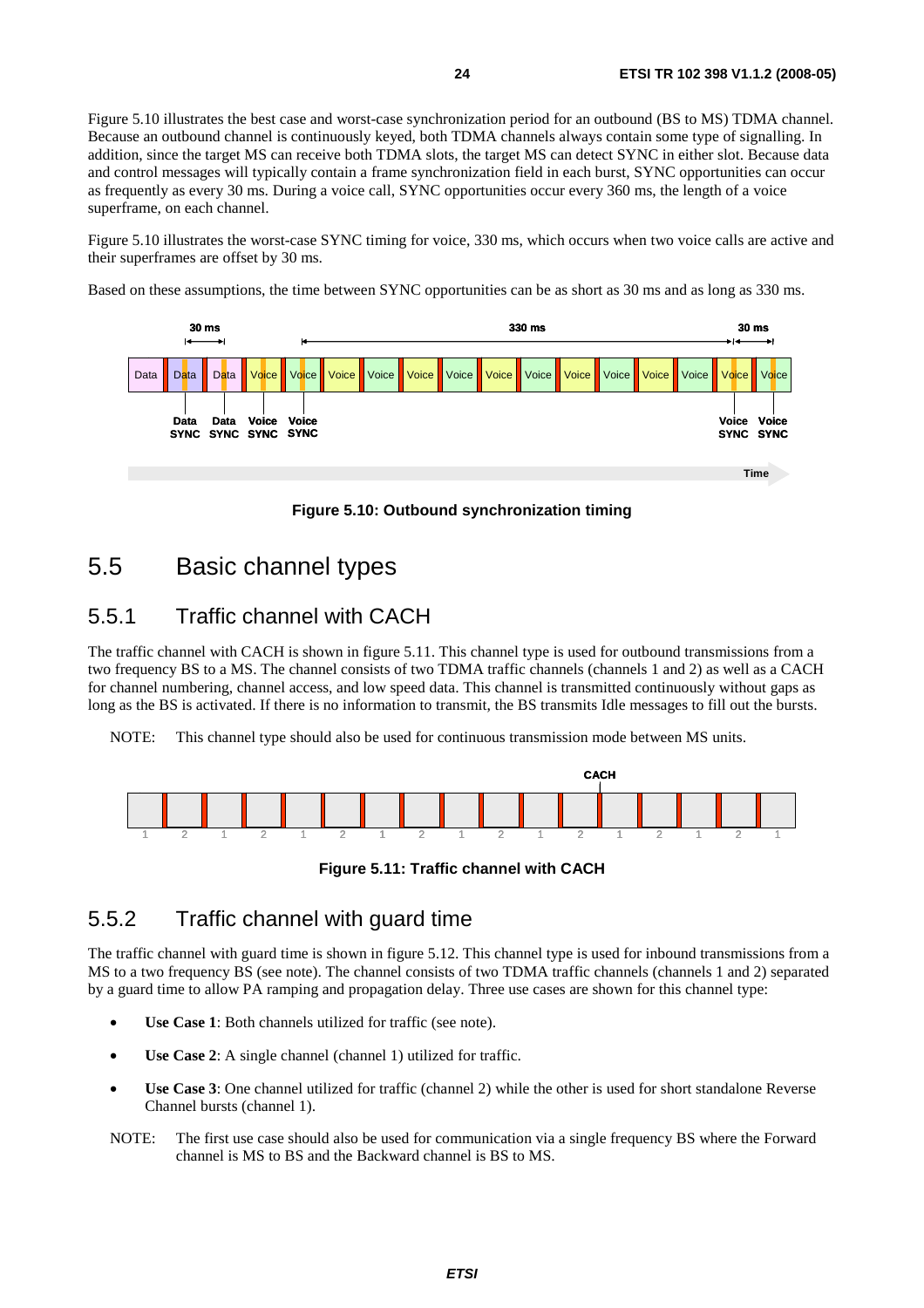

**Figure 5.12: Traffic channel with guard time** 

### 5.5.3 Bi-directional channel

The bi-directional channel is shown in figure 5.13. This channel type is used for direct mode communication between MS units. The channel consists of a Forward and a Backward TDMA traffic channels on the same frequency separated by guard times. Three use cases are shown for this channel type:

- **Use Case 1:** Both physical channels utilized for duplex traffic (Forward and Backward).
- **Use Case 2:** A single physical channel (Forward) utilized for traffic.
- **Use Case 3:** One channel utilized for traffic (Forward) while the other is used for short Reverse Channel signalling (Reverse).



**Both channels utilized for traffic**

**Figure 5.13: Bi-directional channel** 

Reverse Reverse Reverse Reverse Reverse Reverse Reverse Reverse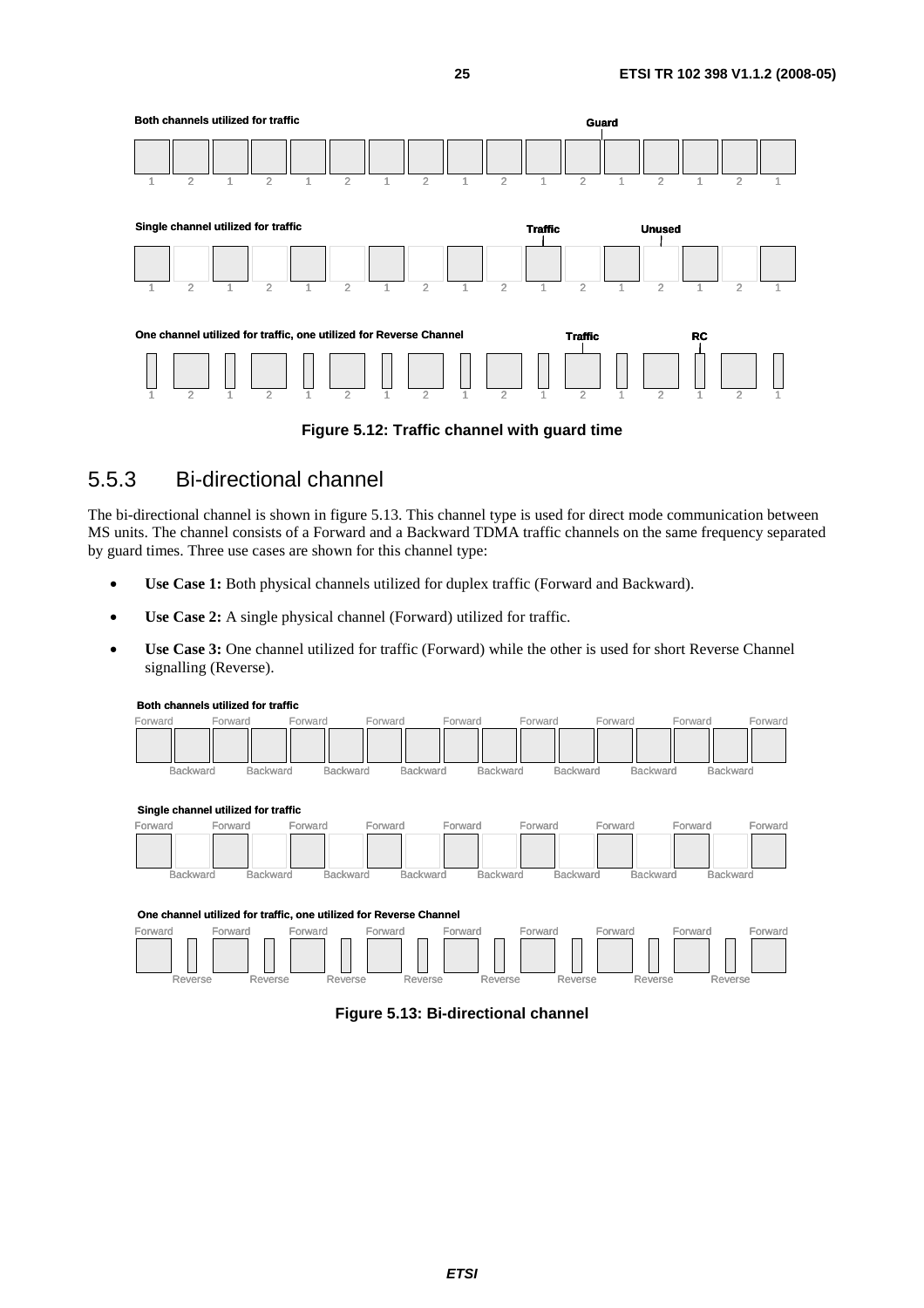#### 5.5.4 Direct Mode with continuous transmission

An example of continuous transmission for voice is illustrated in figure 5.14. This example shows a call initiated on the RF channel using a Link Control (LC) header.



**Figure 5.14: Continuous transmission mode for voice** 

An example of continuous transmission for data is illustrated in figure 5.15. This example shows a data transaction on the RF channel initiated using the Enhanced Addressing Data Headers, lasting five data blocks, and ending with a Last Data Block.



**Figure 5.15: Continuous transmission mode for data** 

Direct mode with continuous transmission is the only mode used by DMR tier 1 MS.

## 5.6 Channel access

DMR tier II and tier III products use channel access rules and procedures that MS units use to conform to when transmitting both on two frequency BS and single frequency (bi-directional) channels. These channel access accommodate different levels of MS "politeness" (e.g. Listen Before Transmit (LBT)) and take account of co-existence with analogue activity and other digital protocols on the same RF carrier.

DMR tier I products channel access may use LBT channel access rules.

BSs are able to restrict channel access while activity is present (or expected) on their inbound channels and during call hang time periods. However, it should be noted that there is a wide degree of flexibility for the way in which BSs may regulate channel access, thereby allowing different BS implementations to restrict channel access according to their particular system requirements.

Figure 5.16 illustrates the following three use cases for a two frequency BS channel consisting of an outbound channel and an inbound channel:

- **Use Case 1**: Either for two independent "repeated" simplex calls, two independent "MS to fixed end" duplex calls or a single "repeated" duplex call.
- **Use Case 2**: Either for a single "repeated" simplex call or a single "MS to fixed end" duplex call.
- Use Case 3: For a single "repeated" simplex call with reverse channel.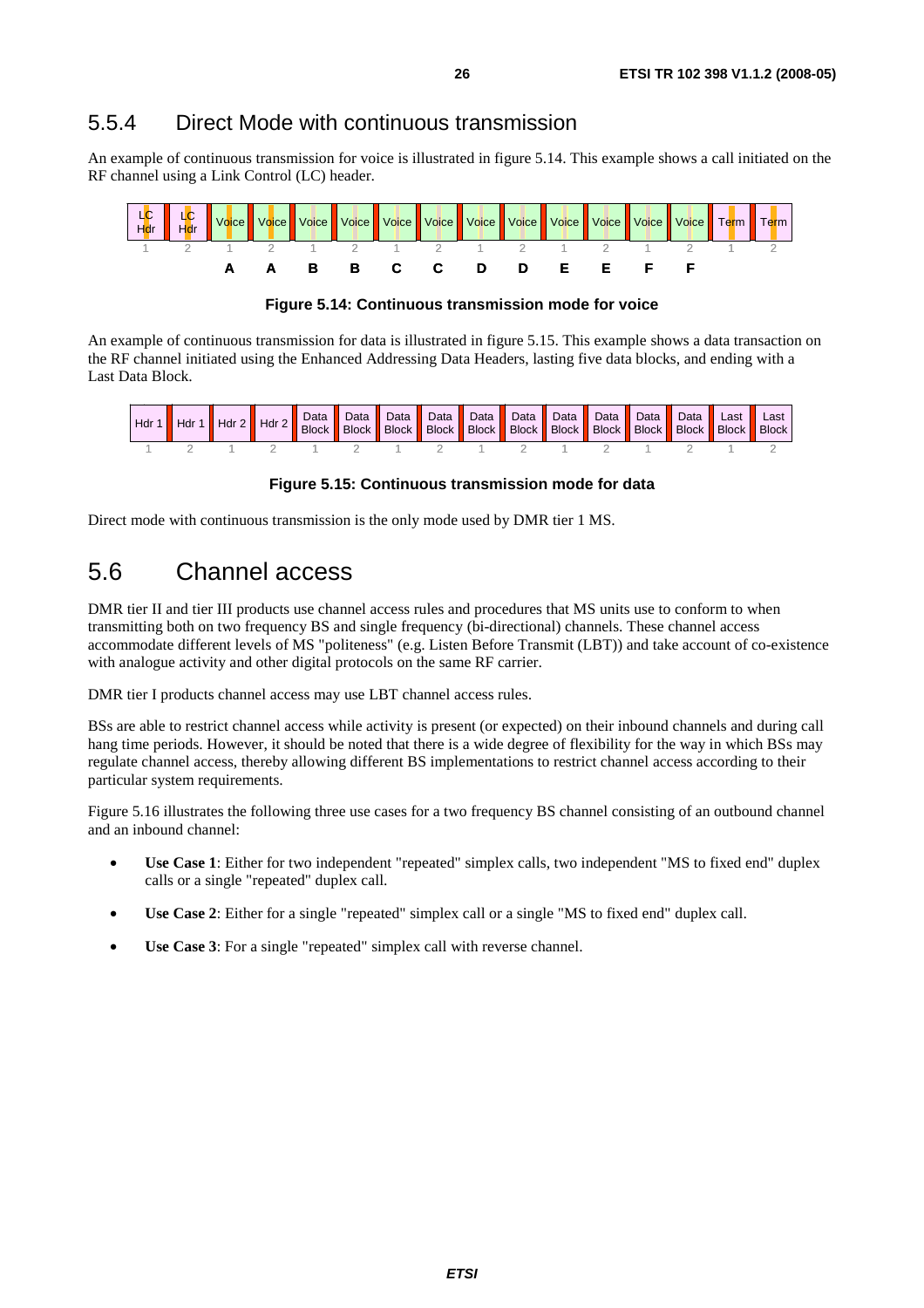

**Figure 5.16: Two frequency BS channel** 

Figure 5.17 illustrates the following three use cases for a single frequency bi-directional channel:

- **Use Case 1**: Either for a "direct" duplex call or a single frequency "repeated" simplex call.
- **Use Case 2**: For a "direct" simplex call.
- **Use Case 3**: For a "direct" simplex call with reverse channel.



**Figure 5.17: Single frequency (bi-directional) channel** 

### 6 DMR services

The purpose of this clause is to provide the list of the services, network procedures and features implemented by the DMR specification.

The presentation of DMR services for different tiers follows the division of the telecommunication services into bearer services, tele-services and supplementary services as widely used in telecommunication systems, whereas these definitions apply:

• **Bearer service**: a type of telecommunication service that provides the capability for the information transfer between user network interfaces, involving only low layer functions (layers 1 to 3 of the OSI model). Individual voice call and Confirmed Packet Data Protocol are examples of bearer services;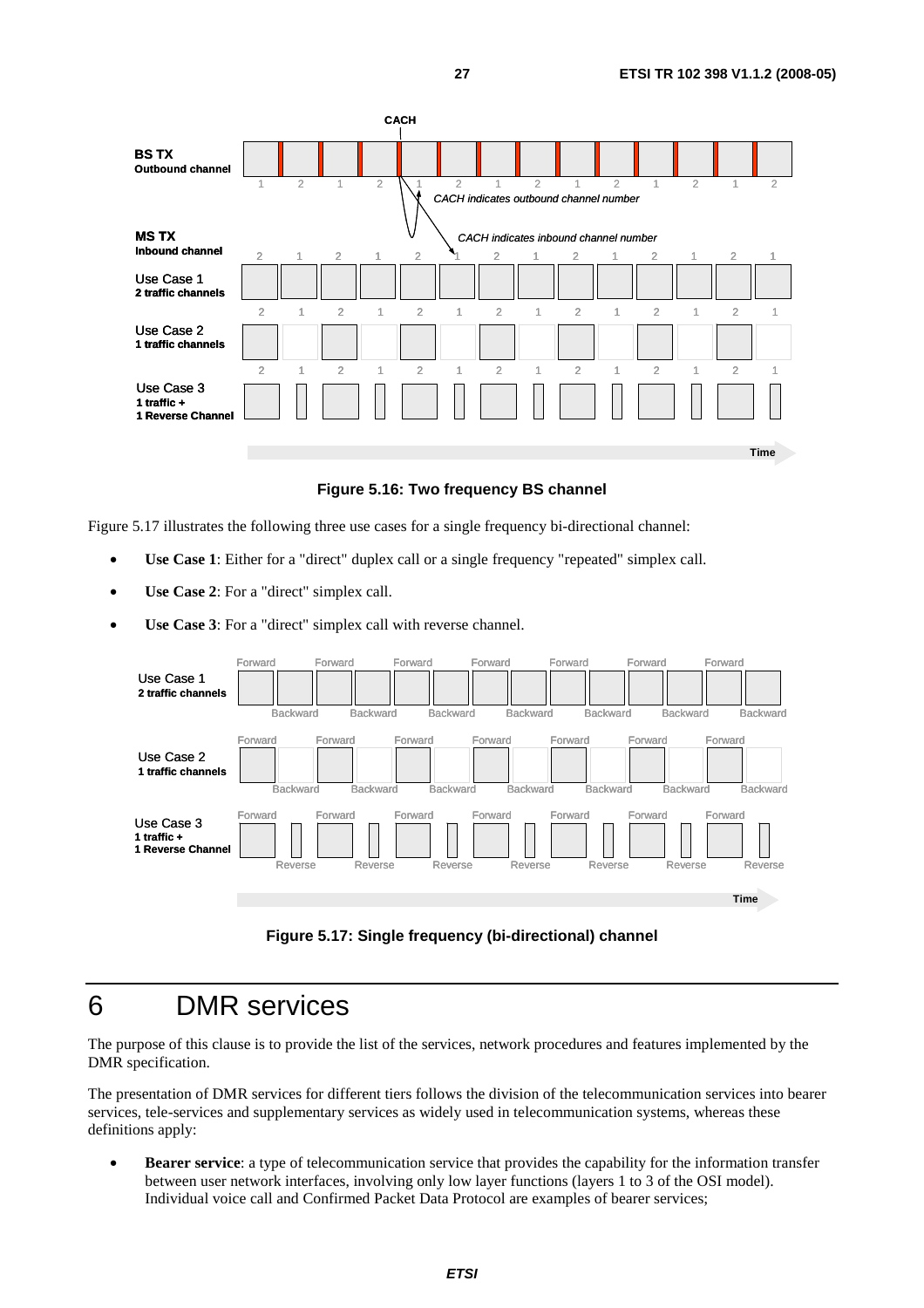- **Supplementary service**: a supplementary service modifies or supplements a tele-service or bearer service. Consequently, it cannot be offered to a user as a standalone service. It should be offered together with or in association with a tele-service or bearer service. The same supplementary service may be common to a number of telecommunication services. Late entry is an example of supplementary service;
- **Tele-service**: a type of telecommunication service that provides the complete capability, including terminal equipment functions, for communication between users.

Besides this division, two other groups have been identified: the Network Procedures and the Features.

- **Network Procedure**: it is a telecommunication service offered by a DMR system to provide an efficient network working;
- **Feature**: attribute intrinsic to a station, both MS and BS, e.g. MS has an address.

The services, network procedures and features defined in the present clause may be used for tier I and tier II products and is called the "default feature set" which is allocated to the "Standards Feature ID (SFID)". There is a possibility in the DMR specification which allows manufacturers to define and implement "private" feature sets which contain additional "private" services and facilities, which may possibly not be understood by products not supporting this "private" feature set.

The FID identifies one of several different feature sets.

The FLCO identifies the "over-air" feature within the given feature set.

To ensure interoperability at the air interface, features that are ETSI standardized and available in the DMR equipment are accessible only via the combination of default SFID and corresponding FLCO.

Features that are not standardized in DMR are only available via an alternative MFID.

### 6.1 DMR services overview

Table 6.1 contains the services that are defined by the DMR specifications for tiers I and II. Clause 8.2 contains a similar table (table 8.1) for DMR tier III services.

| <b>Services</b>       |                                        | <b>Supplementary services</b>       |
|-----------------------|----------------------------------------|-------------------------------------|
|                       |                                        | Late Entry                          |
|                       | Individual Call                        | IOVCM Call                          |
|                       |                                        | <b>Talking Party Identification</b> |
|                       |                                        | Late Entry                          |
| Voice                 | Group Call                             | <b>Unaddressed Call</b>             |
|                       |                                        | IOVCM Call                          |
|                       |                                        | Talking Party Identification        |
|                       | All Call                               |                                     |
|                       | <b>Broadcast Call</b>                  |                                     |
|                       | IP over PDP                            |                                     |
| <b>IConfirmed PDP</b> | Short Data over PDP - Status/Pre-coded |                                     |
|                       | Short Data over PDP - Raw Data         |                                     |
|                       | Short Data over PDP - Defined Data     |                                     |
| Unconfirmed PDP       | IP over PDP                            |                                     |
|                       | Short Data over PDP - Raw Data         |                                     |
|                       | Short Data over PDP - Defined Data     |                                     |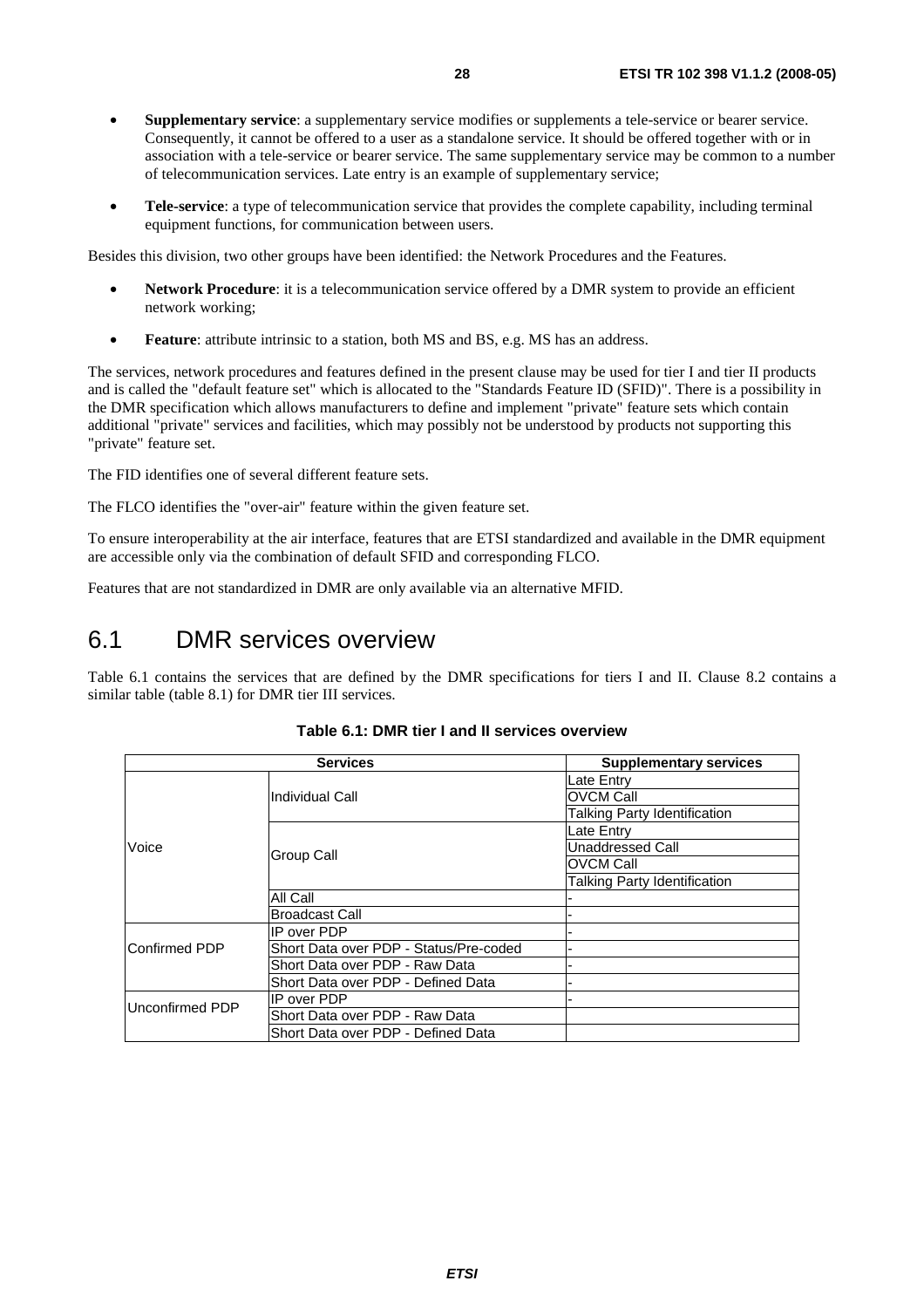## 6.2 Description of voice services

### 6.2.1 Individual call service

The Individual Call service provides voice service between one individual user and another individual user. The Individual Call facility is initiated at the user level by selecting the desired individual via a predefined selection procedure (see note) and then activating a mechanism, such as pressing the PTT button.

NOTE: The selection procedure is implementation specific and is not part of the DMR specification.

Individual Call initiation may occur in one of two defined call setup methods:

- the first method is a Press And Talk Call Setup (PATCS); and
- the second method is an Off Air Call Set-Up (OACSU).

Individual Call supports late entry into a call by embedding the LC information into the voice bursts. This helps support scanning and radios being powered on during a transmission addressed to that particular unit when the PATCS method is used. It also supports units that do not correctly decode the voice header when either the PATCS or the OACSU method is used.

### 6.2.2 Group call service

The Group Call service provides voice call service between one individual user and a predetermined group of users. All parties in the group can hear each other. The Group Call is initiated at the user level by selecting the desired group via a predefined selection procedure (see note) and then activating a mechanism to talk, such as pressing the PTT button.

NOTE: The selection procedure is implementation specific and is not part of the DMR specification.

Group Call supports late entry into a call by embedding the LC information into the voice bursts. This helps support scanning, radios being powered on during a transmission addressed to that particular unit and units that do not correctly decode the voice header.

### 6.2.3 Unaddressed voice call service

The Unaddressed Voice Call is a group voice call that uses one of a set of defined destination addresses as defined in annex A of TS 102 361-1 [1]. One of these addresses is the default Unaddressed Voice Call address. Usage of the other Unaddressed Voice Call addresses is not part of the DMR specification.

NOTE: Using an Unaddressed Voice Call gives the users the possibility to define an MS behaviour which may be different to a normal group call. For example special alert tones. This also provides basic out-of-the box MS configuration possibilities and could be used for communications between different user organizations, each of which has its own group definitions.

### 6.2.4 Open Voice Channel Mode service

The Open Voice Channel Mode service allows users to monitor and participate to the voice channel activity. This call modification is possible only on voice activity originator basis that is to say that if a user is not an explicitly addressed target of the call it can take part to it only if the originator has properly set the OVCM attribute.

From the voice activity originator's point of view the OVCM gives the opportunity to place group and individual calls that are listened from third party users that are not the targeted users of the call. In addition these third party users are part of the conversation in progress and they can also talk.

Third party users are those that have radios configured to take part to calls set as OVCM and not addressed explicitly to them.

Both in peer to peer and repeater mode, OVCM call modifier applies to the following half duplex voice calls:

- Group Calls:
- Individual Calls.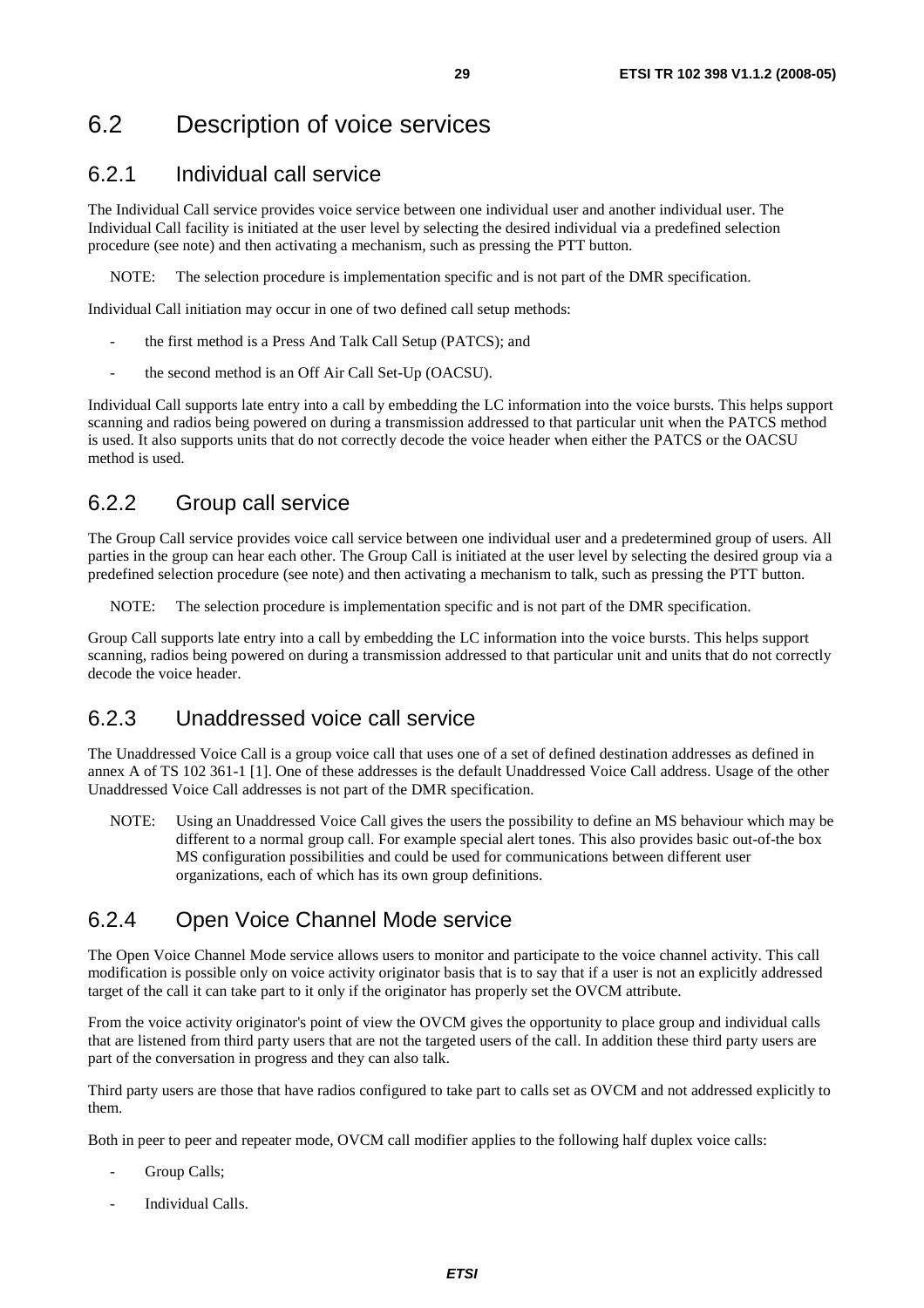OVCM service does not apply to the following calls:

- Unaddressed Voice calls;
- All talkgroup ID calls;
- All unit ID calls:
- other "system gateway" calls such as PABX, PSTN;
- full duplex voice calls;
- data calls.

### 6.2.5 All Call Voice service

The All Call Voice (ACV) service provides a one-way voice call from any user to all users within the same system. Due to the large target audience, there is no call hangtime associated with this call in repeater mode. This effectively ends the call at the end of the transmission. Ending the call at the end of transmission minimizes collisions from multiple MSs attempting to respond to the call.

The All Call may be placed by the user by simply pressing the PTT button. It starts with the transmission of a voice header, which is followed by voice and ends with the transmission of a Terminator with LC. Late entry is provided for in this service.

The All Call is made in the same manner as a Group Voice Call using one of a set of reserved destination addresses as defined in annex A of TS 102 361-1 [1]. One of these reserved addresses is the default All Unit ID address while the others are alternative All Unit ID addresses.

### 6.2.6 Broadcast Call Voice service

The Broadcast Call Voice (BCV) service provides a one-way voice call from any user to a predetermined large group of users. Due to the large target audience, there is no call hangtime associated with this call in repeater mode. This effectively ends the call at the end of the transmission. Ending the call at the end of transmission minimizes collisions from multiple MSs attempting to respond to the call.

The Broadcast Call is made in the same manner as a Group Voice Call. The Broadcast Call may be placed by the user by simply pressing the PTT button. It starts with the transmission of a voice header, which is followed by voice and ends with the transmission of a Terminator with LC. Late entry is provided for in this service.

### 6.3 Description of data services

#### 6.3.1 IP over PDP

The DMR specification supports the following network layer protocol:

Internet Protocol version 4 (IPv4).

IPv4 provides a connectionless, best-effort datagram delivery between two service access points. IPv4 protocol is called on by host-to-host protocols (e.g. TCP, UDP) in an internet environment. IPv4 calls on Air Interface protocol to carry the IP datagram over the air.

The DMR IP bearer service is built on top of the DLL bearer services (unconfirmed data and confirmed data).

DMR PDP extends DMR to act as an IP subnet. This enables application programmers to build their applications in a well standardized environment.

The implementation of BS IP routing and relaying as well as the connection to external networks is outside the scope of the DMR specification.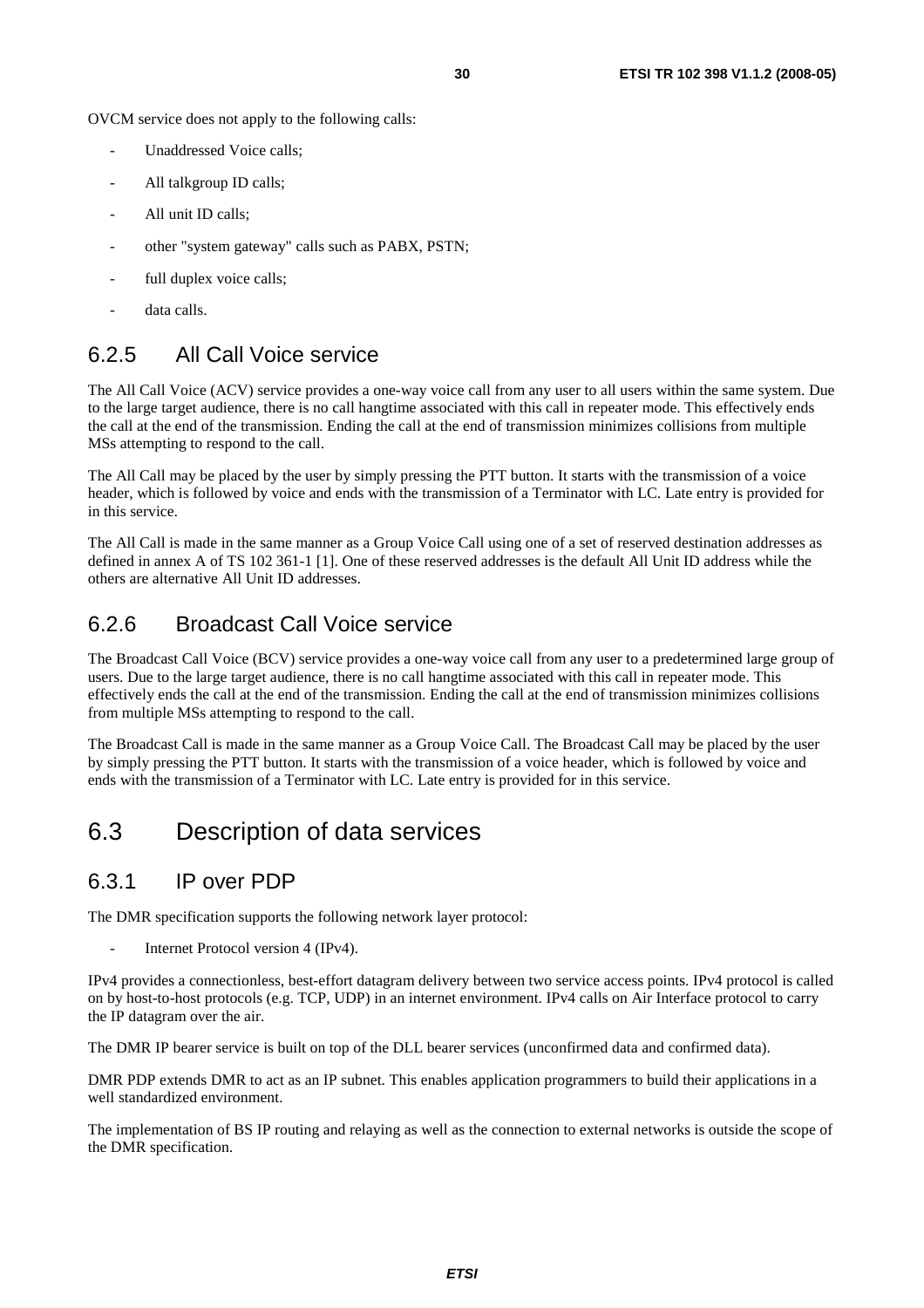### 6.3.2 Short Data Services over PDP

The Short Data Service (SDS) over PDP is a mechanism to transmit Short Data messages from a DMR entity to other DMR entity(ies). The transmission may be confirmed or unconfirmed. Depending on the FEC (rate  $\frac{1}{2}$  or rate  $\frac{3}{4}$ ) and unconfirmed/confirmed DLL bearer service, the mechanism is able to transmit up to 1 130 bytes (18 bytes/block x 63 blocks - 4 bytes).

Each message is composed of a Data Header and in most cases Data Continuation (rate  $\frac{1}{2}$  coded or rate  $\frac{3}{4}$  coded) bursts. The last block of the data continuation bursts contains a 32 bit message CRC.

The short data header contains the parameters that specify the bearer service and in particular the quantity of data transported by the message and their format.

#### 6.3.2.1 Short Data over PDP - Status/Precoded

Short Data over PDP - Status/Precoded service is the transmission of a status/precoded message from a DMR entity to other DMR entity(ies). This service permits a code to be sent over the air whose meaning is known by all the other parties. Usually there is a lookup table stored in each DMR entity that contains the mapping between code and meaning (i.e. code =  $000000001_2$  meaning = "Arrived").

The status/precoded message contains all information within the data header.

1 024 different status/precoded message are available.

#### 6.3.2.2 Short Data over PDP - Raw Data

Raw Data is the transmission of a small quantity of data among applications running on DMR entities that leaves the management of the format of the transmitted data to the applications themselves. The DMR DLL provides the transmission of data between a Source Port and a Destination Port of the DMR entities as specified in the Source and Destination Port fields respectively.

#### 6.3.2.3 Short Data over PDP - Defined Data

Defined Data is the transmission of a small quantity of data among DMR entities with a predefined data format as shown in clause 7.

## 7 DMR data services

The purpose of this clause is to provide an overview of the DMR framework that supports data capabilities for the DMR standard.

DMR tier I and tier II use the PDP for unconfirmed and confirmed data, and short data.

DMR tier III is also able to use PDP for unconfirmed and confirmed data on the payload channel but, trunking has its own short data services using the control channel.

## 7.1 The Packet Data Protocol (PDP)

The Packet Data Protocol defined in the present document is called the "default Packet Data Protocol". There is a possibility in the DMR standard which allows manufacturers to define and implement "private" feature sets which contains additional "private" signalling, which may possibly not be understood by products not supporting this "private" feature set.

The Packet Data Protocol contains the following types of data transmissions:

- unconfirmed data transmission;
- confirmed data:
	- data transmission;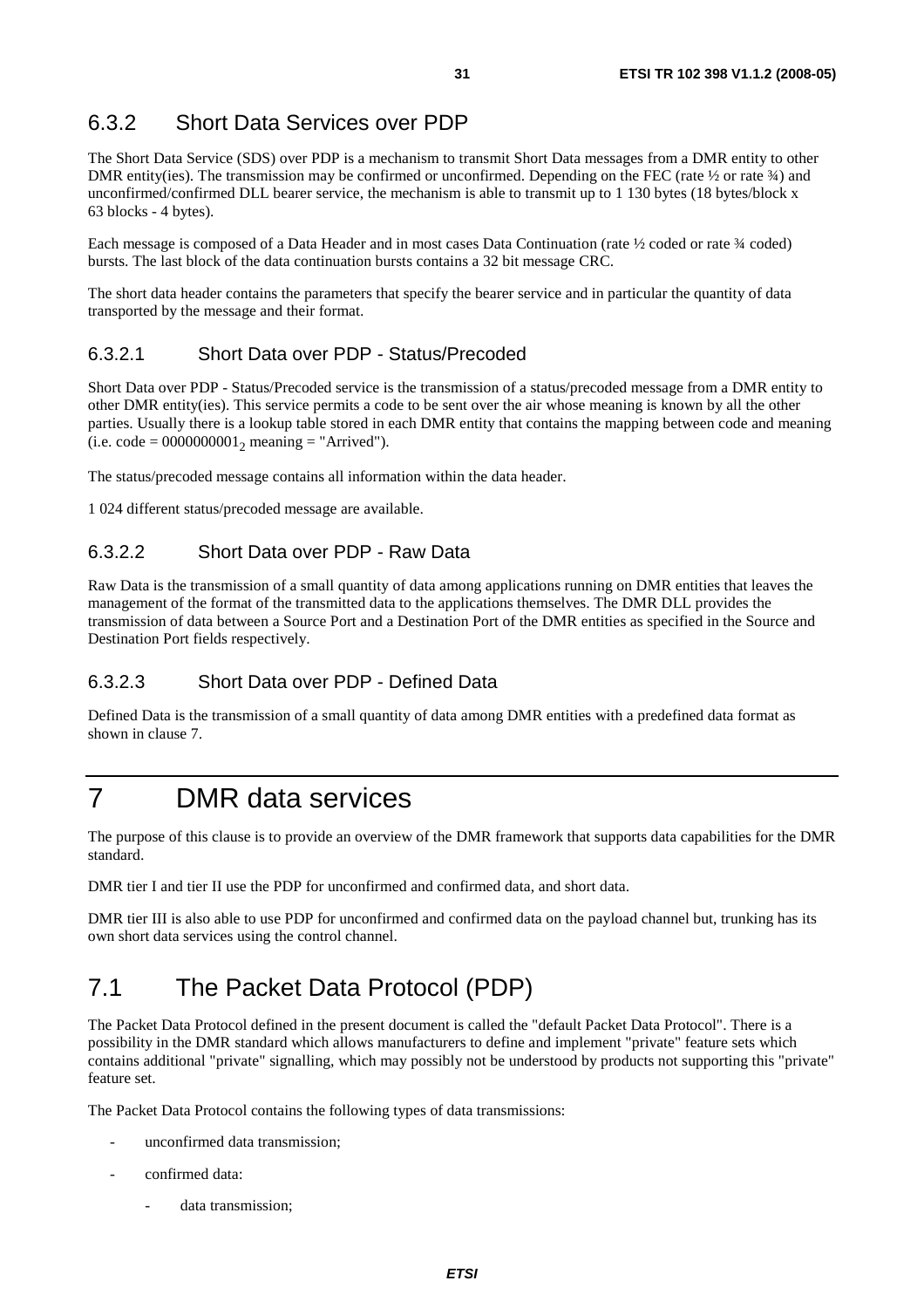response transmission.

The PDP supports the following data services:

- Internet Protocol;
- Short Data Services:
	- raw data;
	- status/precoded data;
	- defined data.

If the layer 3 protocol requests the PDP to transport a message whose length is bigger than a maximum length, the message is first split into fragments. Each fragment is then mapped into a single packet consisting of a sequence of data blocks 1 to m preceded by one or two header blocks. Each block is protected by its own FEC code. The decomposition of an IP datagram is shown in figure 7.1 where each data packet has one header block.

The transmission may use single slot or dual slot data capability.



**Figure 7.1: Decomposition of datagram into packets** 

In order to carry out these tasks the layer 2 PDP uses the building blocks defined in TS 102 361-1 [1], clause 8.

The rules to offer to layer 3 protocols an unconfirmed or a confirmed service are described in TS 102 361-3 [3], clauses 5.3 and 5.4 respectively.

The layer 2 PDP offers to the layer 3 protocols Service Access Points (SAP) to differentiate the addressed upper layer protocol in movement of information from layer 2 to the higher layers, and to request the PDP some features in the reverse direction. In particular when a layer 3 protocol asks the service to the DMR PDP, it may be able to select the behaviour of the PDP to transport the message to its layer 3 peer. Room is left to implementations to select between the two standardized available channel coding schemes.

### 7.2 Internet Protocol over PDP

The DMR standard supports the following network layer protocol:

- Internet Protocol version 4 (IPv4).
- NOTE: For detailed description refer to RFC 791 [19].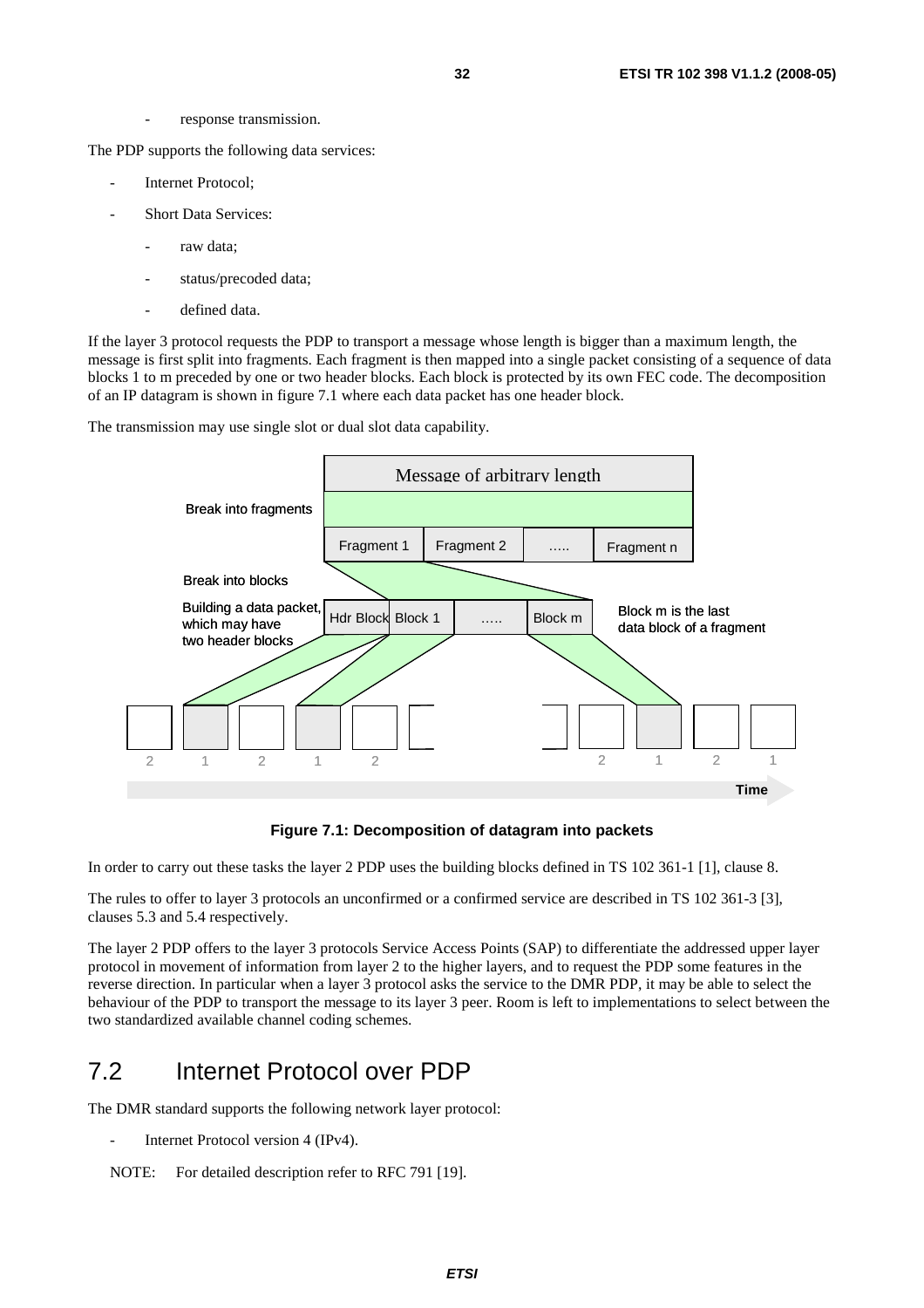IPv4 provides a connectionless, best-effort datagram delivery between two service access points. IPv4 protocol is called on by host-to-host protocols (e.g. TCP, UDP) in an Internet environment. IPv4 calls on Air Interface PDP protocol to carry the IP datagram over the air.

The DMR IP bearer service is built on top of the PDP DLL bearer services (unconfirmed data and confirmed data) that are defined in clauses 5.3 and 5.4 of TS 102 361-3 [3].

DMR PDP extends DMR to act as an IP subnet. This enables application programmers to build their applications in a well standardized environment.

The implementation of BS IP routing and relaying as well as the connection to external networks is outside the scope of the present document.

The maximum Transfer Unit supported by the DMR PDP is 1 500 bytes. The IP layer 3 protocol requests the layer 2 PDP protocol its service using SAP value 5.

In order to fully support IP communications the PDP protocol is able to also support the ICMP and ARP protocols. Availability of these two protocols is implementation dependent.

The description of ICMP support is given in TS 102 361-3 [3], clause 5.2.

The description of ARP support is given in TS 102 361-3 [3], clause 5.1.2.

The PDP supports IP Addressing in two different ways: DLL derived and natural IP.

The DLL derived IP addressing method uses the 24 bits DMR AI Address as the least significant part of the IP address of the DMR entity. The remaining 8 most significant bits are used to diversify among the DMR entity and IP capable devices directly connected to the DMR entity. A detailed description of this mechanism is given in TS 102 361-3 [3], clause 5.1.1.

The natural IP addressing uses a table to map the 24 bits DMR address with a 32 bits IP address. Each DMR entity has a table in which the matching between the DMR address of a DMR entity and the IP address of that DMR entity is stored. This table may be static or dynamically updated via the ARP mechanism. In this case the IP DMR entity is also capable to route packets arriving from the DMR Air Interface for IP capable devices directly connected to it. The ARP table will be updated also with the matching between the IP address of an IP capable device and the DMR address of the DMR entity to which it is directly connected. A detailed description of this mechanism is given in TS 102 361-3 [3], clause 5.1.2.

### 7.2.1 IPv6 transport over PDP

This clause shows some strategies and gives some references on how IPv6 packets can be transported on the DMR Packet Data Protocol that is tailored to transport IPv4 packets.

In order to have the possibility to transport IPv6 packets over the DMR Packet Data Protocol two strategies are possible:

- map the IPv6 packet directly into one bearer service (confirmed or unconfirmed data);
- transport the IPv6 packet using one of the IPv6 over IPv4 tunnelling techniques.

The direct mapping of IPv6 packets onto one of the two data bearer services might be possible using a specific SAP value in the Data Fragment Header. This possibility is, at the moment, out of the scope of the standard.

Various tunnelling techniques of IPv6 over IPv4 are described. Detailed description will be found in the following documents:

- RFC 2529 [13] Transmission of IPv6 over IPv4 Domains without Explicit Tunnels;
- RFC 3056 [14] Connection of IPv6 Domains via IPv4 Clouds;
- RFC 3142 [15] An IPv6-to-IPv4 Transport Relay Translator;
- RFC 4213 [16] Transition Mechanisms for IPv6 Hosts and Routers.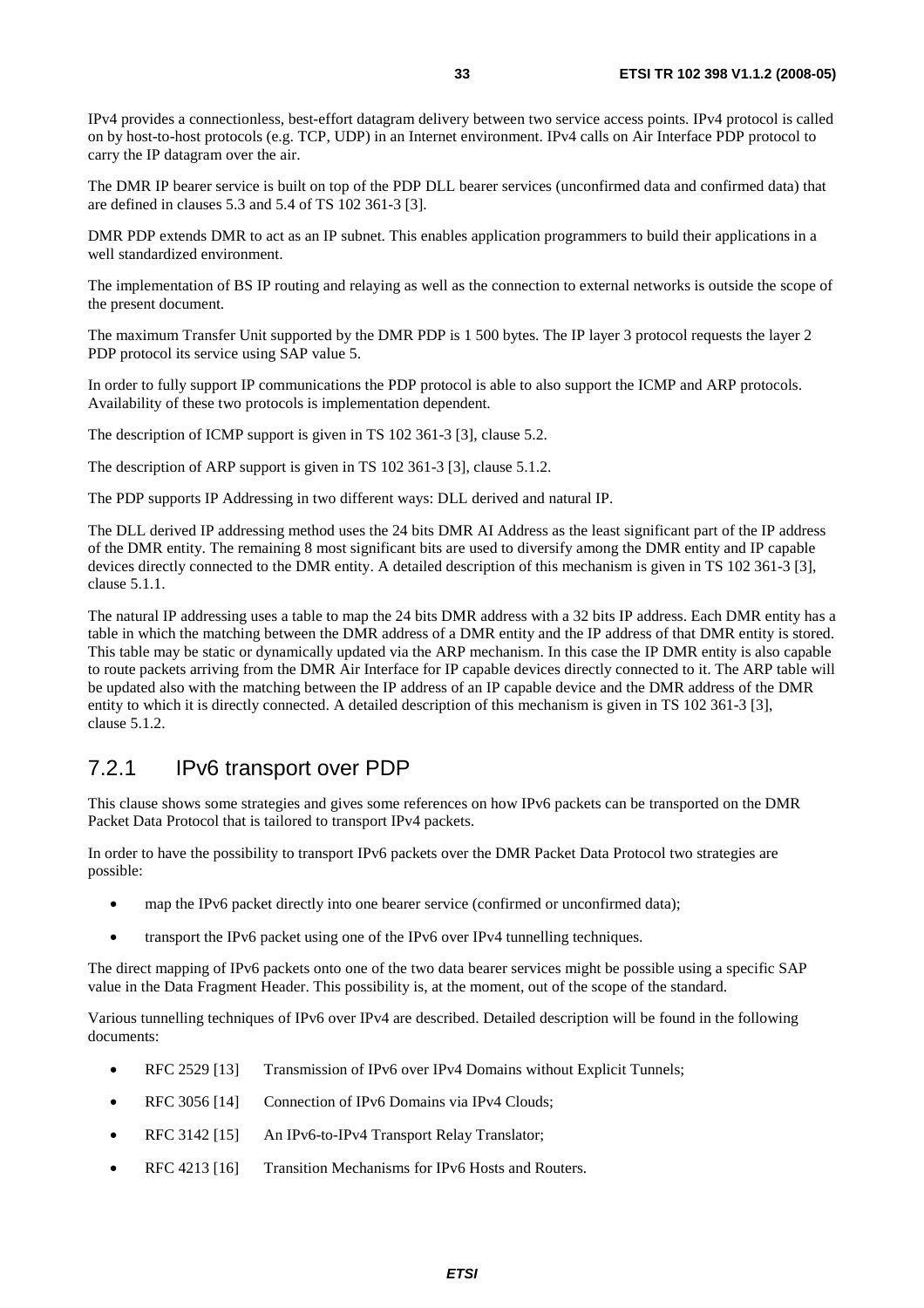A more detailed description of this technique is shown in TS 102 361-3 [3], annex C.

### 7.3 Short Data Services over PDP

This clause describes the mechanism to transmit Short Data messages from a DMR entity to other DMR entity(ies). The transmission may be confirmed or unconfirmed. Depending on the service requested to the layer 2 DMR PDP, the mechanism is able to transmit up to 1 130 bytes.

The SDS over PDP layer 3 protocol requests the layer 2 PDP protocol its service using SAP value 9.

The Short Data Services over PDP protocol handles only one message at a time. Fragmentation of messages whose length is bigger than the maximum allowed value is left to upper layers.

For confirmed Short Data Services the re-transmission mechanism is managed on a message-by-message basis.

The amount of user data carried by a single Short Data message is a function of the combination of the mode (Confirmed vs. Unconfirmed) and protection rate  $(\frac{1}{2} \text{ vs. } \frac{3}{4})$  selected. The following table summarizes the possibilities:

|                                  | Confirmed   | Unconfirmed |
|----------------------------------|-------------|-------------|
| Rate $\frac{1}{2}$               | 626 bytes   | 752 bytes   |
| Rate <sup>3</sup> / <sub>4</sub> | 1 004 bytes | 1 130 bytes |

The Packet Data Protocol supports the following types of layer 3 Short Data Services: Raw Data, Status/Precoded data and Defined Data. They are divided into two main categories:

- Raw and Status/Precoded:
- Defined Data:
- These two categories differ in the mechanism of defining the transported user data. Raw data and Status/Precoded data do not define the format of the transported user data leaving this task to an upper layer and use the mechanism of ports to allow multiple different data flows among different user applications running on the DMR entities involved in the communication. Defined Data defines the format of the transported user data from/to upper layers. The mechanism of ports is not available for Defined Data.

Hereafter a short description of each possibility is given.

Raw Data is the transmission of a small quantity of data among applications running on DMR entities that leaves the management of the format of the transmitted data to the applications themselves. The DMR DLL provides the transmission of data between a Source Port and a Destination Port of the DMR entities as specified in the Source and Destination Port fields respectively. Status/Precoded is the transmission of precoded and status messages from a DMR entity to other DMR entity(ies). A precoded/status message is a service that permits a code to be sent over the air whose meaning is known by all the other parties. Usually there is a lookup table stored in each DMR entity that contains the mapping between code and meaning (i.e. code =  $0000000001$ , meaning = "Arrived"). The precoded and status messages contain all information within the data header.

The status/precoded message contains all information within the data header.

1 024 different status/precoded message are available.

Defined Data is the transmission of a small quantity of data among DMR entities with a predefined data format as defined by the "DD Format" information element in the Short Data Header block. The DD Format information element is the same as defined in TS 102 361-1 [1]. The available "DD Formats" are:

- Binary;
- BCD:
- 7 bit character:
- 8 bit ISO 8859 [18];
- Unicode UTF-8, -16, -16BE, -16LE, -32, -32BE, -32LE [17].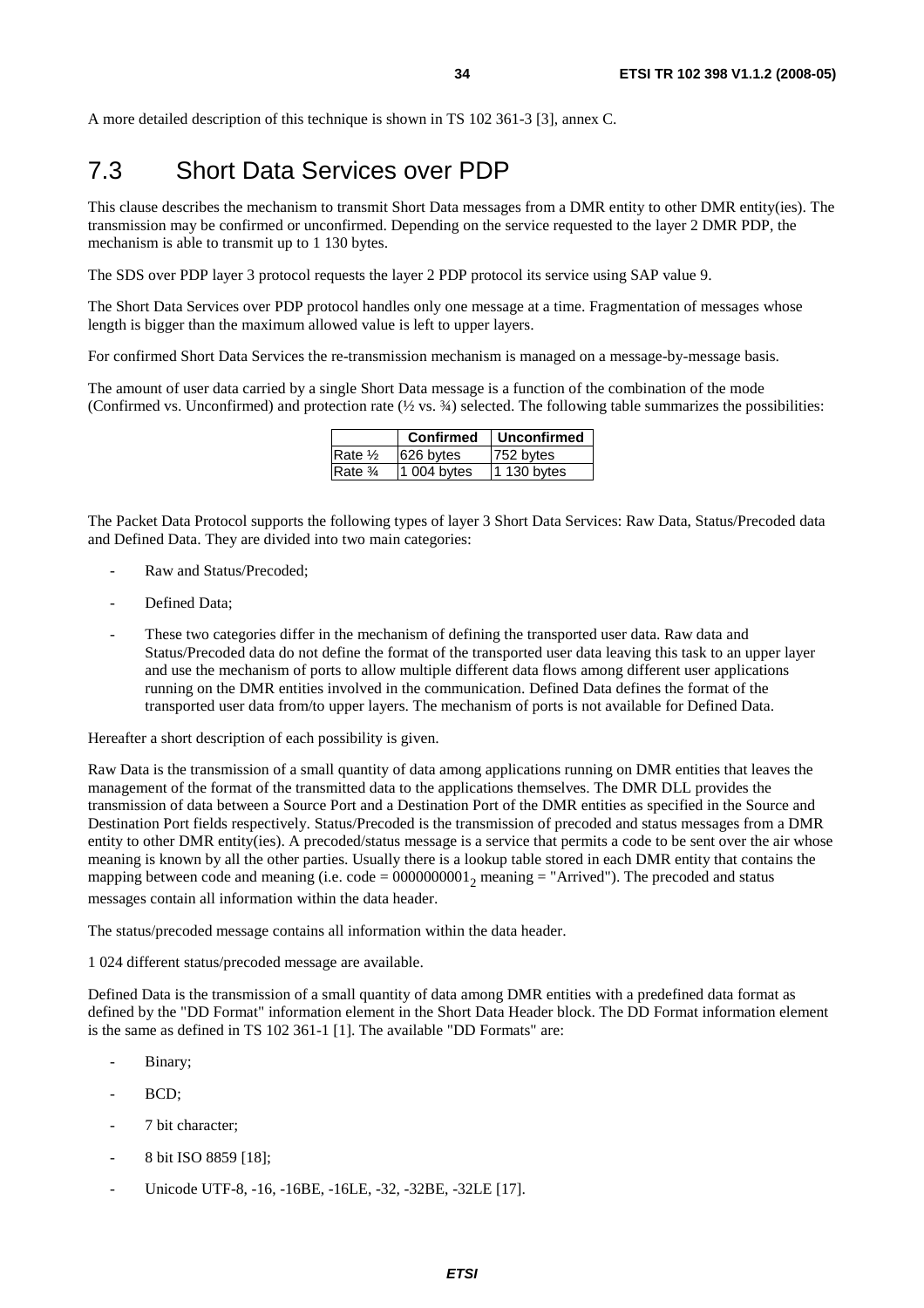## 8 Trunking (DMR tier III)

The tier III DMR standard has been developed to provide low complexity trunking for voice and data traffic at a cost that encourages wide adoption in traditional PMR markets. The DMR specification is able to support trunked radio networks that range from a simple system using only one 12,5 kHz physical radio channel to wide area systems incorporating multiple physical radio channels spread over many radio sites.

As a further example of scalability, a network operator may, choose initially to install an "entry level" system with only simple half duplex single channel terminals supported (i.e. one slot at a time in the uplink and downlink). At a later date further system options can be added and full duplex or integrated radio terminals added alongside the basic radio terminals. Thus the integrated radio approach outlined above supports a rational and economic upgrade path.

There are of course many drawbacks to the integrated radio approach. The major difficulty arises from the inherent complexity of the system and the need for the customer to be fully literate in the technical aspects so that informed decisions can be taken to gain maximum benefit when planning, procuring and using a DMR tier III system. It is this audience to which this clause of the ETR is primarily aimed, providing an introductory text that explains the intricacies of the tier III specifications in sufficient detail such that the many trade-offs between performance (transmit power, coverage technique, cell size etc.) and cost can be understood. Some quantitative design figures that can be used in deciding system parameters are given for informative purposes. However, it should be realized that this guide does not purport to provide sufficient information for a detailed system design.

### 8.1 Introduction

One primary objective of the tier III standard is to provide for interoperability (at the Air Interface) between equipment of different origin. The protocol offers a broad range of system and user facilities. However, it is not necessary to implement all of the facilities available; an appropriate subset of the protocol could be implemented according to the particular implementation. Also, there is scope for customization for special requirements, and provision has been made for further standardized facilities to be added to the protocol in the future. The tier III standard defines only the over-air signalling and imposes only minimum constraints on system design.

Since the number of available channels is much smaller than the total number of potential users, system resources such as traffic(payload) channels are only assigned as the need arises. Payload channels are allocated and released on a call-by-call basis.

Channel access is regulated. A logical channel is assigned as a control channel (TSCC). MSs listen to Control channel packets generated by a TSCC on the outbound path when not involved in a call. MS access to tier III Services is by random access using a random access protocol defined in the standard. System resources are then granted by the TSCC. The TSCC may allocate a payload channel from a pool of logical channels for calls such as voice and packet data although there are a number of tier III services (such as short data messaging) that only utilize only the TSCC. In the case where there is a large utilization of the control channel resource the protocol permits up to two control channels to be put into service on each radio site.

A notable feature of tier III trunking is that channel acquisition is performed automatically when the radio is powered up. The user does not need to manually select channels. The relevant channel is contained in the MS memory or a search is performed to find an appropriate channel.

DMR tier III Trunked radio systems may be configured with a Dedicated Control Channel that is transmitted continuously yielding the highest performance and throughput. For systems that employ a small number of payload channels a Composite Control Channel may revert to a payload channel if a payload service is requested and no other payload channels are available. When the payload call is completed, the channel returns to its control channel function. Further, in some radio spectrum, radio channels are shared and repeaters should de-key when idle. tier III supports an Asynchronous Control Channel where the TSCC remains de-keyed until activated by a short burst from an MS. This in turn activates the TSCC to regulate and invite access. Dedicated and Composite Control Channels are termed Fully Regulated systems.

A tier III system is able to support either a wide range or narrow range of Services and Facilities. However MS may request a service that is not supported by the TSCC. In that case the TSCC is able to refuse the service specified by sending a refusal of service response to the MS request.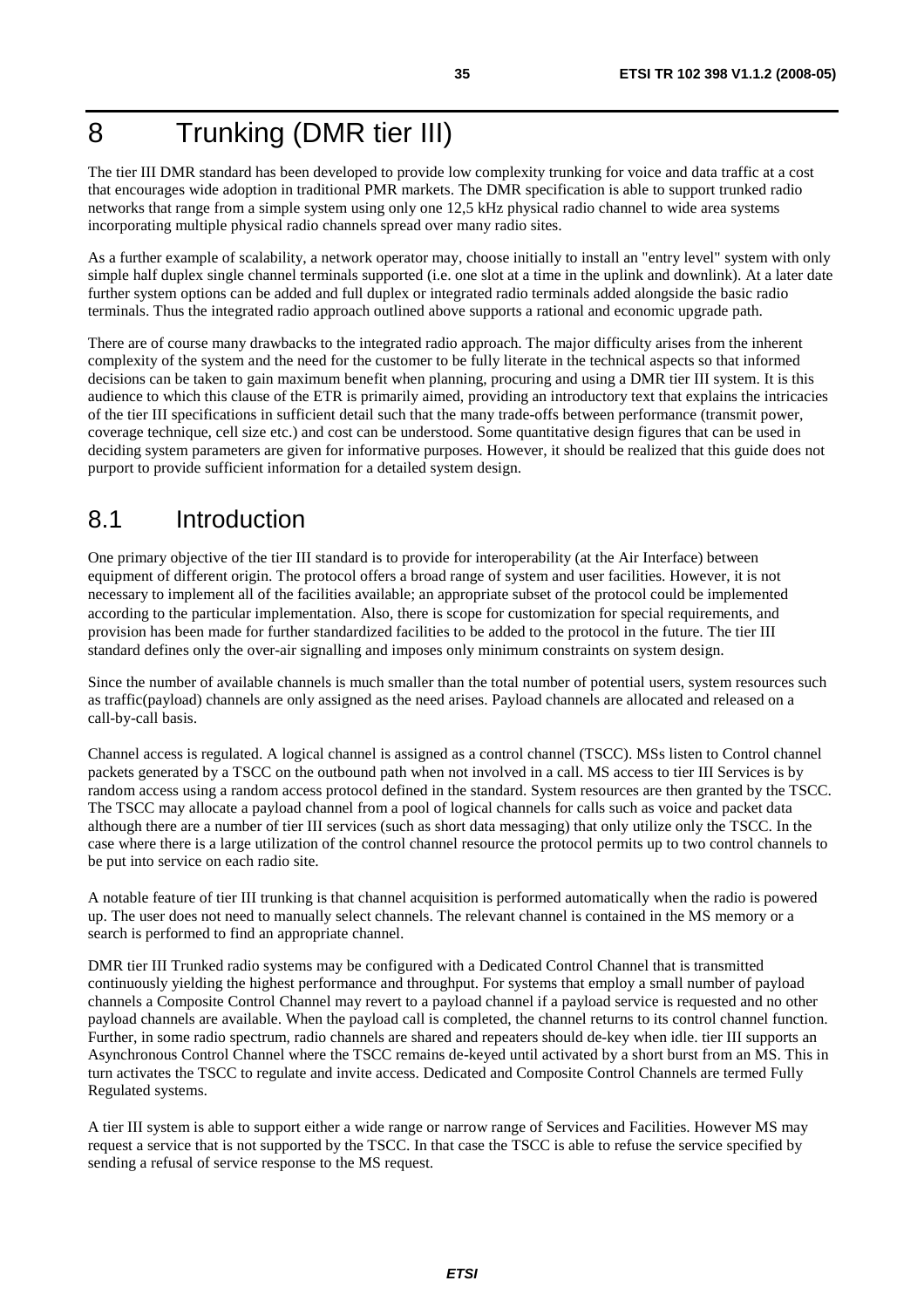### 8.2 Feature set

The following table contain the services that are defined by the specifications for DMR tier III.

|                         | <b>Services</b>                         | <b>Supplementary services</b>  |
|-------------------------|-----------------------------------------|--------------------------------|
|                         |                                         | Late Entry                     |
|                         |                                         | <b>All Call</b>                |
|                         |                                         | <b>Broadcast Call</b>          |
|                         |                                         | <b>OVCM Call</b>               |
|                         | Initiate Random Access Group Call       | <b>Unaddressed Call</b>        |
|                         |                                         | Call to line PABX/PSTN         |
|                         |                                         | <b>Caller Alert</b>            |
|                         |                                         | <b>Priority Call</b>           |
| Voice                   |                                         | <b>Emergency Call</b>          |
|                         |                                         | Late Entry                     |
|                         |                                         | <b>OACSU</b>                   |
|                         |                                         | <b>OVCM Call</b>               |
|                         | Initiate Random Access Individual Call  | Call to line PABX/PSTN         |
|                         |                                         | <b>Priority Call</b>           |
|                         |                                         | <b>Emergency Call</b>          |
|                         | Initiate Press and Talk Individual and  | By Random Access               |
|                         | group call                              |                                |
| Control                 | <b>Broadcast System Parameters</b>      |                                |
| (CSBK or MBC)           |                                         |                                |
| Short Data              | <b>Status Message</b>                   | Paging (one-way comm. service) |
|                         | Individual Short Data Message           | Paging (one-way comm. service) |
|                         | Group Short Data Message                | Paging (one-way comm. service) |
| <b>Confirmed Data</b>   | Individual Packet Data Call -           |                                |
| (Rate $\frac{3}{4}$ )   | <b>Connection Oriented</b>              |                                |
|                         | Individual Packet Data Call -           |                                |
|                         | Connectionless                          |                                |
|                         | Individual Circuit Data Call - Reliable |                                |
| <b>Unconfirmed Data</b> | Individual Packet Data Call -           |                                |
| $(Rate \frac{1}{2})$    | Connectionless                          |                                |
|                         | Group Packet Data Call -                |                                |
|                         | Connectionless                          |                                |
|                         | Individual Circuit Data Call -          |                                |
|                         | Unreliable                              |                                |
|                         | Group Circuit Data Call - Unreliable    |                                |
| Unconfirmed Data        | Individual Packet Data Call -           |                                |
| (Rate $\frac{3}{4}$ )   | Connectionless                          |                                |
|                         | Group Packet Data Call -                |                                |
|                         | Connectionless                          |                                |
|                         | Individual Circuit Data Call -          |                                |
|                         | Unreliable                              |                                |
|                         | Group Circuit Data Call - Unreliable    |                                |
| Voice                   | Group Call                              | Increase priority to Emergency |
|                         | <b>Individual Call</b>                  | Increase priority to Emergency |
| Data                    |                                         | Increase priority/emergency    |

The "standard feature set" contains the following services and facilities:

- a) Generic services:
	- 1) MS Access control and management using a control channel and a random access protocol.
	- 2) MS Location within the system radio coverage by radio site identification and registration.
	- 3) Control Channel hunting.
	- 4) System acquisition authorization.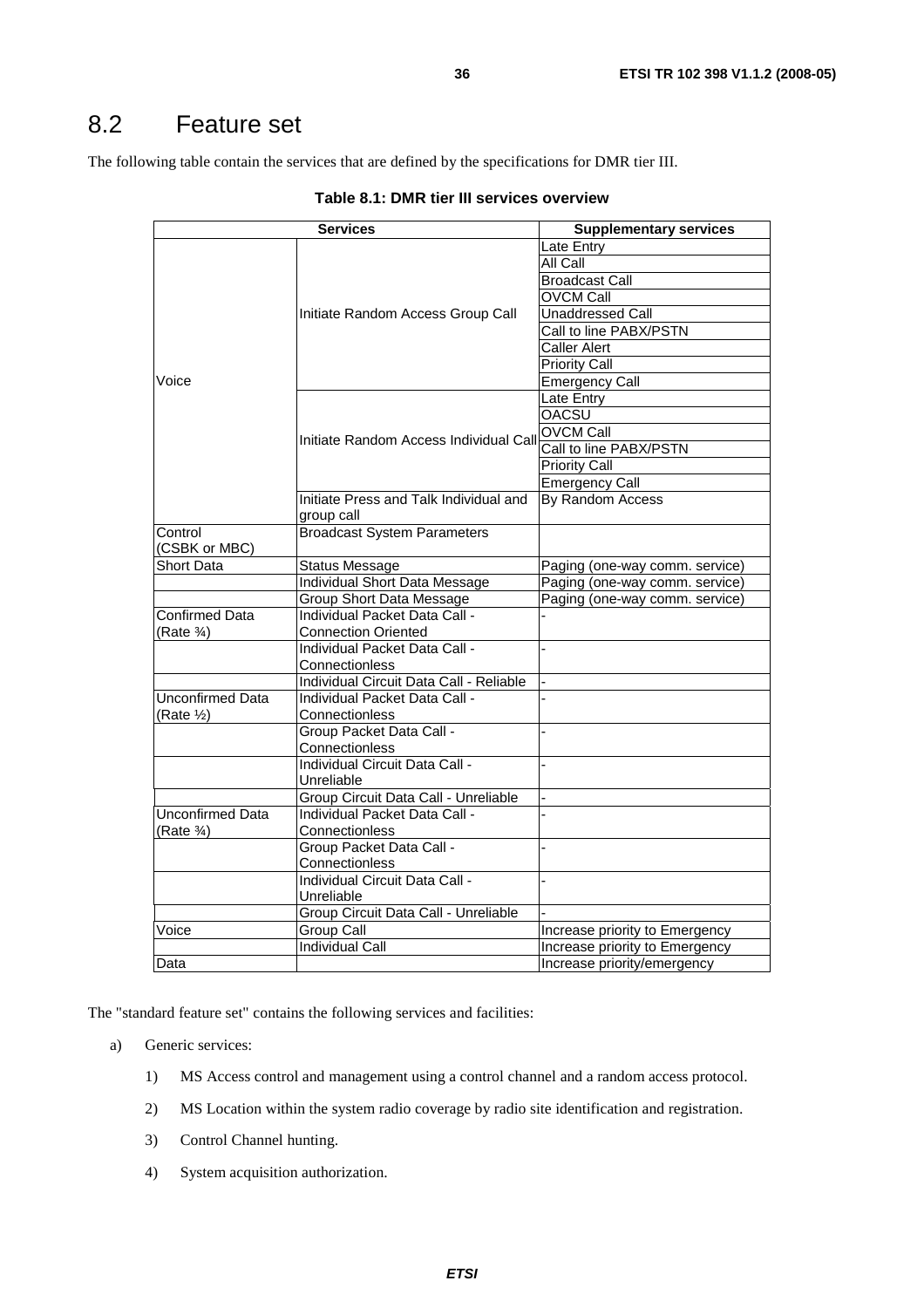- 5) A unified data transport mechanism to support the short data service, the supplementary data service and destination addressing through gateways.
- 6) Broadcast of system parameters to MS.
- 7) MS Authentication.
- b) Primary voice services:
	- 1) MS talkgroup call service.
	- 2) MS individual call service.
- c) Supplementary voice services:
	- 1) All call service.
	- 2) Broadcast voice call service.
	- 3) Open voice channel mode call service.
- d) Primary Data Services:
	- 1) Short Data Service.
	- 2) Packet Data Service.
- e) Supplementary Service:
	- 1) Supplementary data transfer service.
	- 2) MS stun and revive.
	- 3) MS kill.

## 8.3 Single Site/Wide Area

Many of the conventional operations such as selection of the physical radio channel are automated by this protocol.

- a) A single radio site trunked network is characterized by multiple MS communicating with a single Trunked Station (TS).
- b) A wide area trunked network is characterized by multiple MS communicating with a multiplicity of Trunked Stations (TS).

A TS is equipped with one or more physical radio channels. Each TS may be configured with one or two control channels (TSCCs). Where two TSCCs are configured, the TSCCs may be arranged in one physical channel or separate physical channels. The tier III protocol is able to separate the population of MS fleets between multiple TSCCs so that there is effective load sharing.

- For a fully regulated system, at least one channel is configured as a Trunk System Control Channel (TSCC) for MS management, signalling, and broadcast of system parameters. MS access is strictly controlled by the TSCC.
- An unregulated asynchronous system permits MS access subject to polite rules.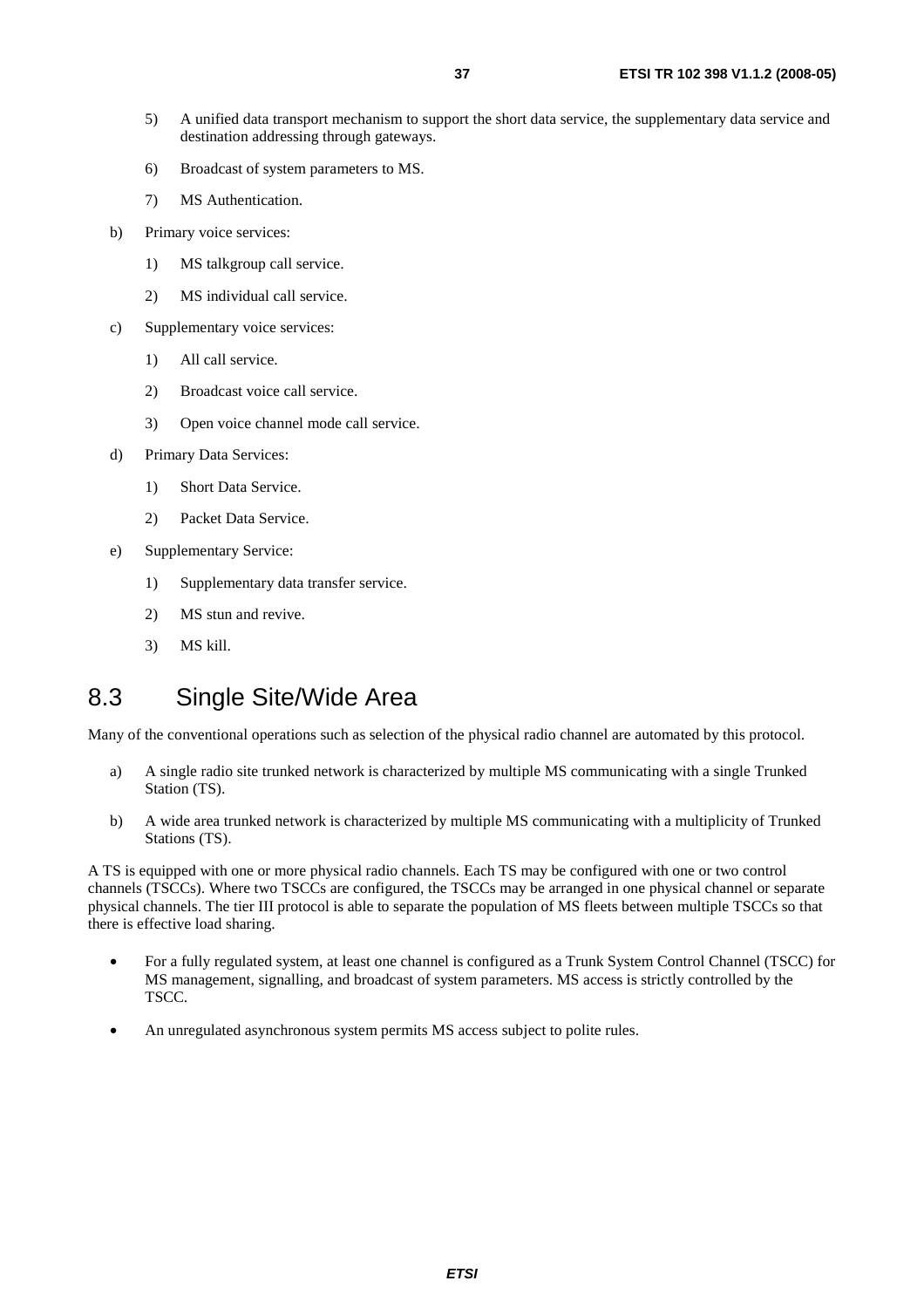### 8.4 MS location and registration

A wide area tier III network uses multiple interconnected radio sites. MS are configured with a list of physical radio channels that are transmitting control channel information (TSCCs). The system is able to assist MSs by broadcasting information about adjacent radio sites and permitting MSs to sample their signal quality. If, as the result of such a sample the MS detects an improvement in signal quality, it may switch to the sampled radio site. If MS move around the radio site to which they are registered and the signal quality is considered to be below that for reliable communication, the MS hunts for a replacement TSCC within its list of candidates. Each TSCC within the network transmits a unique System Identity Code in order to identify differing radio sites to MS. If an MS is hunting and acquires a new TSCC, the MS sends a registration request to the new TSCC to inform the network that it is wishes to become active on that new radio site.



**Figure 8.1: Example of a wide area network** 

Thus, registration enables the system to determine which radio site or group of radio sites MSs are located within a wide area network. This information avoids searching for MSs throughout the whole network, consequently reducing call set-up time and control channel loading.

Registration may also be employed by a Single Site system to determine when MSs are active and able to receive calls.

A secondary application of the registration process is that it enables MS power save parameters to be passed between MS and the system.

If an MS is switched off or is subjected to a user selected change of network, the MS may attempt to de-register. The MS makes a de-registration attempt to the TSCC on a "best endeavours" basis. (If the procedure is not completed within a short time window the process is abandoned).

A network may also rely on implicit registration to determine where MS are located. Implicit registration is the network functionality that registers the location of the MS without need for an explicit registration message. Implicit registration can realized from any system message on the inbound path that conveys the identity of the MS, e.g. call request, acknowledgement response.

### 8.5 Power Save

MS using power save typically consume much less energy. The technique employed in tier III systems allows MS to turn off most of its receiver functions at recurring intervals.

While the MS is sleeping it can significantly reduce its energy consumption. However the trade-off is that when a MS is sleeps, it cannot detect any downlink PDUs from the TSCC that may be trying to address it. The MS has periodic wake periods that are synchronized with the TSCC. The TSCC may need to delay the call set-up until it knows the MS is awake so increasing average call set-up time.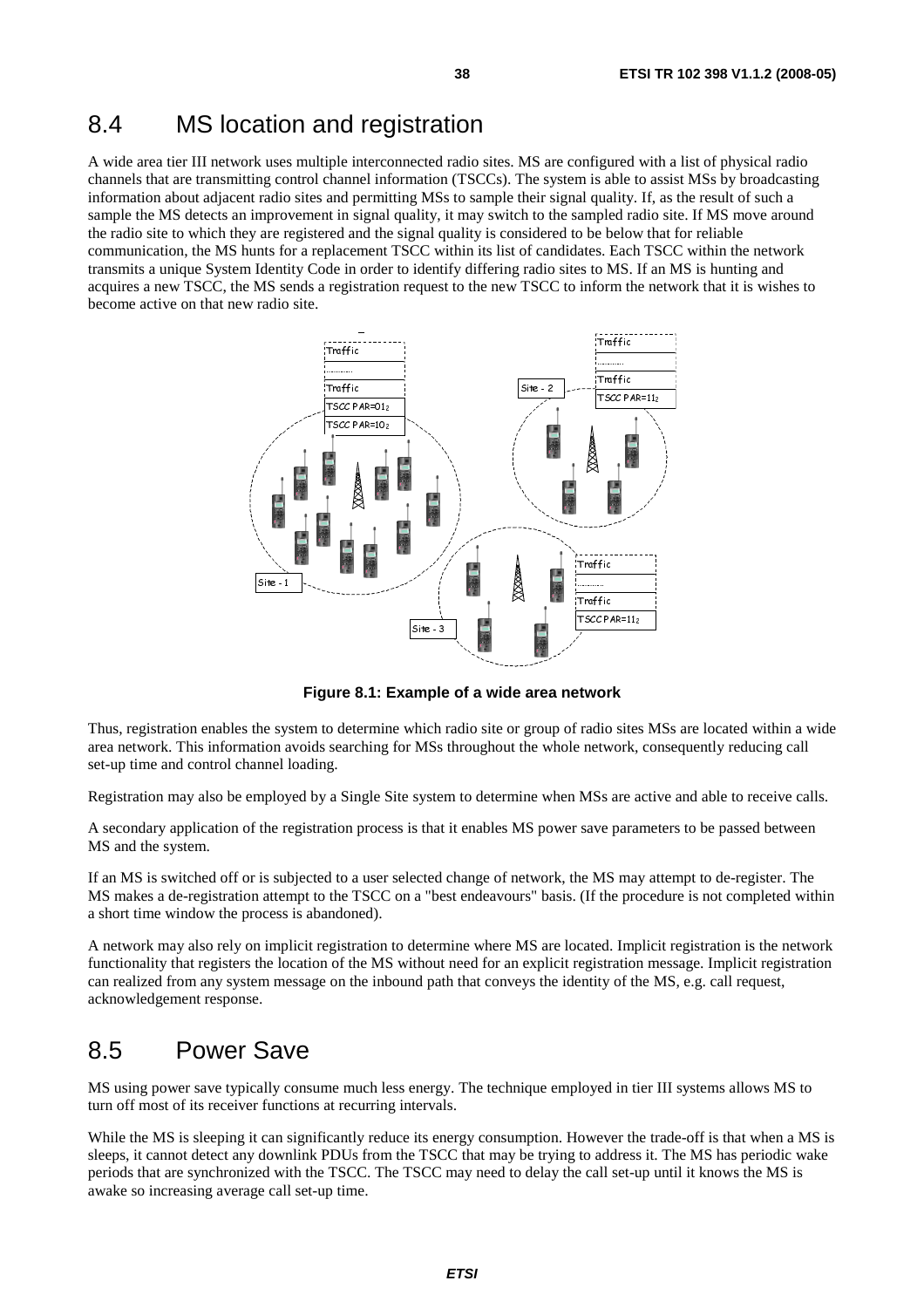A detailed analysis of power save is given in annex A.

### 8.6 Security features

The DMR air interface security services enable a TSCC to authenticate an MS using the standard RC4 algorithm. If the TSCC wishes to authenticate a MS, the TSCC sends a random number in a PDU (the challenge). The MS calculates the response to the challenge, using a 56 bit authentication key programmed into each MS during manufacture. Similarly a MS may authenticate a TS using the TSCCs key.

### 8.7 MS management from the system

MS may be temporarily or permanently denied access to tier III services using the stun or the kill mechanism.

If a MS has been disabled by a stun procedure, the MS may not request nor receive any user initiated services on the network that performed the procedure. However hunting and registration, authentication, stun / unstun and registration services remain active. In addition, while an MS is stunned, it may also retain the IEC 61162-1 [12] polling service.

If a MS has been disabled by a kill procedure, all air interface services are disabled. MS that have been killed cannot be revived by any air interface mechanism. Such revival requires technician intervention.

### 8.8 Physical link organization

This protocol makes use of the physical layer 1 prescribed in TS 102 361-1 [1] DMR Air Interface.

#### 8.8.1 Radio frequency allocation

The tier III protocol supports a number of different physical channel strategies to accommodate operation in radio channels that may be dedicated, in blocks or allocated arbitrarily.

Physical radio channels may be specified by either:

- a) a logical channel plan whereby a transmitter and receiver frequency is mapped to a logical channel number. The tier III protocol permits up to 4 094 such logical / physical relationships; and/or
- b) a mechanism whereby the absolute transmitter and receiver frequencies are specified in the PDUs that are passed between BS and MS at the air interface.

The DMR tier III protocol is able to support:

- a number of fixed channel plans where the MS transmit frequency, the split between transmit and receive, the channel separation and if the receiver is high or low relative to the transmitter;
- a flexible channel plan whereby each logical channel may represent a transmitter and receiver frequency pair;
- a broadcast PDU that enables the TSCC to announce a logical / physical transmitter and receiver relationship;
- PDUs (such as Channel Grant) that specifies the physical transmitter and receiver frequencies.

#### 8.8.2 Colour Code

A Colour Code (CC) is present in the supplementary signalling field and general data burst to provide a simple means of distinguishing overlapping radio sites, in order to detect co-channel interference. Tier III systems assign the physical channels automatically therefore the MS and TS should know and be in agreement which colour code is allocated for each physical channel. If a colour code has been assigned to a tier III system, MS are polite to the colour code.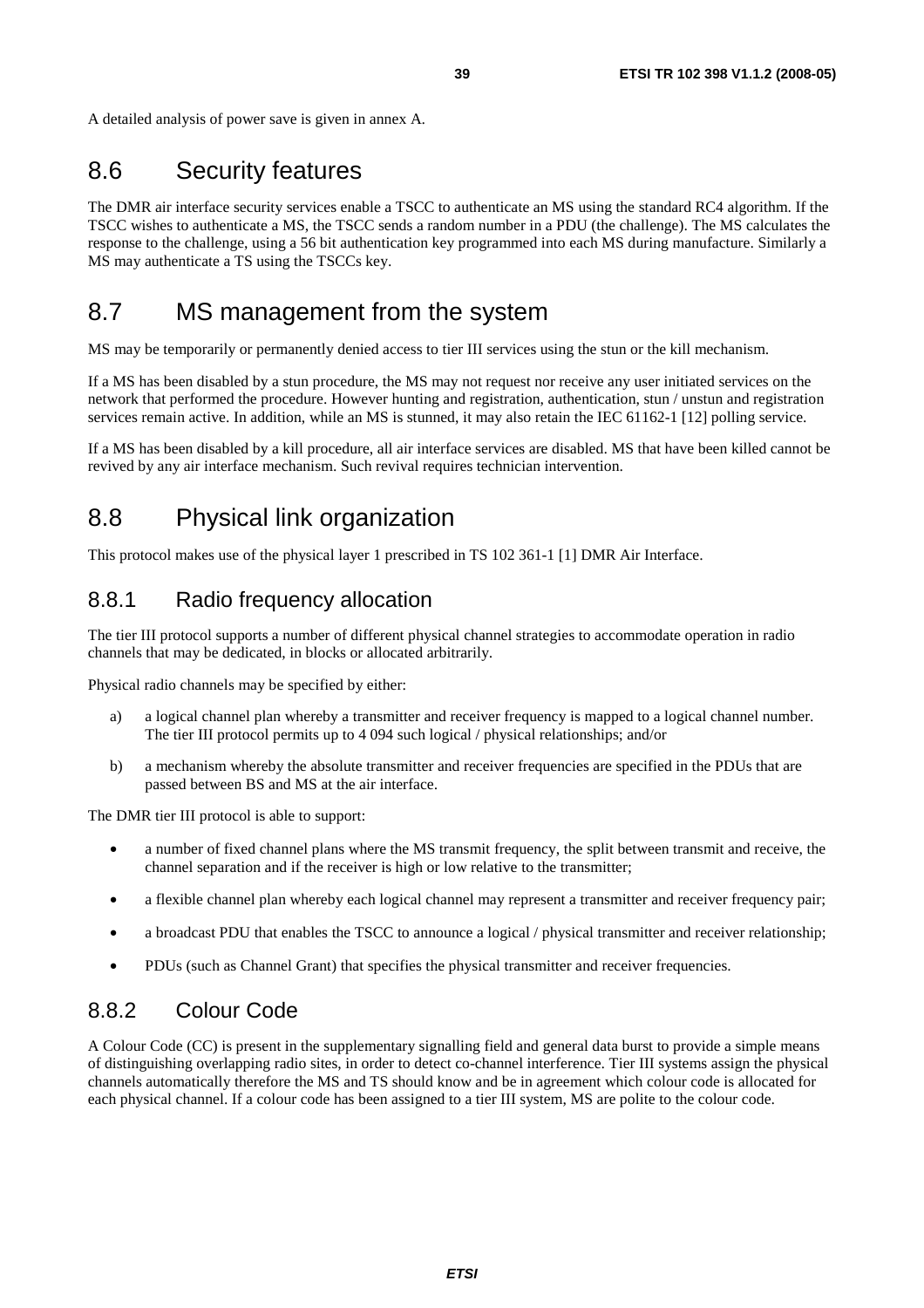### 8.9 Unified Data Transport mechanism (UDT)

A tier III network supports a wide range of services. To support these services, the transporting of data between network entities (MS/TS) is a very common necessity. Although the tier III protocol supports data as a primary service, a network may need to transport supplementary data to support other services such as voices services, registration and authentication. (For example when a MS dials a PABX or PSTN destination, the dialled digits are uploaded to the TSCC). Whether the data remains within the network or is used to support other services, the supplementary data transfer service may be invoked. To reduce the tier III complexity, ALL data transport using the TSCC share a common method - the Unified Data Transport mechanism. The supplementary data services that may be transported by UDT include:

- a) Supplementary data transfer service:
	- 1) Inbound transport of destination addresses that are connected through system gateways.
	- 2) Inbound transport of PSTN and PABX dialling digits from MS.
	- 3) Inbound transport of IPV4/IPV6 addresses.
	- 4) Inbound transport of a MS address in a number of standard and proprietary formats.
	- 5) Inbound transport of MS IEC 61162-1 [12] location information (e.g. for vehicle location).
	- 6) Outbound channel transport of remote addresses that are connected through system gateways.
	- 7) Outbound channel transport of CLI information from PABX/PSTN networks.
	- 8) Outbound channel transport of IPV4/IPV6 address information from IP networks.
	- 9) Outbound channel transport of a Source Address in a number of standard and proprietary formats.
	- 10) Outbound channel transport of IEC 61162-1 [12] MS location. (e.g. for vehicle location).
- b) Short data transfer delivery service.
- c) Short data polling service.
- d) Inbound transport of diverted destination information for the call diversion service.

### 8.10 Tier III frame structure

The tier III protocol is based on the 2-slot TDMA structure described in TS 102 361-1 [1], clause 4.2.

The logical channels are separated into two categories:

- a control channel carrying signalling (TSCC); and
- payload channels carrying speech or data information.

Generally MSs operate in half duplex mode using aligned channel timing (see TS 102 361-1 [1], clause 5.1.1) but full duplex is possible for calls to line connected terminals using Offset TDMA timing (see TS 102 361-1 [1], clause 5.1.1.2) by allowing a MS to transmit in one time slot and receive the fixed end transmission on the alternate time slot. MS that are directed to a physical channel using offset timing is notified by an identifier transmitted to the MS(s) during the call set-up.

#### 8.10.1 TSCC structure

A generalized diagram of exchanges between the TSCC and MS is shown in figure 8.2 where the slots for the two TDMA physical channels are shown.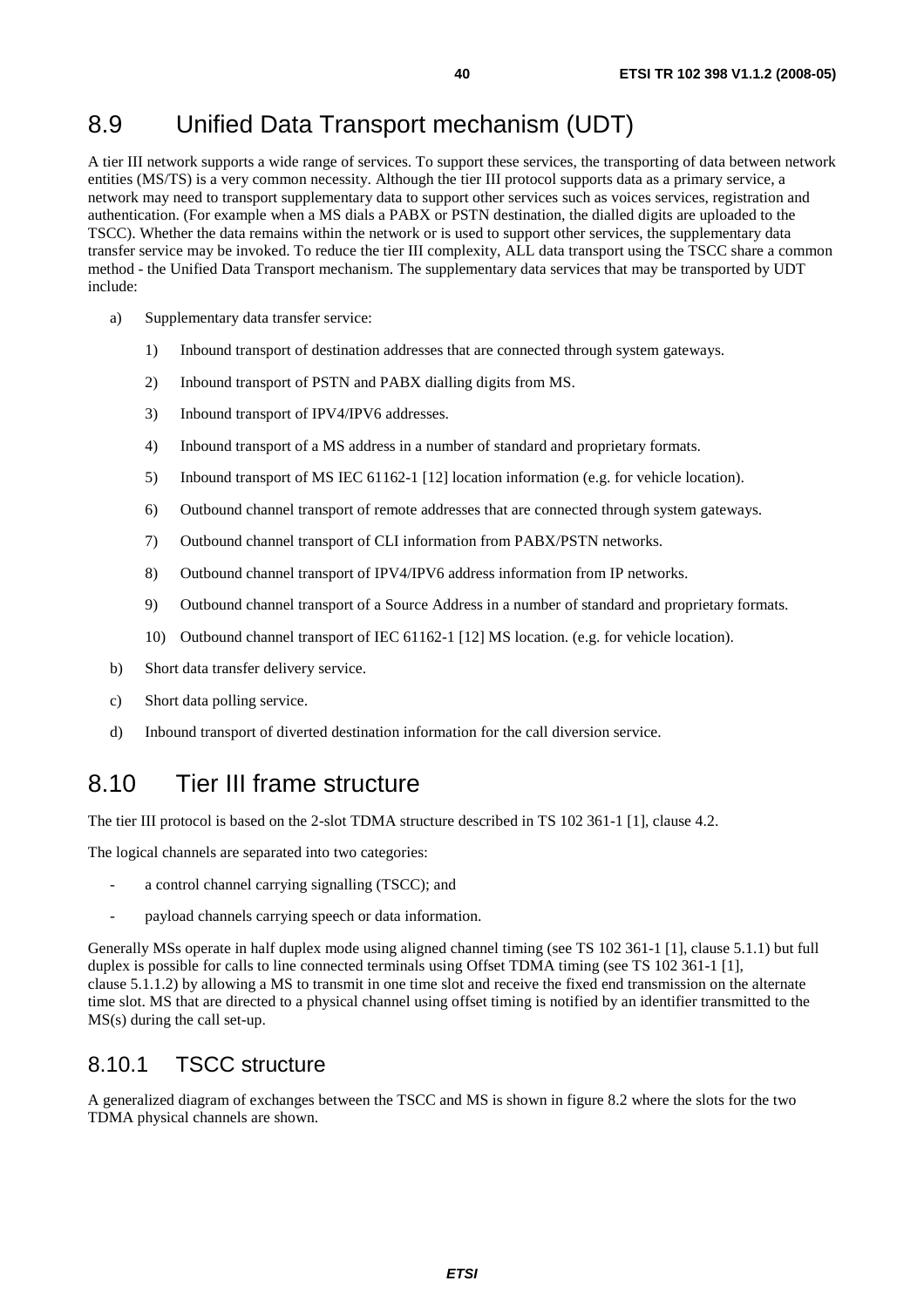

**Figure 8.2: Key points for a tier III TSCC** 

ISCC is<br>n to sen While the TSCC is keyed up, the two outbound logical channels are continuously transmitted, even if there is no information to send. If either of the logical channels are configured as a control channel, and that control channel is idle, information is constantly transmitted to manage MS access and broadcast parameters to MSs.

A<br>A<br>a<br>a<br>a<br>a<br>a<br>a<br>a<br>a<br>a<br>a<br>a<br>a<br> C traiel and MS request service by means of random access. Referring to figure 8.2, a random access burst on the inbound channel labelled "A" is transmitted and is acknowledged by a PDU on the outbound channel. This acknowledgement may be transmitted in slot "B", although the protocol is able to postpone the acknowledgement to allow for computational or network delays.

For a MS response to a PDU received from the TSCC, the MS transmits its response PDU in the timeslot but one following the end of the TSCC PDU. i.e. A PDU from the TSCC in slot "C" that requires a response from a MS is acknowledged on the TSCC in slot "D".

The MS response at "D" cannot collide with another random access burst because the slot is protected by setting the AT bit is the CACH to busy. MS should test this bit before making a random access attempt. Random access is not permitted if AT=1. (The CACH is a low speed channel between the outbound TDMA bursts).

### 8.10.2 Payload channel structure

The payload channel structure is described in TS 102 361-1 [1] and shown in figure 8.3. This channel type is used for outbound transmissions from a two frequency payload channel to a MS. The channel consists of two TDMA traffic channels (channels 1 and 2) as well as a CACH for channel numbering, channel access, and low speed data. This channel is transmitted continuously without gaps as long as the BS is activated. If there is no information to transmit, the BS transmits idle messages to fill out the bursts.



**Figure 8.3: Payload (Traffic) channel with CACH** 

#### 8.10.3 Random access

Random access is the only access method permitted for MS on a fully regulated TSCC. This is a system where a control channel is continuously transmitted.

For a tier III system employing asynchronous access (the TSCC may de-key if not accessed), and when the TSCC is de-keyed, the first random access attempt activates the physical TSCC channel whereupon the outbound burst regulates further signalling.

The random access protocol, is used to:

- control the collision of simultaneous access attempts from different MSs;
- manage the network to minimize access delays; yet maintain optimum throughput under varying traffic loads;
- ensure system stability.

Additional analysis of the random access protocol is given in annex B.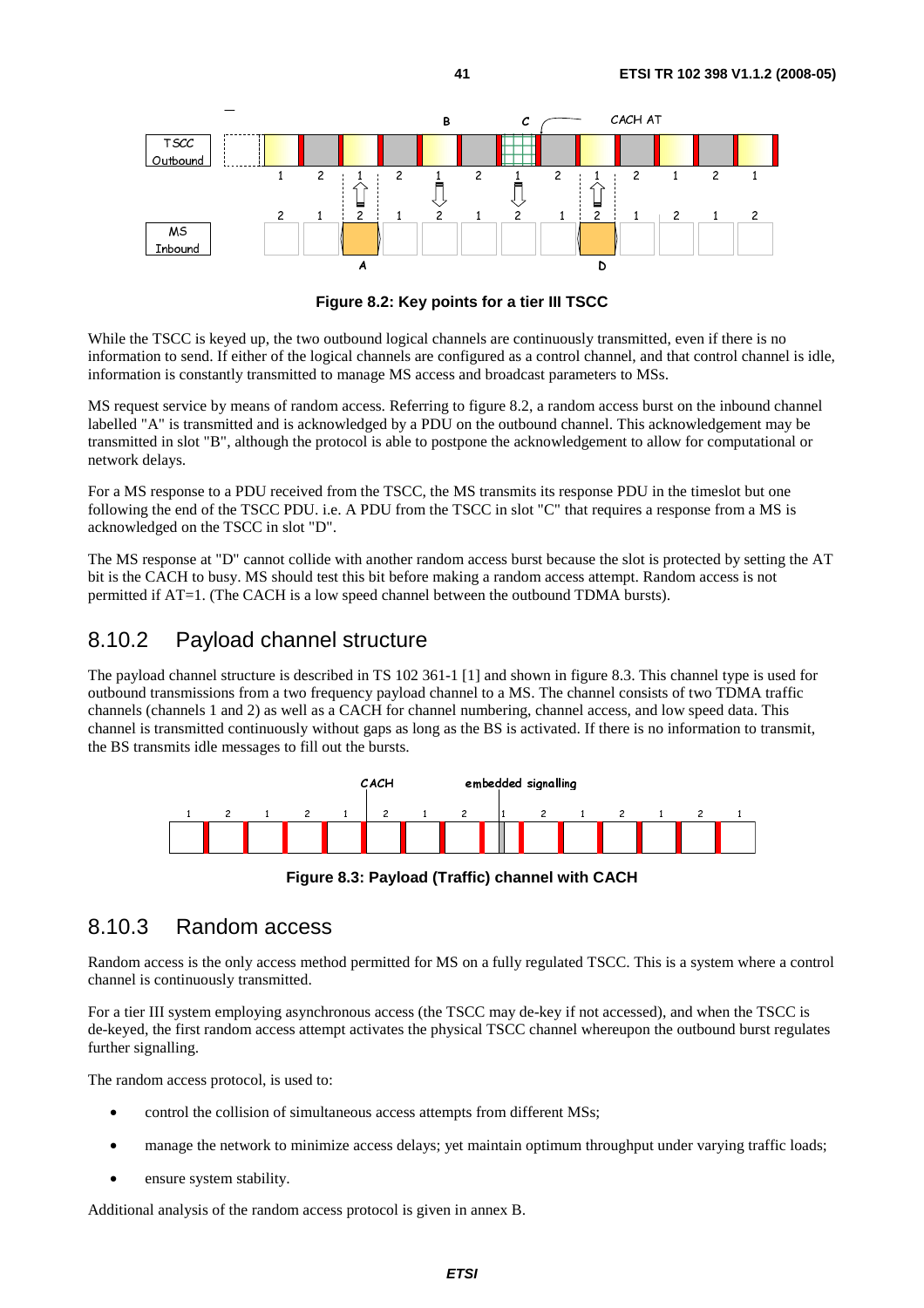### 8.11 Tier III user services

A DMR tier III network can allocate resources for a range of services including individual call, talkgroup call, line connected call, and a selection of data services.

Calls to talkgroups may be restricted by the Network to a single radio site or connected to a multiplicity of radio sites. The particular sites involved in the call may be defined by the Network using manual configuration or automatic selection.

Supplementary data may be sent between MS and the network during the call set-up phase using the Supplementary Data Transfer Service to poll for, or deliver additional information using a Unified Data Transport (UDT) mechanism. Examples include:

- a) the inbound transport of dialling digits for calls to the PSTN, PABX extensions, or dotted addresses for IP gateways;
- b) the transport of MS location information using data collected from IEC 61162-1 [12] compatible devices. A common application of IEC 61162-1 [12] is location from GPS satellites;
- c) the transport of any supplementary user data;
- d) the outbound transport of CLI information for calls from PSTN and PABX gateways to the called MS(s);
- e) the transport of an IP address to and from MS.

#### 8.11.1 MS initiating calls

A MS may initiate a call to any of the following called parties:

- a) an individual MS;
- b) a line-connected terminal device including a PABX extension, PSTN destination or IP destination;
- c) a talkgroup, or all MSs in the system.

The system is able to reject (by sending a response that refuses the service) any calls that request inappropriate Services and Facilities for a particular destination address.

During the call set-up phase, the TSCC may pass information back to the caller, to indicate the progress of the call. For example, it indicates the reason for any delays in call set-up or the reason for a call failure.

### 8.11.2 MS receiving calls

Incoming calls may be addressed to the MS individually or to one of its talkgroups.

A MS may receive calls from a MS or line connected terminal device (Such a device may be a PABX extension, the PSTN, or an IP device).

For a call from an MS, the calling address is supplied to the called unit. For a call from certain line connected gateways such as a PABX extension or from the PSTN, the protocol enables Source Address information to be carried to the MS. (An example is CLI information from a PABX extension or the PSTN).

#### 8.11.2.1 MS receiving individual calls

A MS may refuse to accept all incoming calls, or incoming calls could be refused selectively, depending on the source of the call. If an MS user does not wish to proceed with an incoming call immediately, the user can indicate that the call will be returned (for example by means of a "will call-back" control).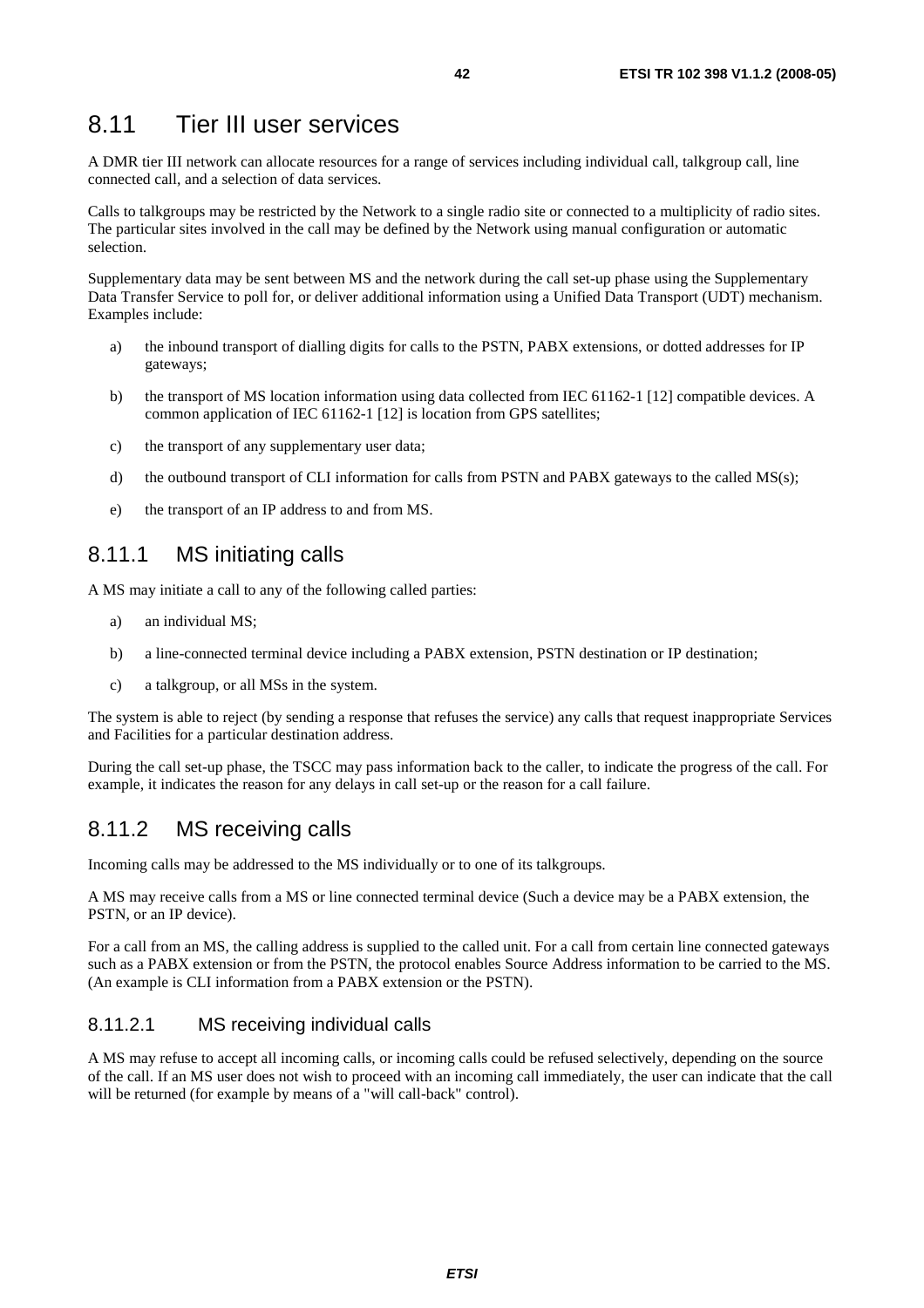#### 8.11.2.2 MS receiving calls to talkgroups

A MS may be a member of an arbitrary number of talkgroups.

An MS may be configured such that it may selectively accept or ignore a call to one if its talkgroup memberships. An MS may also be configured to ignore a call to one of its talkgroup memberships if it is waiting for an individual call.

#### 8.11.3 Some Examples of Tier III calls

The following four clauses illustrate the exchange of PDUs between MS and TS for a selection of call types from the standard.

#### 8.11.3.1 An individual MS/MS voice call example



Before a payload channel is assigned on the TSCC, the system checks that the MS(B) is in radio contact and wishes to accept the call. If MS(B) sends a positive acknowledgement response (indicating that MS(B) will accept the call), the system allocates a payload channel for the call.

#### **Figure 8.4: Individual call set-up example**

Referring to figure 8.4, some key aspects are described:

- a) TDMA Channel 2 is assigned as a TSCC. TDMA Channel 1 is idle.
- b) When a TSCC has no calls in progress, it will transmit system management or system broadcast PDUs to all MSs listening to the TSCC. MSs may listen to TDMA Channel 1 for the purposes of error rate measurement but they should not make use of any information from those PDUs.
- c) MS(A) makes a Service Request at point "A" using aligned timing (see TS 102 361-1 [1], clause 5.1.1.1).
- d) The TSCC sends an AHOY PDU (point "B") addressed to MS(B) that requires an acknowledgement response.
- e) MS(B) responds with an acknowledgement at point "C".
- f) At point "D", the TSCC sends a Channel Grant PDU addressed to MS(A) and MS(B). A logical channel information element in the Channel Grant PDU directs the MSs to a particular physical and logical channel. The Channel Grant PDU is not acknowledged so the PDU is repeated for reliability at "E". A TSCC may transmit the repeated Channel Grant PDUs consecutively, or wait for a few slots before repeating the Channel Grant.
- g) In this particular example the TSCC has chosen to allocate the logical Channel 1 of this physical channel for the call. Logical Channel 1 therefore changes from idle to payload immediately after the TSCC transmits the first Channel Grant PDU.
- h) Since each TDMA burst takes 30 ms, the best case performance for a tier III individual call set-up is 210 ms.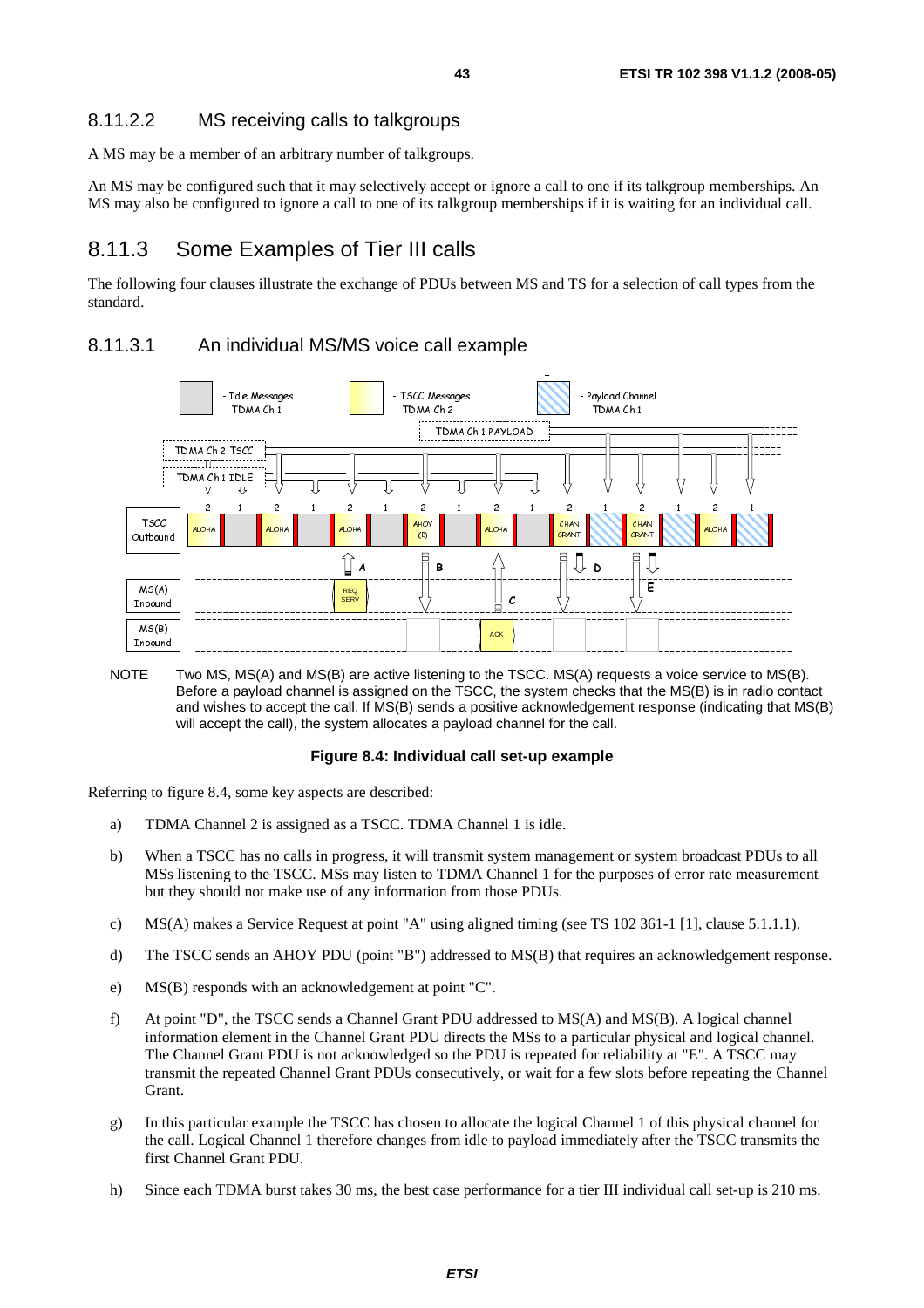#### 8.11.3.2 An MS calls a talkgroup example

For a talkgroup call, the intermediate step of checking if MS(B) is in radio contact is not required so the best case performance for a tier III talkgroup call is 90 ms.



**Figure 8.5: Talkgroup call set-up example** 

Figure 8.5 illustrates a call set-up for a talkgroup. MS(B) is a party to that talkgroup. For a talkgroup call, the intermediate step of checking if MS(B) is in radio contact is not required so the best case performance for a tier III talkgroup call set-up is 90 ms.

In this particular example the TSCC chooses a separate physical radio channel for the call. The particular physical and logical TDMA channel information elements are carried in the Channel Grant PDUs. The Channel Grant PDUs are repeated for reliability.

Key protocol aspects are:

- a) When both payload channels are idle, no radio transmission from the physical payload channel is necessary.
- b) When at least one payload channel is assigned the transmitter is activated and one logical channel carries the payload for the call. The other logical channel remains idle.

#### 8.11.3.3 A Call to the PSTN (PABX) example

In order for the MS to make a call to the PSTN (or PABX) the destination address (i.e. the dialling digits) cannot be accommodated in the random access call request. The tier III protocol uses a multi-part call set-up that has an extra step whereby the TSCC asks the calling MS for the dialled digits. The MS uses the UDT to transport the digits. The UDT segment is highlighted in figure 8.6 to show the inbound phase.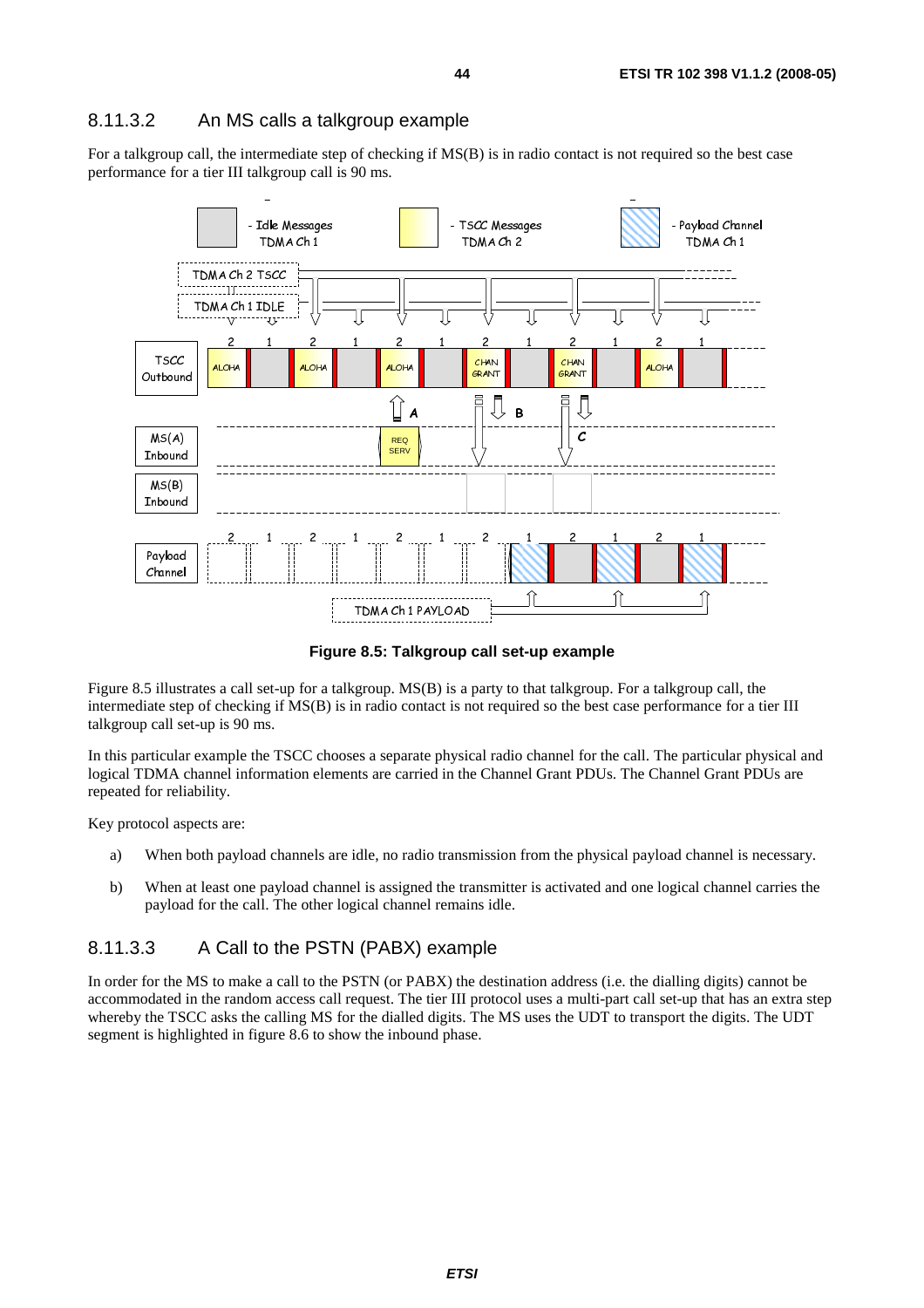

**Figure 8.6: MS to PABX/PSTN call using the UDT mechanism** 

#### 8.11.3.4 A short data call example

The short data message service enables data to be transmitted between DMR entities using only the control channel (TSCC) in a number of formats including binary, BCD, 7 bit text, 8 bit characters, IEC 61162-1 [12], Unicode [17], IP, and manufacturer specific proprietary formats.

 $\begin{array}{c} A \times \\ R \times R \end{array}$ <br>  $\begin{array}{c} A \times R \\ R \times R \end{array}$ <br>  $\begin{array}{c} A \times R \\ R \times R \end{array}$ <br>  $\begin{array}{c} A \times R \\ R \times R \end{array}$ <br>  $\begin{array}{c} A \times R \\ R \times R \end{array}$ <br>  $\begin{array}{c} A \times R \\ R \times R \end{array}$ <br>  $\begin{array}{c} A \times R \\ R \times R \end{array}$ <br>  $\begin{array}{c} A \times R \\ R \times R \end{array}$ <br>  $\begin{array}{c} A \times R \\ R \times R \end{array}$ R Random<br>
Figure 8.6: MS to PABX/PSTN<br>
Trigure 8.6: MS to PABX/PSTN<br>
Nort data call example<br>
exervice enables data to be transmitt<br>
formats including binary, BCD, 7 b<br>
fic proprietary formats.<br>
exervice uses the multi-part The short data message procedure uses the multi-part call set-up. A MS may send a short data message to an MS, a talkgroup, the PSTN or PABX, a line connected gateway, a dispatcher gateway, or all MS (if the TSCC permits it). The TSCC may also transmit a short data message from a gateway addressed to an individual MS or talkgroup.



**Figure 8.7: Example of a short data message transfer** 

Figure 8.7 shows an example of a short data message transfer from MS to MS.

**AL** Aloha **AH** Ahoy **H** Head for Appended Data Response **AD** Appended Data **Figure 8.7: Example**<br>**Figure 8.7: Example**<br>8.7 shows an example of a short data message<br>DT consists of a header MBC and between on<br>ded UDT block  $\frac{\mathsf{AK}}{\mathsf{Res}_{\mathsf{Dons}}}$   $\frac{\mathsf{Ab}}{\mathsf{Res}_{\mathsf{Dons}}}$   $\frac{\mathsf{Figure 8.7: Example 5}}{\mathsf{Figure 8.7: Example 6}$ <br>  $\mathsf{Figure 8.7: Example 6}$ <br>  $\mathsf{Example 6}$  a short data mess<br>  $\mathsf{A}$  a header MBC and between<br>  $\mathsf{Hs}$  needed to transmit the shot<br>  $\mathsf{A}$  is a hea  $R$  Rendom<br>8.7 show<br>8.7 show<br>DT consisted UDT<br>le the dat<br>8.102 36<br>2.  $\overline{1}$ <br>Ort LC cc<br>7.1.4). Times The UDT consists of a header MBC and between one and four appended blocks. MS(A) calculates the number of appended UDT blocks needed to transmit the short data. In this example, two appended blocks are sufficient. In this example the data is first transmitted to the TSCC on the inbound path and then sent to the recipient on the outbound path. TS 102 361-4 [4] provides many other examples.

### 8.12 The use of the CACH

The Short LC contains 3 octets of data that is able to transmit SYStem parameters in the CACH (see TS 102 361-1 [1], clause 7.1.4). Tier III systems that have any one of the logical channels configured as a TSCC continuously or periodically transmit system information to broadcast three parameters particular to a tier III TSCC. All information carried by the Short Link Control is common to both logical channels.

- a) a sub-set of the system identity code;
- b) the Reg information element and;
- c) a Common Slot Counter (SLCO). Since the entire Short LC payload can be delivered in 4 CACH bursts, one SLCO can be sent by the CACH every  $4 \times 30$  ms = 120 ms.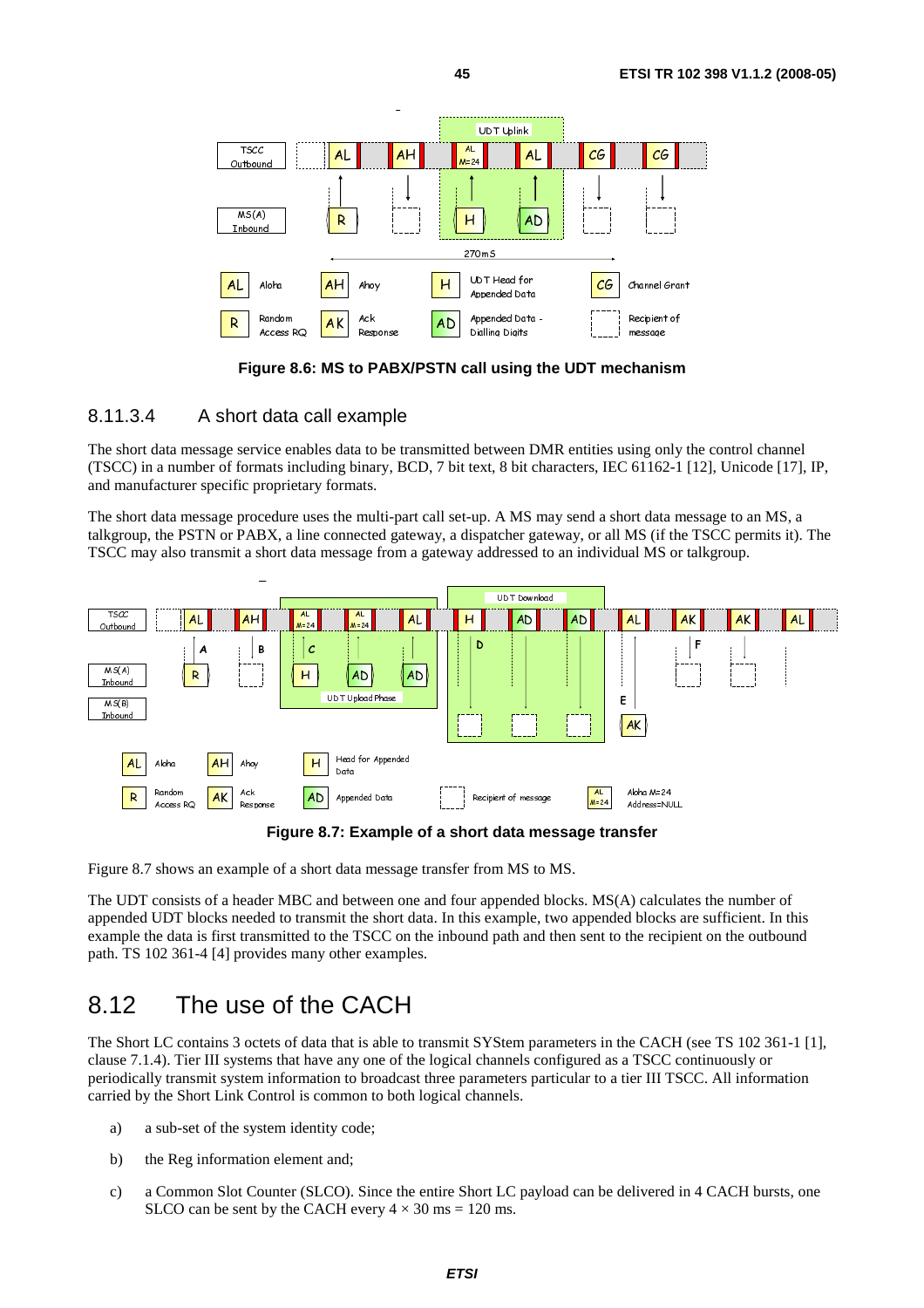NOTE: The tier III protocol makes use of the AT bit transmitted in the CACH as key elements in the random access protocol.

### 8.12.1 System identity code subset

Tier III radio sites are identified by the SYScode. Within a particular network each radio site is allocated a different SYScode. MS use this information when moving between radio sites to determine if they need to register.

#### 8.12.2 Reg bit

The Reg information element carries a flag that specifies if this particular system requires MS to register before becoming active. The Reg is also carried in the Aloha CSBK PDU.



#### 8.12.3 Common Slot Counter

NOTE The Common Slot Counter is broadcast by the SYStem parameter and represents a positive integer in the range 0 to 511. The counter is incremented in each successive SYStem parameter Short Link Control PDU. When the counter is incremented from 511 it rolls over to 0. The Common Slot Counter therefore increments every 120 ms.

#### **Figure 8.8: Common Slot Counter**

Figure 8.8 shows how the Common Slot Counter is broadcast in the CACH. MS read the Common Slot Counter and can use this information to synchronize power save periodic sleep cycles.

## 9 Numbering and dialling plan

It is recognized that manufacturers of MSs will wish to exercise design independence in their products and, accordingly, the numbering and dialling plan is informative.

The numbering and dialling plan may be applied to both peer to peer, and repeater operation including trunking. A complete description of the numbering plan is specified in TS 102 361-2 [2], annex C.

The numbering plan that manufacturers may wish to employ uses the keys to be found on a CCITT keypad as shown in figure 9.1 representing the decimal numbers "0" to "9" and the keys "\*" and "#". MSs may also employ a display capable of displaying the same characters.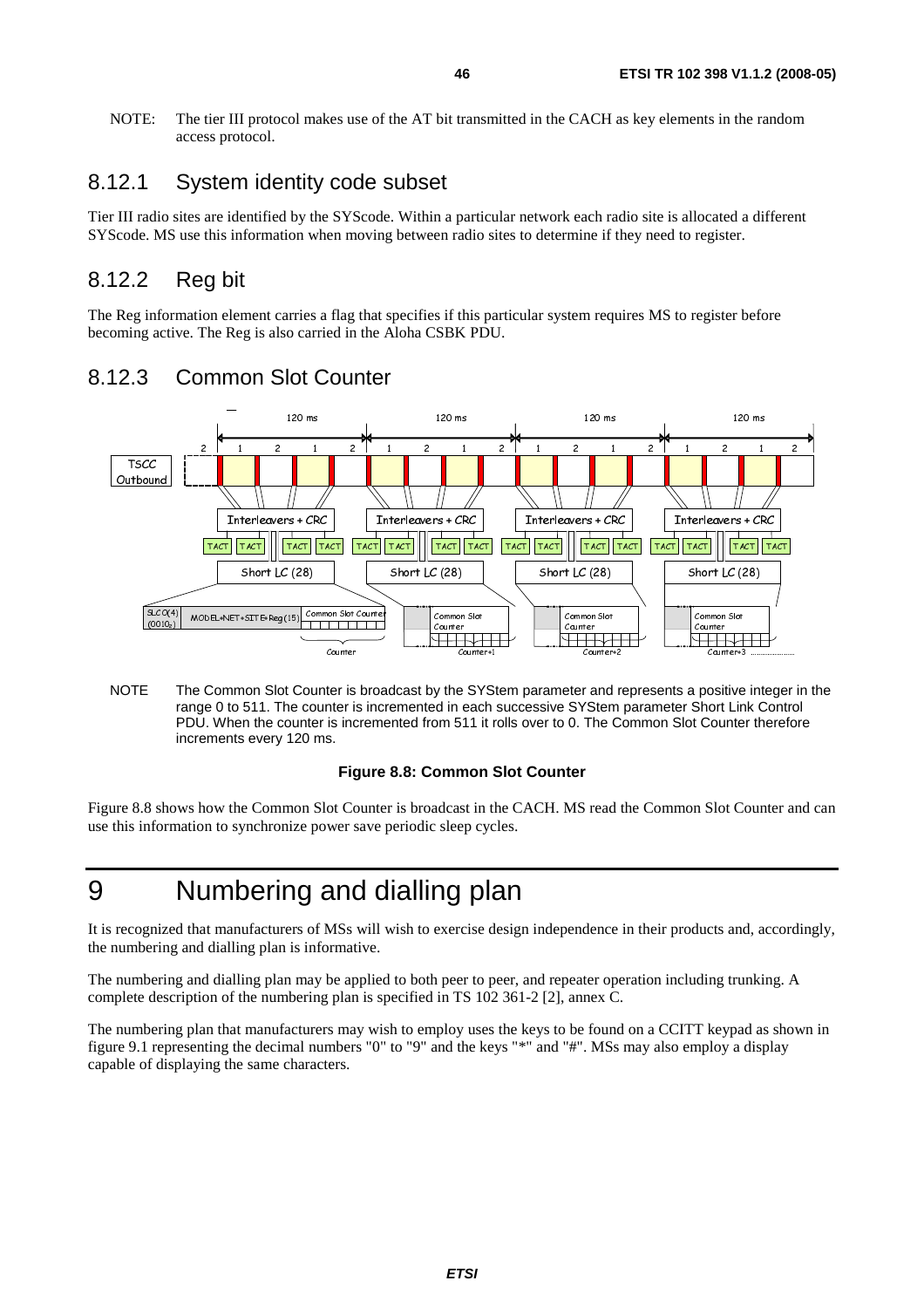

**Figure 9.1: CCITT keypad layout** 

The intention of the plan is to:

- a) Interpret the dialled string to resolve the destination address, the service requested and any supplementary information that needs to be sent to the destination:
	- 1) the destination address may be a MS individual address, a talkgroup, a PABX/PSTN number or an IP address;
	- 2) the service requested may be a voice call, or any of the data services that are supported, or a supplementary service such as call diversion request.
- b) Enable short dialled strings to be used for the more regularly used destination numbers.
- c) Enable the MS to modify the priority of the call request (call modifier).
- d) Instruct the MS to change its behaviour. As an example, a particular dialled string enables an MS to indicate to the network that it does not wish to accept incoming calls.
- e) Enable the MS to display its own address and talkgroups.

The user input in case of establishing a call is two sequential steps:

- user dials digits; and
- user initiates call by pressing the '#' key.

The MS may contain predefined parameters prescribing the minimum and maximum length of the user dial string. By limiting the length of the dialled string, the address range the MS is able to dial is restricted.

Dialled digits that represent a destination address are translated to the Air Interface by algorithms specified in TS 102 361-2 [2], annex C, and illustrated in figure 9.2.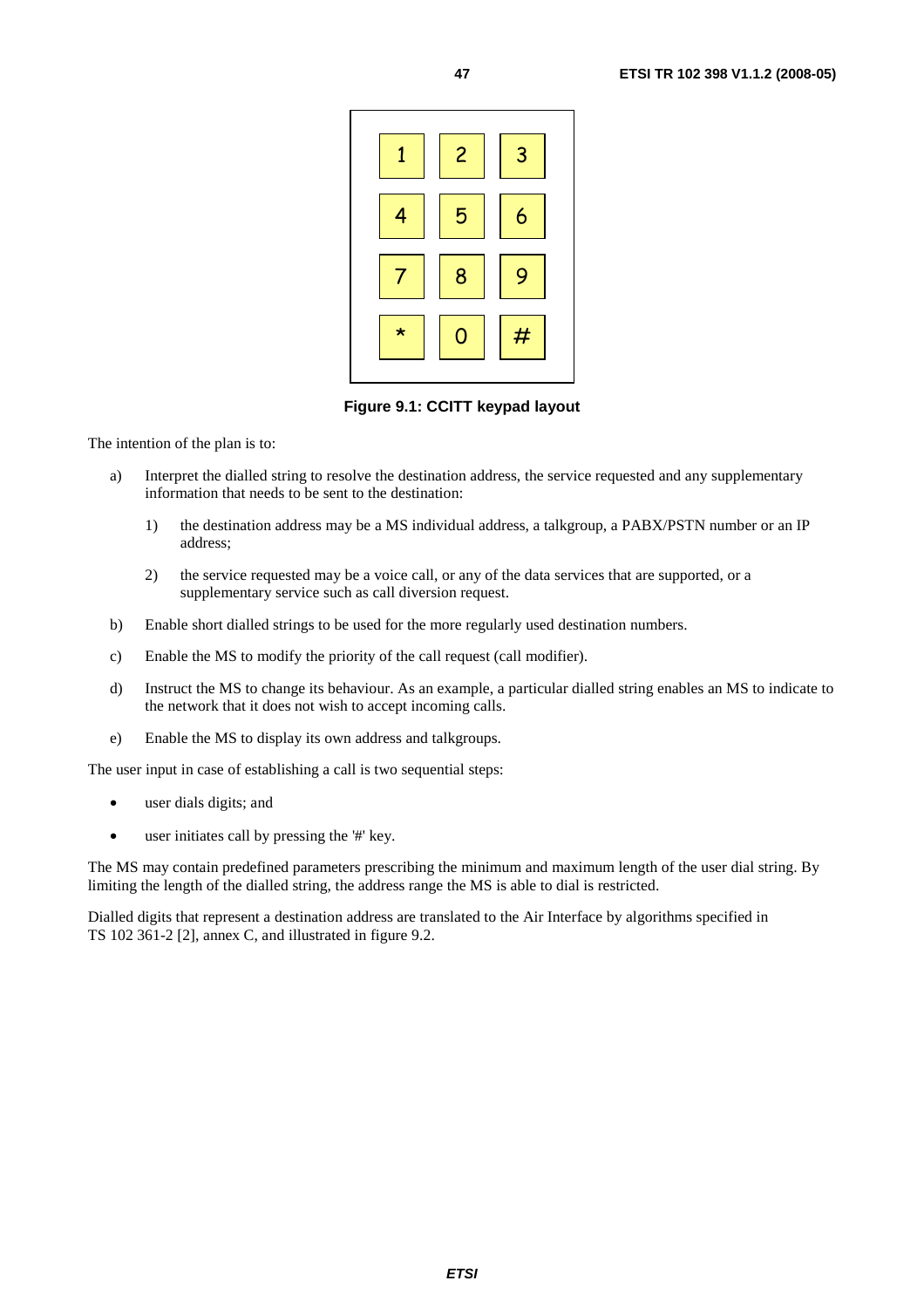

**Figure 9.2: Number translation** 

The algorithm is reversible so the recipient is able to translate the Air Interface address back to digits and enable the recipient to determine the User Interface number of the source of the message.

The (User Interface) number that an individual MS is assigned (its own address) may be defined by the dialled digits another MS would dial to reach that MS rather than the Air Interface address. An MS individual user number can be fully specified by seven decimal digits. Similarly, if a MS is personalized with one or more talkgroup addresses, they may be represented at the user interface by seven digits.

### 9.1 Abbreviated dialling

Abbreviated dialling minimizes the number of dialled digits needed for small fleets of MS. If all seven digits MS destination digits are not dialled the more significant digits from the MS individual address are copied to the dialled string to build a seven digit address so:

For the MS with individual number is "2112345":

- if the user dials  $6\#$ , the destination address is  $2112346$ ;
- if the user dials  $56\text{\#}$ , the destination address is 2112356;
- if the user dials  $958\text{#}$ , the destination address is 2112958;
- if the user dials  $1385$ #, the destination address is  $2111385$ ;
- if the user dials  $13*5\text{\#}$ , the destination address is  $21113*5$  (talkgroup).

(The double underlined characters represent those that have been copied from the MS individual address).

### 9.2 The concept of the wildcard character

The MS may discriminate a talkgroup call from an individual call by the use of the "wildcard".

If the dialled string represents an MS address, and contains a "\*" in any of the four least significant characters, then that MS address represents a group of MSs. The "\*" character is the "wildcard" and represents all numeric values in that digit position, as defined in example 1 to 3.

- EXAMPLE 1: The user dials "012345<sup>\*</sup>" means that the MS is addressing 10 separate MSs whose individual addresses are "0123450", "0123451", "0123452", "0123453", "0123454", "0123455", "0123456", "0123457", "0123458", and "0123459".
- EXAMPLE 2: The user dials "01234\*6" means the MS is addressing 10 separate MSs whose individual addresses are "0123406", "0123416", "0123426", "0123436", "0123446", "0123456", "0123466", "0123476", "0123486", and "0123496".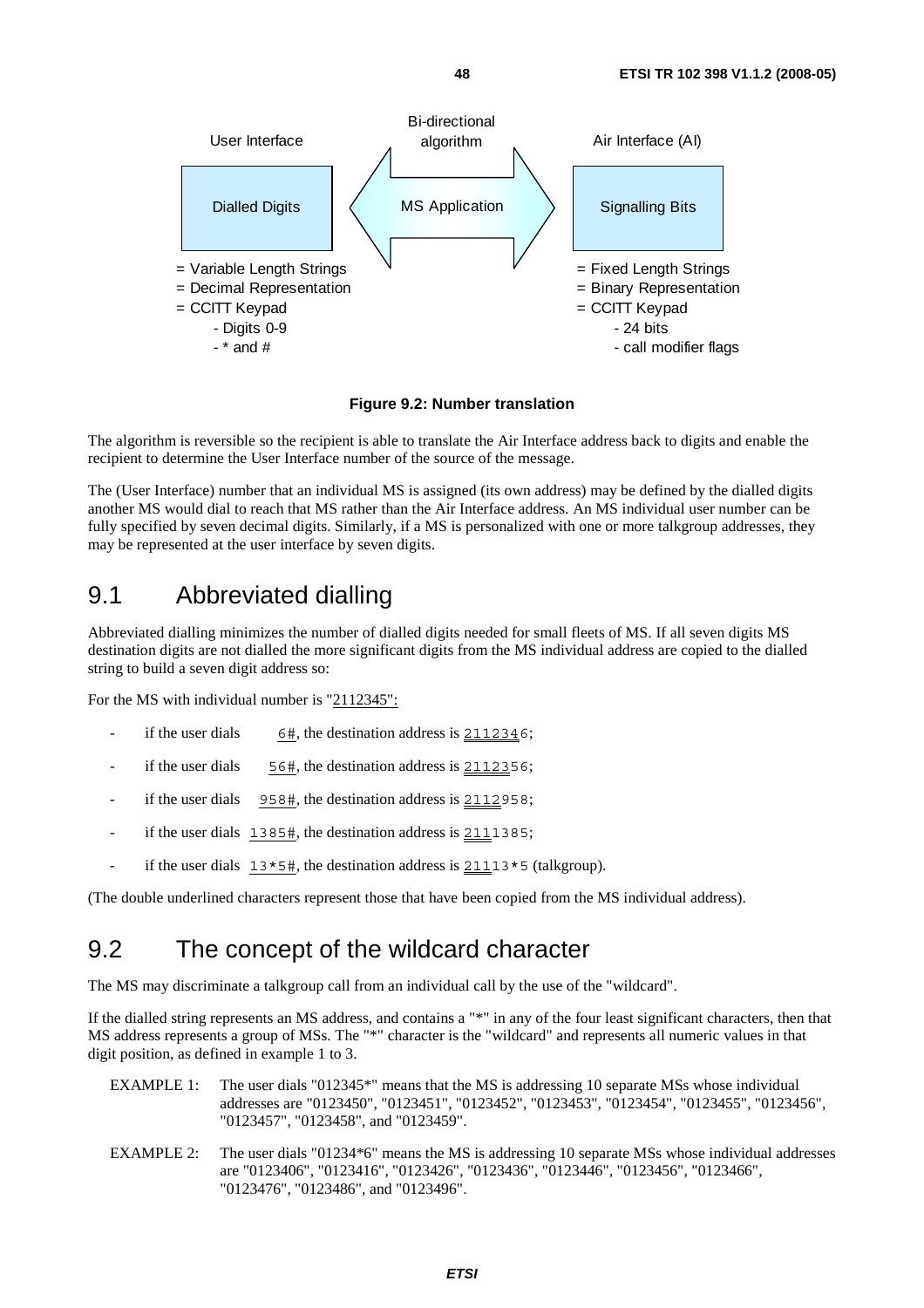EXAMPLE 3: Wildcards may be combined. The user dials "01234\*\*" represents 100 MSs in the range "0123400" to "0123499".

The "\*" may be combined with the abbreviated dialling concept to minimize the number of dialled digits.

EXAMPLE 4:

| MS source address<br>Dialled destination |                                             | 1 2 3 4 5 |  | - 6 |  |
|------------------------------------------|---------------------------------------------|-----------|--|-----|--|
|                                          | Full destination address, see note          | 1 2 3 4 5 |  |     |  |
|                                          | NOTE: Destination address after processing. |           |  |     |  |

#### 9.3 Gateway calls

PSTN/PABX numbers are recognized by the length of the dialled string. MS numbers are represented by seven digits maximum. If more than seven digits are dialled and the most significant digit is an "8","9" or "0" then the MS interprets the digits to be a PABX or PSTN destination. There is also another format for PABX/PSTN numbers specified in TS 102 361-2 [2], annex C.

### 9.4 Call modifiers

Functions such as the modification of call requests to change to priority or type of service request, and the implementation of other facilities (status, diversion, etc), are initiated by:

# <call modifier code> \* destination and its meaning is shown in table 9.1.

#### **Table 9.1: Call modifiers**

| <b>Dialled digits</b> | <b>Call modifier</b>         |
|-----------------------|------------------------------|
| #1*nn#                | Broadcast call               |
| #8*nn#                | Priority call                |
| #9*nn…#               | Emergency call               |
| #0ss*nn…#             | Status call                  |
| #41*nn…#              | Divert own call              |
| #5*nn…#               | Open Channel Voice Mode call |
| #6*nnn#               | Force talkgroup service      |

## 10 Network design and management

MS may be used in a peer-to-peer environment without any service provision. However, a PMR two-way radio type of service may be provided through a repeater either self provided or by a third-party Network Operator. Clauses 10.1 to 10.4 are only applicable to DMR tier III networks. Clauses 10.5 to 10.7 are applicable to all DMR tiers.

### 10.1 General issues for DMR tier III networks

The costs of building and maintaining a wide area DMR tier III network is a significant factor because it is the basis of the operator's business case. It is not possible to fabricate efficient cost effective and reliable networks without careful advance planning. The design of a mobile radio network is a complex process where many parameters interact.

General issues in DMR tier III network planning are:

- Planning means not only to meet current needs, but also comply with the future requirements of possible subscriber/network/service expansion. Furthermore, the network management processes should indicate not only areas where coverage/capacity is a bottleneck, but identify areas where new services could be introduced within the existing infrastructure. The way in which subscribers use a service can have a huge impact on the actual network traffic.
- Uncertain estimation of the traffic growth. There is not only the question about the total amount of traffic growth, but also the question about the future service distribution and demands.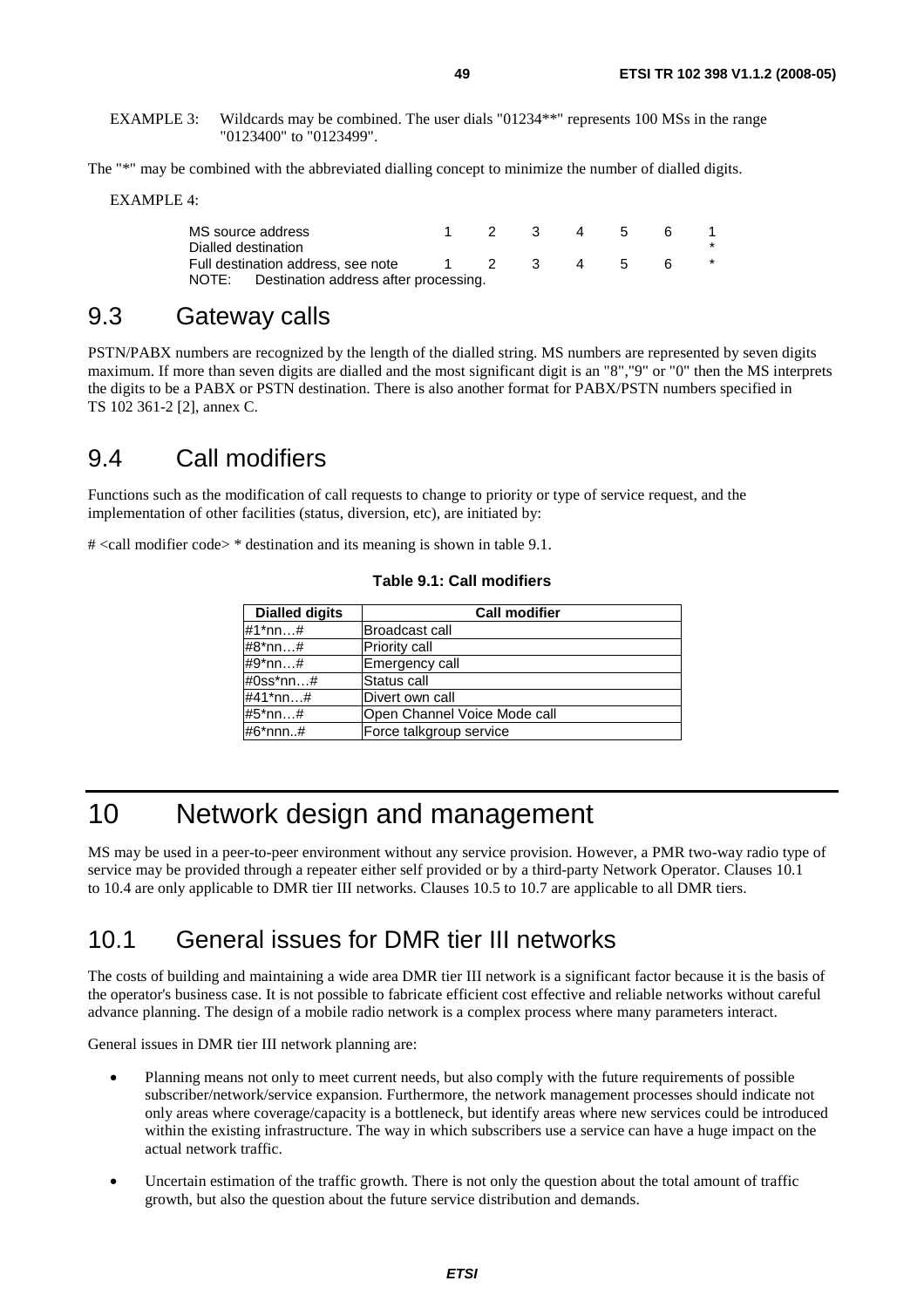• Furthermore, there are real constraints network planning has to face. If the operator has already a network, then either due to economical or technical reasons site collocation will be used. In the case of green-field operator, there are more and more practical limitations set by radio site acquisition process.

### 10.2 Network design process

#### 10.2.1 Performance analysis

When designing a DMR tier III system the number of logical payload channels and the desired mean holding time and the behaviour of MS, affect the grade of service that will be experienced by users during the busy period (sometimes known as the busy hour).

#### 10.2.1.1 Grade of service

Grade of Service is a measure of system congestion, which is where immediate establishment of the call service requested is impossible due to temporary unavailability of a communication channel.

A blocking type system is typical of telephony. If users place calls when all channels are occupied, the call is refused and the user should try again later. In a DMR tier III system however, calls may be queued and the user will experience a delay before being connected to a payload channel. Users having sole access to a channel will obtain a very good grade of service, the delay experienced only being the signalling speed for call set-up. If however payload channels are shared between independent users, the payload channels should be shared. That results in better utilization of the channels but causes a lower grade of service because users sometimes have to wait for a channel to become free. The delay increase as the system becomes more heavily loaded. The system may be deemed as saturated if the grade of service has reached a point that is unacceptable to the user.

#### 10.2.1.2 Channel hold time

When a call (for which a payload channel is assigned) is set up, the payload channel remains engaged by the users for the duration of the call. In lightly loaded systems the channel hold time has little effect, but as a system becomes more heavily loaded, holding times affect the grade of service. DMR tier III systems have timers that may be broadcast to limit MS to a maximum channel hold time. Different timers may be specified for emergency priority calls, normal priority calls and call that are connected between MS and line connected services.

#### 10.2.1.3 Performance results

A rigorous analysis and simulations is given in MPT1318 [9]. Table 10.1 shows the traffic loads, number of MS and mean queuing times for 5, 10 and 20 logical payload channel systems.

NOTE: It should be remembered that one physical 12,5 kHz radio channel supports two DMR logical channels. The table is calculated for payload channels (i.e. the logical TSCC (control channel) is not included).

The table has been calculated for:

- Waiting time in the busy hour  $= 20$  seconds Probability of W being exceeded  $= 5$  %.
- Mean Channel Holding Time = 20 seconds.
- Number of payload calls per MS in the busy hour  $= 1$ .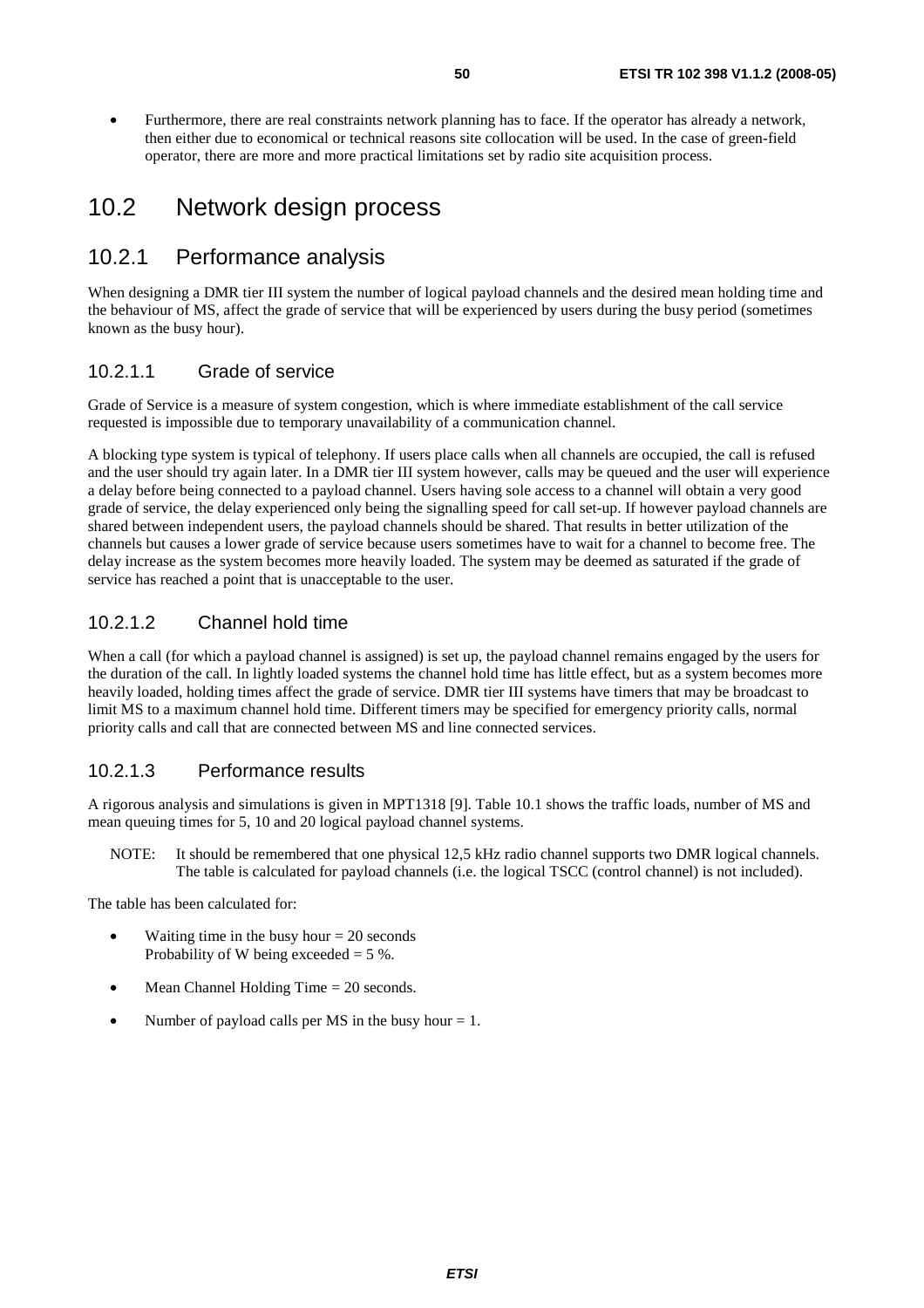| Number of                      |                         | Traffic(erlangs) |       | <b>Number of MS</b> |         | Mean               |  |
|--------------------------------|-------------------------|------------------|-------|---------------------|---------|--------------------|--|
| logical<br>payload<br>channels | Grade of<br>service (%) | per channel      | total | Per channel         | total   | waiting<br>time(s) |  |
| 1                              | 5                       | 0,12             | 0,12  | 22                  | 22      | 2,7                |  |
| (for                           | 10                      | 0,22             | 0,22  | 40                  | 40      | 5,6                |  |
| comparison)                    | 30                      | 0,50             | 0,50  | 90                  | 90      | 20                 |  |
| $\sqrt{5}$                     | 5                       | 0.64             | 3,22  | 116                 | 580     | 3,3                |  |
|                                | 10                      | 0,72             | 3,59  | 129                 | 645     | 5,8                |  |
|                                | 30                      | 0,84             | 4,23  | 152                 | 760     | 16,8               |  |
|                                | 5                       | 0,80             | 8,00  | 143                 | 1 4 3 0 | 3,8                |  |
| 10                             | 10                      | 0,84             | 8,40  | 151                 | 1510    | 6,2                |  |
|                                | 30                      | 0,91             | 9,10  | 165                 | 1645    | 16,5               |  |
|                                | 5                       | 0.85             | 12,8  | 153                 | 2 3 0 0 | 4,1                |  |
| 15                             | 10                      | 0,87             | 13,2  | 159                 | 2 3 9 0 | 6,5                |  |
|                                | 30                      | 0,94             | 14,09 | 169                 | 2535    | 16,4               |  |
|                                | 5                       | 0.88             | 17,70 | 159                 | 3 1 8 5 | 4,3                |  |
| 20                             | 10                      | 0,91             | 18,22 | 164                 | 3 2 8 0 | 6,7                |  |
|                                | 30                      | 0,95             | 19,06 | 172                 | 3430    | 16,4               |  |

**Table 10.1: System performance** 

#### 10.2.2 Traffic estimate

The starting point of any design process is the estimate of the MS traffic that is offered to the network. The range of services (voice/data etc), the frequency of requests, the duration of calls and the minimum grade of service are the common variables that should be considered. Additionally, the number of subscribers and their distribution inside the network are critical to the grade of service that will be attained. Both the TSCC and traffic channels resource should be carefully considered if a DMR tier III network is to deliver a full range of services. The services demanded by MS can have a drastic effect on the grade of service attained and the TS resource necessary to provide the services.

- a) Resource to support the registration service (identifies which radio site MS are listening to). Systems will experience a higher level of registration traffic (on the TSCC) if:
	- 1) the number of registering MS supported by the network is high; and/or
	- 2) radio sites have a small radius; and/or
	- 3) MS are travelling around the radio sites at high speed.
- b) TSCC resource to support MS services that only require a TSCC (such as the short data service).
- c) Payload channel resource to connect voice and data services. Since voice and payload-data calls require the TSCC to set up the call, TSCC resource is also required:
	- 1) An MS to MS individual payload channel call connected where the two MS are situated on the same radio site requires one logical traffic channel for the call. If the MS are situated on different radio sites two logical traffic channels (and radio site interconnecting links equipment) is required.
	- 2) An MS talkgroup payload call connected where the calling MS and talkgroup are situated on the same radio site requires one logical traffic channel for the call. If the talkgroups are located on different radio sites, a logical traffic channel (and radio site interconnecting links equipment) is required for each of the radio sites if that radio site is to be included in the talkgroup.
- d) TSCC resource to support authentication. This is most likely to require a small resource.
- e) Resource for broadcast PDUs on the TSCC outbound path.

### 10.2.3 Network radio environment

A parallel operation is the investigation of the radio propagation environment in the region where the network will be placed. Fortunately the propagation of DMR radio signals is very similar to that of FM 12,5 kHz conventional channels, therefore any project that reuses these channels will most likely enjoy a similar coverage profile.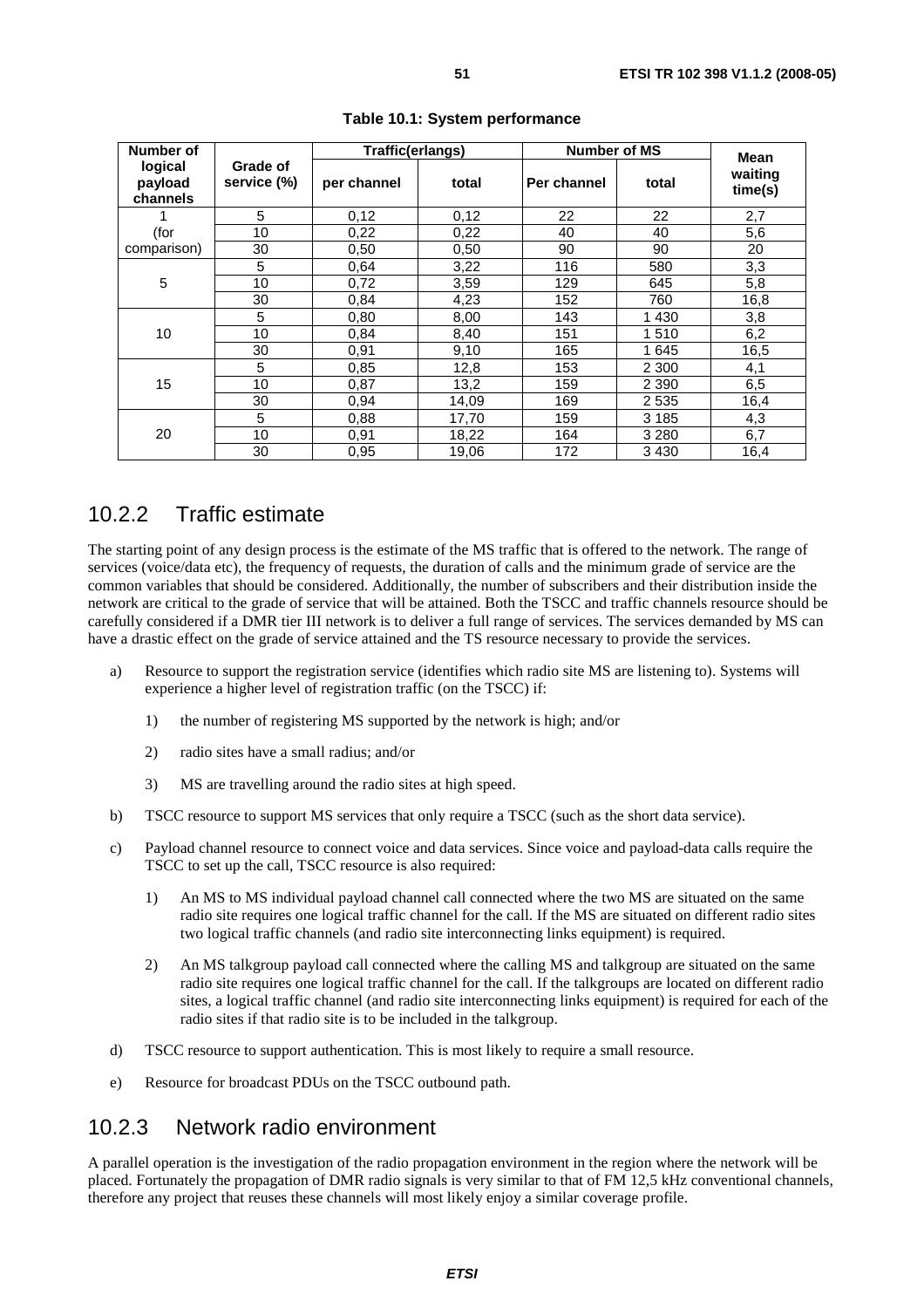The network planning itself is not only based on propagation estimation but also on the interference situation in the network. Ideally, site selection consideration will be done based on the network analysis with planned load and traffic/service portfolio.

To reach the stage where a wide area DMR tier III network can be installed and brought into service, several steps should be successfully completed. These steps are briefly:

- Determine design objectives, that is:
	- Availability target for network.
	- Availability target for radio path.
	- Required capacity (current and future).
- Determine and produce (preliminary) network design. A preliminary network design is required to establish all of the nodes within the network which require transmission links between them. This can then be developed to become the main reference document for network planning and implementation.
- Determine local frequency availability and regulatory restrictions.
- Select and survey radio sites.

### 10.3 Network management

Network management provides a distributed application enabling monitoring and control of network resources, in order to control and monitor the system. DMR does not specify system implementation that include but are not limited to network management, vocoder, security, data, subsystems interfaces and data between private and public switched telephone networks. It describes only the appropriate access requirements compatible with the Air Interface. Hence this clause is informative.

### 10.4 Features

It is important to be able to monitor and control all elements in a network to maximize its effectiveness.

Network management covers all activities concerned with monitoring and controlling a network e.g. planning, building, expanding, operating and making the most efficient use of the available resources. The typical features of a network planning and management are:

- a) planning:
	- 1) business case;
	- 2) radio spectrum and radio system coverage;
	- 3) grade of service to be offered;
	- 4) features offered;
	- 5) required resilience and redundancy;
- b) service provision;
- c) network monitoring:
	- 1) network traffic management;
	- 2) resource management;
- d) fault management;
- e) configuration (including MS management).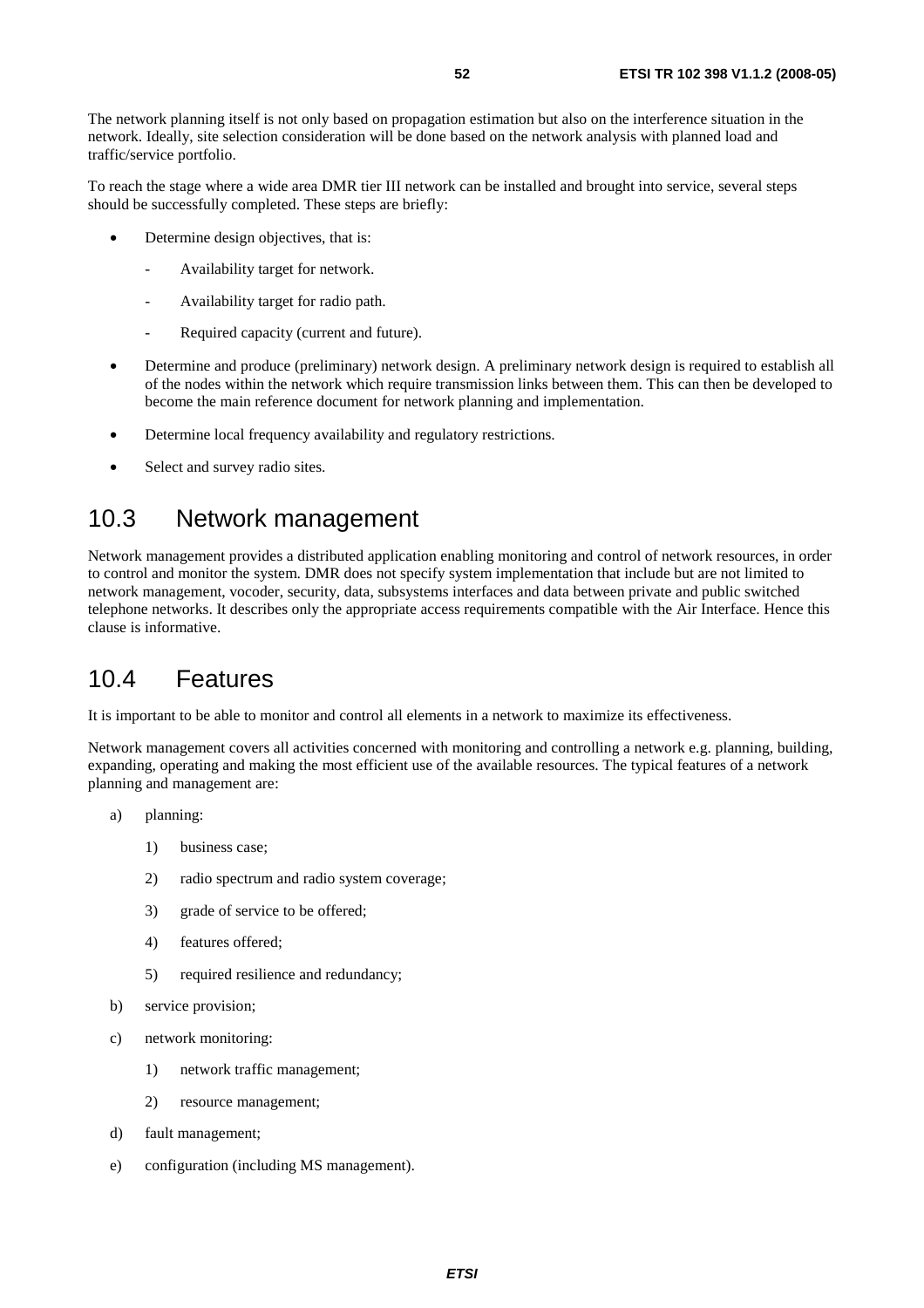## 10.5 General recommendations (for all DMR tiers)

Manufacturers who develop management systems need to be flexible to provide system that will satisfy the myriad of differing environments that DMR may be required to support. Given the sophistication and growth of services, an adaptable system environment has to be established in order to:

- enable rapid service deployment;
- permit efficient service activation;
- manage growth;
- efficiently manage and distribute information throughout the network.

Network management systems should also aid the minimization of costs and the provisioning of services in a competitive and timely manner, this can be addressed by:

- management of the communication links;
- effective service responsiveness:
- tuning the performance and capacity of the network.

Flexibility of management systems can be achieved by incorporating more of the intelligence into the network elements, this re-distribution of functionality will enable management systems to maintain a high level end-to-end view of the services and resources being managed.

### 10.6 Using network management as a tool (all DMR tiers)

Management tools provide the ability to take raw information from a managed system and convert that information into an understandable form suitable for the person using it.

A network management terminal is capable of representing operation of the network in a form which reflects differing user functions and their particular needs:

- The network administrator may need to view and manage the various network resources to maximize the grade of service offered to users.
- The activity and call logging may be required in a form suitable for billing purposes.
- The fault reporting will be required for maintenance purposes.
- The administrative controller will wish to add or remove MS users on the system and also define the feature set they will be permitted to access.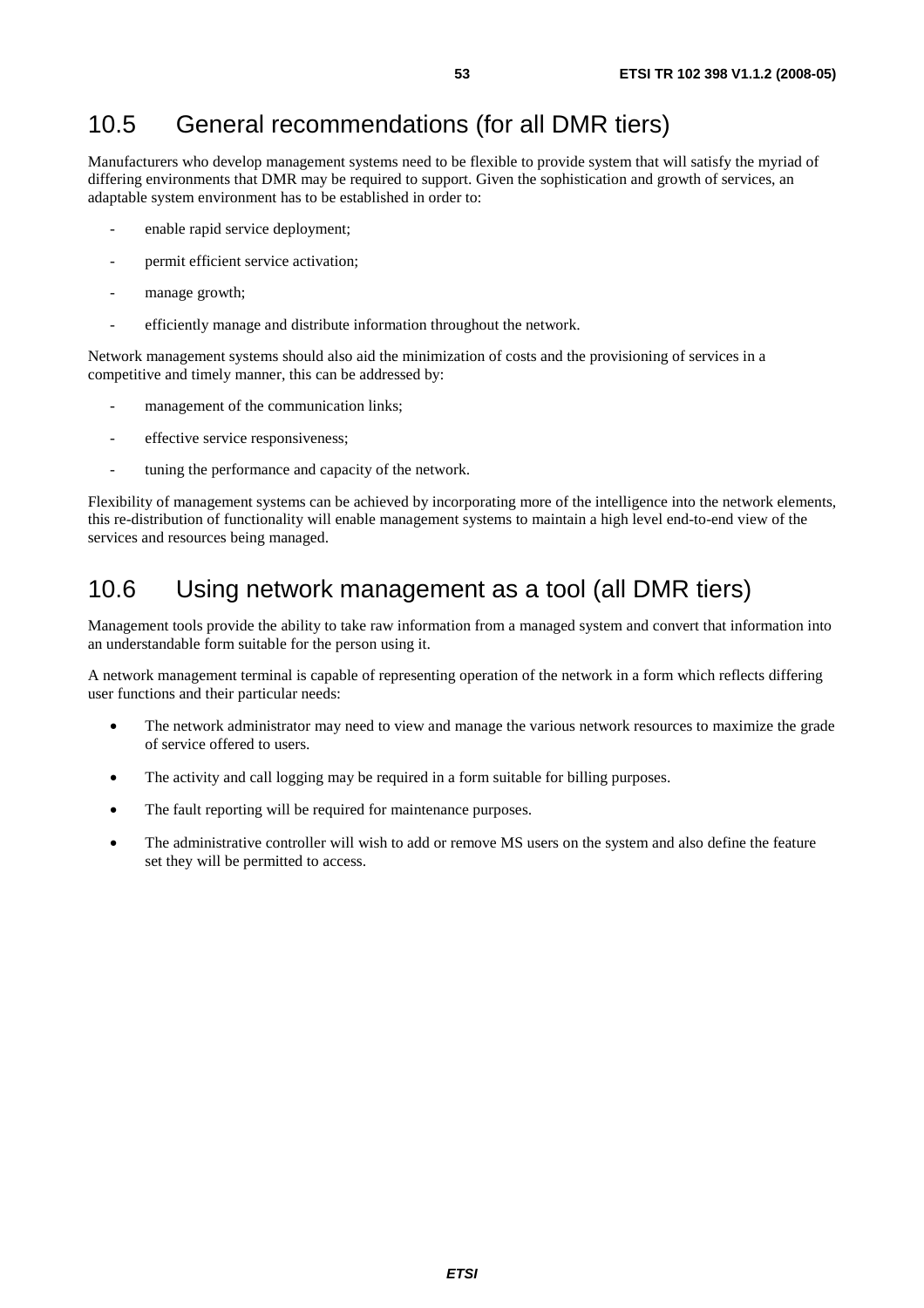Table 10.2 provides an overview of each of the network management functions.

| <b>Functional area</b> | <b>Description</b>                                                                                                                                                                                                                                                                                           |
|------------------------|--------------------------------------------------------------------------------------------------------------------------------------------------------------------------------------------------------------------------------------------------------------------------------------------------------------|
| IPerformance           | This provides functions to evaluate and report on the behaviour of equipment and the<br>effectiveness of the operation of the network. The functions generally supported are:<br>performance monitoring;<br>performance control;                                                                             |
|                        | performance analysis.                                                                                                                                                                                                                                                                                        |
| Fault                  | This is a set of functions which allow the detection, isolation and correction of<br>abnormal operation and fault conditions within a telecommunications network. Typical<br>functions provided are :<br>alarm management;<br>fault localization;<br>$\overline{\phantom{a}}$<br>testing;<br>fault analysis. |
| Configuration          | Provides functions to exercise control, collect and provide information to network<br>components. Typical uses of this function are:<br>provisioning and configuration of components;<br>database management;<br>status and control;<br>MS management.                                                       |
| Financial              | Provides functions to allow the use of the network or service to be measured and the<br>costs for the usage to be determined. The main functions in this area are:<br>billing;<br>tariffing;<br>asset management.                                                                                            |
| Security               | This function is concerned with the overall security of network management<br>information. The areas it should address are:<br>audit trail:<br>intrusion;<br>access rights.                                                                                                                                  |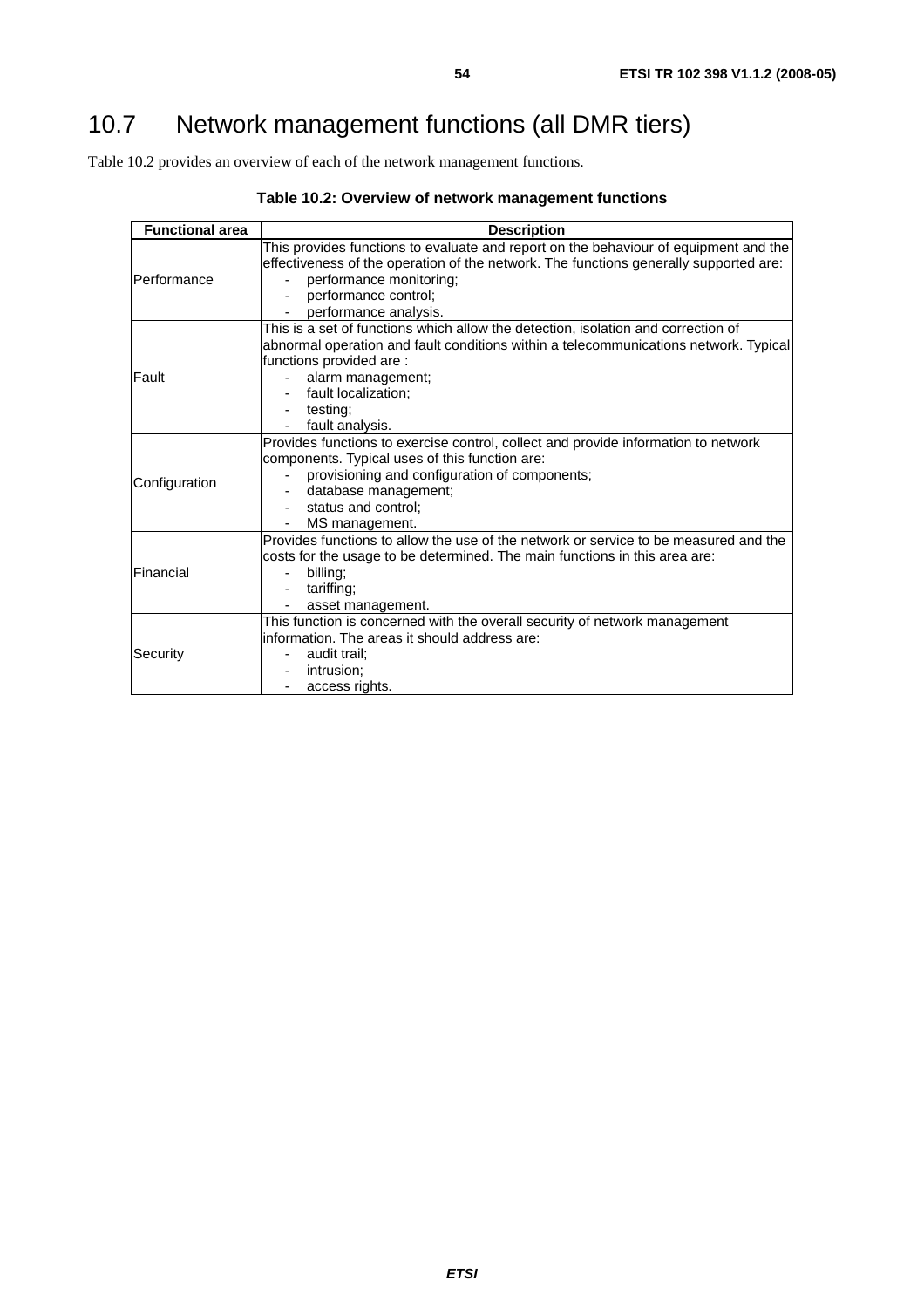## Annex A: Power save for DMR tier III systems

Fundamentally, power save protocols relies on MS being able to sleep. The motivation for power save is that sleep mode typically consumes much less power than listening to the radio channel Thus allowing the MS to sleep for extended periods can significantly reduce its energy consumption. However the trade-off is that when a MS is sleeping it cannot detect any downlink PDUs from the TSCC that are addressed to it. The MS has periodic wake periods but the TSCC should delay the call set-up until it knows the MS is awake so increasing average call set-up time.

Although the sleeping MS cannot be contacted from the TSCC during its sleep period, it can be locally woken to initiate a call or data transaction.

Manufacturers of portable MS commonly indicate the battery endurance as:

- Battery type and capacity (e.g. NiMH, mAh);
- Transmitter power output setting (e.g. 2 watts);
- Duty Cycle (5-5-90) Tx-Rx-Idle;
- Endurance (e.g. 10 hours).

The duty cycle represents the percentage of time that the MS is:

- a) Transmitting.
- b) Receiving with the audio mute open.
- c) Idle listening to the channel but with the mute closed.

The endurance of portable MS may be extended by employing power save. Power save is a feature that manufacturers can usefully employ to reduce the average current drain and thus extend the battery endurance. Extended power save also makes possible applications such as remote telemetry powered purely by solar cells.

One practical power save technique adjusts the output power of the transmitter based upon some previous knowledge of the radio path.

Another power save technique that is described in TS 102 361-4 [4] reduces the average current by managing wake and sleep cycles.

## A.1 Wake up based power save

### A.1.1 Introduction

Before the problem of energy demands in an MS may be addressed, the MS operational states should be understood. Typically a MS has four different modes that it can take up:

- a) Transmit: This is the state where the MS is sending PDUs to the TS. This state consumes the highest amount of energy of the four states.
- b) Receive: The MS is in an active call receiving voice in this state. The audio circuits are active.
- c) Idle: In this state the MS is simply waiting to make or receive a call. Surprisingly the power consumption of the MS in this state is only slightly less than that of the receive mode. This can be attributed to the fact that in this state, the interface should constantly be listening to the channel to determine whether or not there are applicable PDUs. The MS should also waste power processing PDUs it overhears, even if they were not intended for this MS.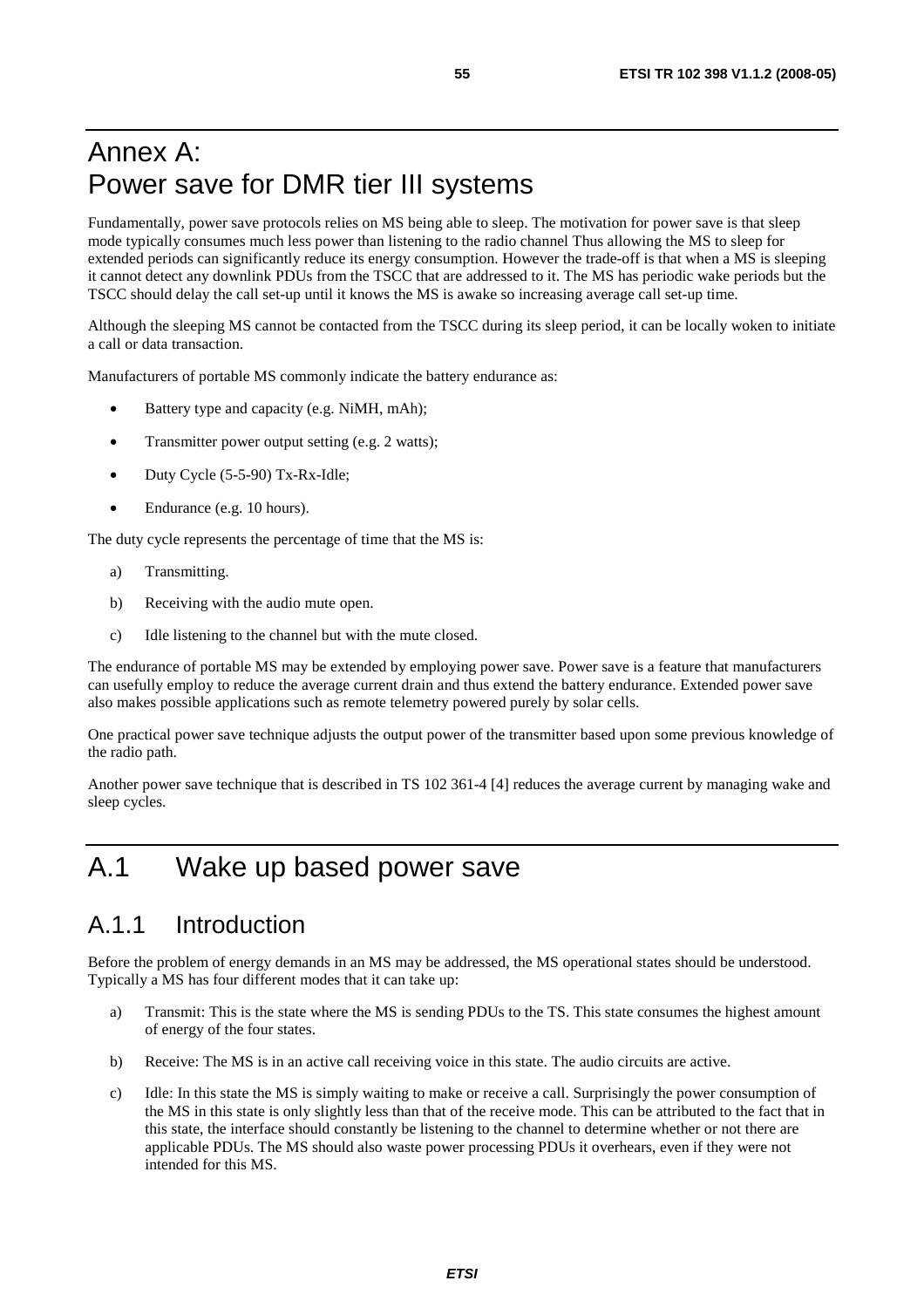d) Sleep: In this state the majority of the components are completely powered down allowing the MS to achieve very low power consumption. However in this state the MS is incapable of sending or receiving PDUs over the network.

In DMR tier III networks, unless MS are engaged in a call they are listening to the TSCC. The basis of wake power save is that an MS may sleep if it is certain that no PDUs are addressed to that MS while it is sleeping. The TSCC should not address an MS unless it is certain the MS is awake. DMR tier III networks specify wake up periods called power save frames that provide a 480ms window for sleeping MS to wake.

Figure A.1 shows an example. Two MSs, MS(A) and MS(B) are listening to the TSCC. MS(B) is operating with a power save of 4:1. This means that this MS is awake for 1 power save frame and asleep for the remaining 3 power save frames. MS(B) is therefore only listening to downlink PDUs for 1 power save frame out of four. The power saving is achieved because MS(B) has turned off most of its functions.



#### **Figure A.1: Power save example**

Figure A.1: Power save example<br>MS(A) makes an individual voice call set-up to MS(B) coincidentally at the point when the TSCC knows that MS(B) is<br>awake (this is the same as no power save) awake (this is the same as no power save).

Referring to figure A.1 some key aspects are described. (This is identical to that described in TS 102 361-4 [4], clause 4.9.1).

- a) At point "A" MS(A) makes a random access Voice Call Service Request.
- b) The TSCC sends an AHOY PDU (point "B") addressed to MS(B) that requires an acknowledgement response. The TSCC knows that MS(B) is awake.
- c) MS(B) responds with an acknowledgement at point "C".
- d) At point "D", the TSCC sends a Channel Grant PDU addressed to MS(A) and MS(B). A logical channel information element in the Channel Grant PDU directs the MSs to a particular physical and logical channel.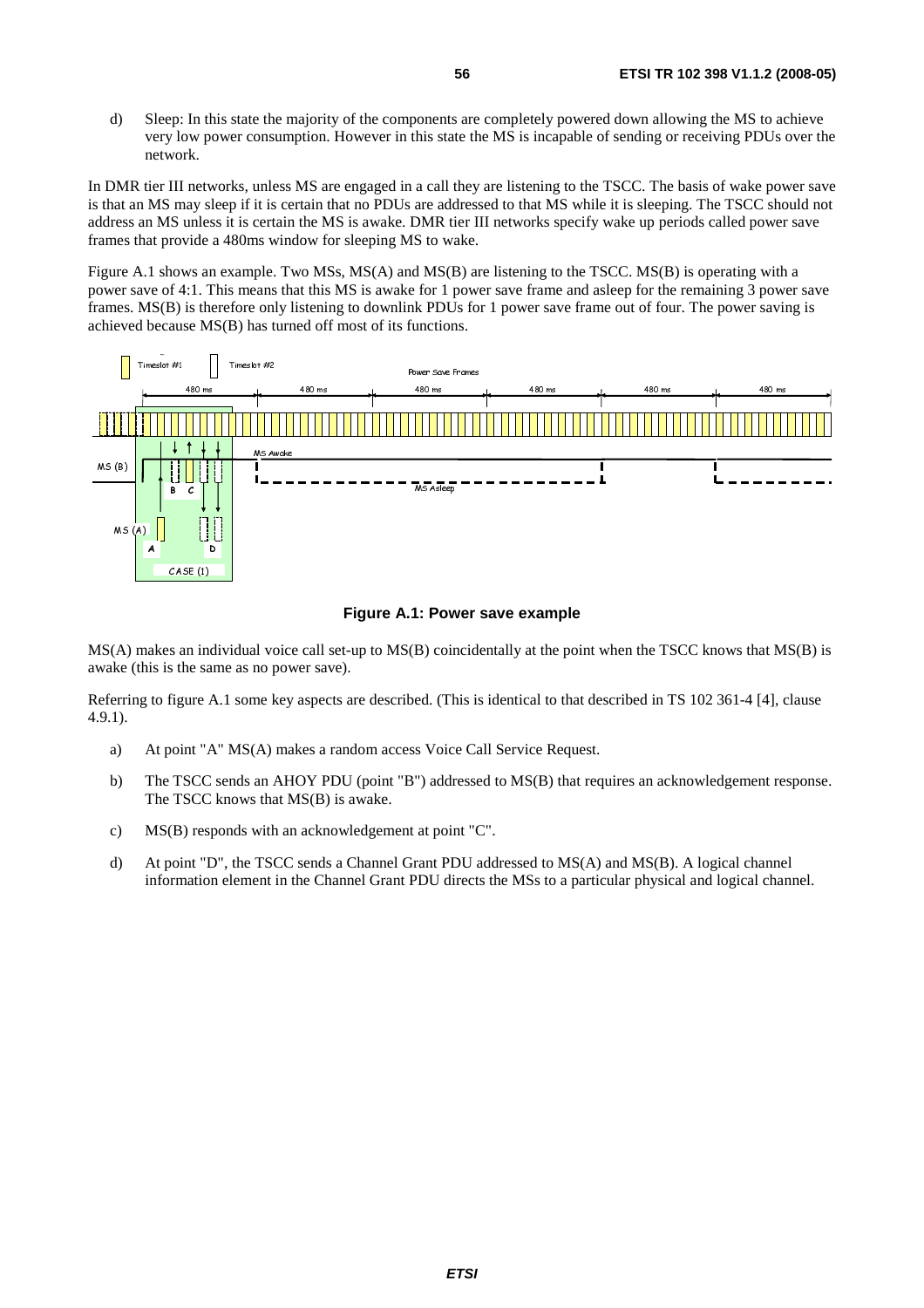



#### **Figure A.2: Power save example # 2**

In the second example shown in figure A.2, MS(A) makes an individual voice call set-up to MS(B) coincidentally at the point when the TSCC knows that MS(B) is asleep and is not listening to the TSCC downlink.

Referring to figure A.2:

- e) At point "E" MS(A) makes a random access Voice Call Service Request. The TSCC knows that MS(B) has ended its power save wake frame and it is therefore pointless to send the AHOY PDU. The TSCC cannot however do nothing or MS(A) will repeat the random access attempts according to DMR tier III random access procedures. The TSCC therefore send C\_WACKD to MS(A) to queue the call.
- f) The TSCC waits for the power save frame that the TSCC knows MS(B) will be awake. The TSCC then sends an AHOY PDU to MS(B) at point "G".
- g) MS(B) responds with an acknowledgement at point "H".
- h) At point "I", the TSCC sends the Channel Grant PDUs addressed to MS(A) and MS(B).

It can be seen that the power save has caused a delay in call set-up. Also there was an additional PDU to queue the call. From the point at which MS(A) makes the service request, the MSs will have received the first Channel Grant PDU in 1,63 seconds. MS(A) is aware of the delay but MS(B) is not. It is clear that the greater the power save, the greater the delay to the completion of the call set-up.

### A.1.2 Expected improvement from power save

The improvement on energy saving from power save depends on many factors:

- a) For voice and packet data:
	- 1) The duty cycle, e.g. 5-5-90 or 1-1-98.
	- 2) The current drain for each of the modes of Transmit Receive, Idle, and sleeping.
- b) For Short Data on the TSCC:
	- 1) For polled Short Data (MS(A) asks MS(B) for a pre-arranged message).
	- 2) For the receipt of Short Data (MS(B) is receiving Short Data messages).
	- 3) The current drain for each of the modes of Transmit Receive, Idle, and sleeping.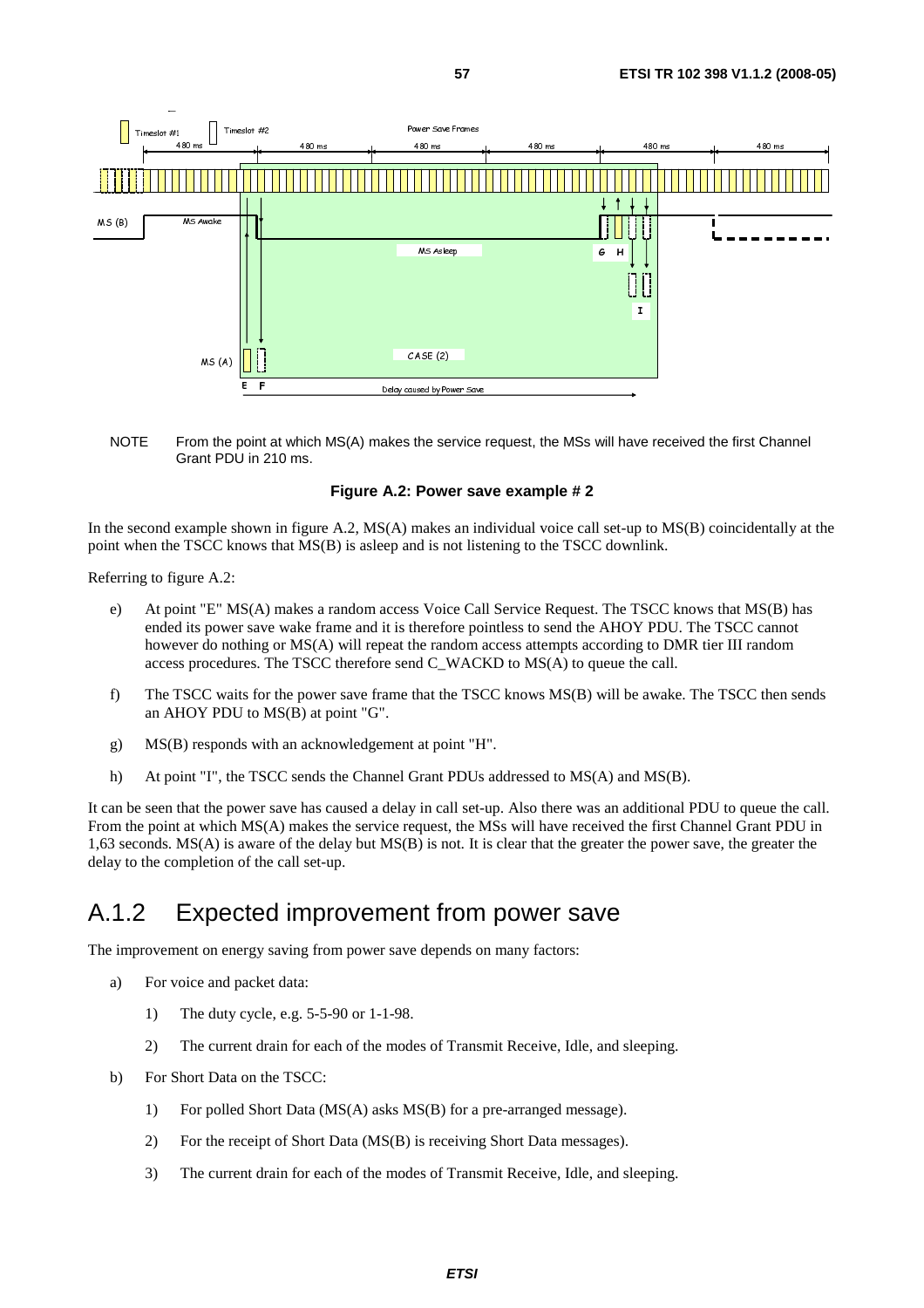### A.1.2.1 Analysis of voice and packet data

An example of energy usage is given. A portable MS is assumed to draw 1 000 mA on transmit, 100 mA on receive, 50 mA on idle and 2 mA sleeping.

The analysis for a 1-1-98 duty cycle is shown in table A.1.

|       | [A]<br><b>Contributio</b><br>n of Tx | [A]<br><b>Contribution</b><br>of Rx | [A]<br><b>Contribution</b><br>of idle | [A]<br><b>Contribution</b><br>of power save | [A]<br><b>Total</b><br>average<br>current | Approximate<br>battery<br>endurance<br>factor | <b>Worst case</b><br>extra delay<br>in call set-<br>up<br>(seconds) |
|-------|--------------------------------------|-------------------------------------|---------------------------------------|---------------------------------------------|-------------------------------------------|-----------------------------------------------|---------------------------------------------------------------------|
| No PS | 10                                   |                                     | 49,00                                 | 0,00                                        | 60,00                                     | 1,0                                           |                                                                     |
| 2:1   | 10                                   |                                     | 24,50                                 | 0,98                                        | 36,48                                     | 1,6                                           | 0.54 s                                                              |
| 4:1   | 10                                   |                                     | 12,25                                 | 1,47                                        | 24,72                                     | 2,4                                           | 1,50s                                                               |
| 8:1   | 10                                   |                                     | 6.13                                  | 1,72                                        | 18,84                                     | 3,2                                           | 3,42s                                                               |
| 16:1  | 10                                   |                                     | 3,06                                  | 1.84                                        | 15,90                                     | 3,8                                           | 7.26 s                                                              |
| 32:1  | 10                                   |                                     | 1,53                                  | 1,90                                        | 14,43                                     | 4,1                                           | 14,94 s                                                             |
| 64:1  | 10                                   |                                     | 0,77                                  | 1,93                                        | 13,70                                     | 4,4                                           | 30,30 s                                                             |
| 128:1 | 10                                   |                                     | 0,38                                  | 1,94                                        | 13,33                                     | 4,5                                           | 61,02 s                                                             |

#### **Table A.1: Energy analysis for 1-1-98 duty cycle**

Table A.1 shows the average contribution in mA (in [A] columns) for each of the modes of Tx, Rx, Idle and sleep using a 1-1-98 duty cycle. It can be seen that there is a significant improvement if a 2:1 power save is used in relation to no power save. The extra delay in call set-up is modest. Further improvements by changing to 4:1, 8:1 etc provide decreasing returns because the contribution from Tx and Rx is constant. It is only the idle mode that benefits from power save.

|       | [A]<br><b>Contributio</b><br>n of Tx | [A]<br><b>Contributio</b><br>n of Rx | [A]<br><b>Contribution</b><br>of idle | [A]<br><b>Contribution</b><br>of power save | [A]<br><b>Total average</b><br>current | Approximate<br>battery<br>endurance<br>factor | <b>Worst case</b><br>extra delay<br>in call set-up<br>(seconds) |
|-------|--------------------------------------|--------------------------------------|---------------------------------------|---------------------------------------------|----------------------------------------|-----------------------------------------------|-----------------------------------------------------------------|
| No PS | 50                                   | 5                                    | 45,00                                 | 0,00                                        | 100,00                                 | 1,00                                          |                                                                 |
| 2:1   | 50                                   | 5                                    | 22,50                                 | 0,90                                        | 78,40                                  | 1,3                                           | 0,54                                                            |
| 4:1   | 50                                   | 5                                    | 11,25                                 | 1,35                                        | 67,60                                  | 1,5                                           | 1,50                                                            |
| 8:1   | 50                                   | 5                                    | 5,63                                  | 1,58                                        | 62,20                                  | 1,6                                           | 3,42                                                            |
| 16:1  | 50                                   | 5                                    | 2,81                                  | 1,69                                        | 59,50                                  | 1,7                                           | 7,26                                                            |
| 32:1  | 50                                   | 5                                    | 1.41                                  | 1.74                                        | 58,15                                  | 1,72                                          | 14,94                                                           |
| 64:1  | 50                                   | 5                                    | 0,70                                  | 1,77                                        | 57,48                                  | 1,74                                          | 30,30                                                           |
| 128:1 | 50                                   | 5                                    | 0,35                                  | 1,79                                        | 57,14                                  | 1,75                                          | 61,02                                                           |

#### **Table A.2: Energy analysis for 5-5-90 duty cycle**

Table A.2 shows the average contribution in mA (in [A] columns) for each of the modes of Idle, Rx, Tx Idle and sleep using a 5-5-90 duty cycle. It can be seen that again there is a significant improvement if a 2:1 power save is used in relation to no power save. The improvement in energy use is less than for the 1-1-98 case (table A.2) because the contribution from the Tx and Rx is much greater.

The analysis for 1-1-98 and 5-5-90 show that there is little point in using any of the extended power save values in the range 8:1 for a 1-1-98 duty cycle and 4:1 for a 5-5-90 duty cycle.

#### A.1.2.2 Analysis of short data

The analysis of short data is not so straightforward. The length of the short data DMR will find applications that can specifically make use of extended power save. As an example consider a maximal length short data message. If a MS in power save receives such a message the Tx contribution is two acknowledgement PDUs. If an MS in power save is polled for Short Data, the message length is only five slots.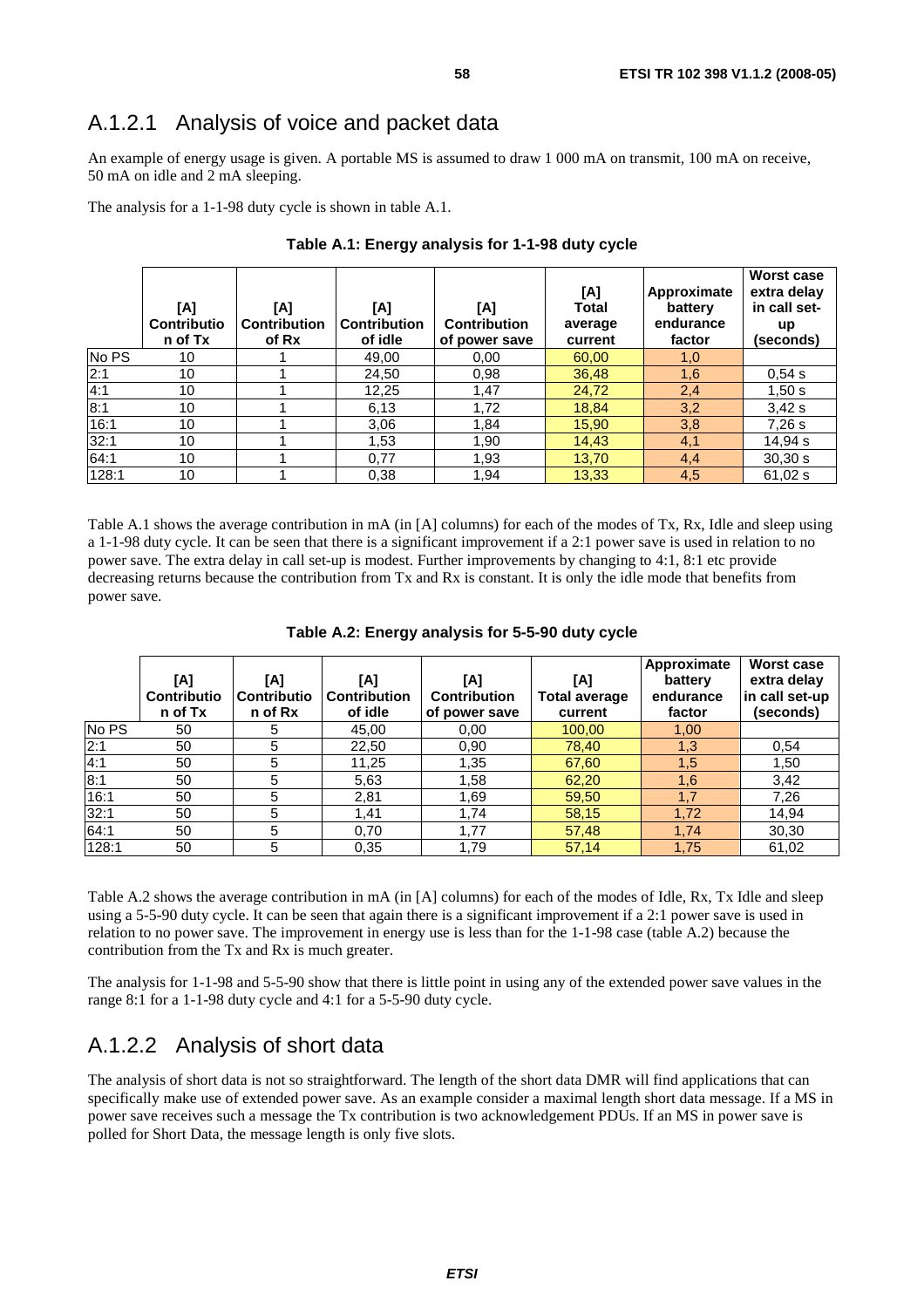#### Case study

Road transport passenger information systems are a possible application for DMR. In particular bus stop signs are becoming more prevalent. However such sign systems are expensive to erect and install because they require mains power and a communications link. This case study shows how a "time to next bus" could be developed using power save to remove the requirement for mains connected power. The sign element does not have a power issue through the use of LCD displays, but using a conventional PMR radio for the communications link, the possibility of a small solar panel for power is not possible.

A DMR bus stop "time to next bus" indication system uses a DMR portable MS to update a bus stop sign by transmitting a maximal length Short Data message (197 bits). MS(B) with characteristics as clause A.1.2.1 and a power save of 64:1.

|      | [A]<br><b>Contributio</b><br>n of Tx | [A]<br><b>Contributio Contributio</b><br>n of Rx | [A]<br>n of idle | [A]<br><b>Contribution</b><br>of power save | [A]<br><b>Total average</b><br>current | Approximate<br>battery<br>endurance<br>factor | <b>Worst case</b><br>extra delav<br>in call set-up<br>(seconds) |
|------|--------------------------------------|--------------------------------------------------|------------------|---------------------------------------------|----------------------------------------|-----------------------------------------------|-----------------------------------------------------------------|
| 64:1 | 0,2                                  | 1.5                                              | 0.77             | 1.94                                        | 4.41                                   | 11.56                                         | 30,30                                                           |

Table A.3 shows the energy analysis. The average current requirement is 4,41 mA, which is within the capability of a very small solar cell.

## A.2 Synchronized power save operation

The power save feature is specified in TS 102 361-4 [4], clause 6.4.7.





#### **Figure A.3: Power save frame structure**

The power save counter, PS\_Counter uses the most significant 7 bits of the Common Slot Counter. The PS\_Counter therefore increments every 480 ms. When an MS receives just one Common Slot Counter value it can determine the power save frame boundary and be in synchronism with the TSCC for power save.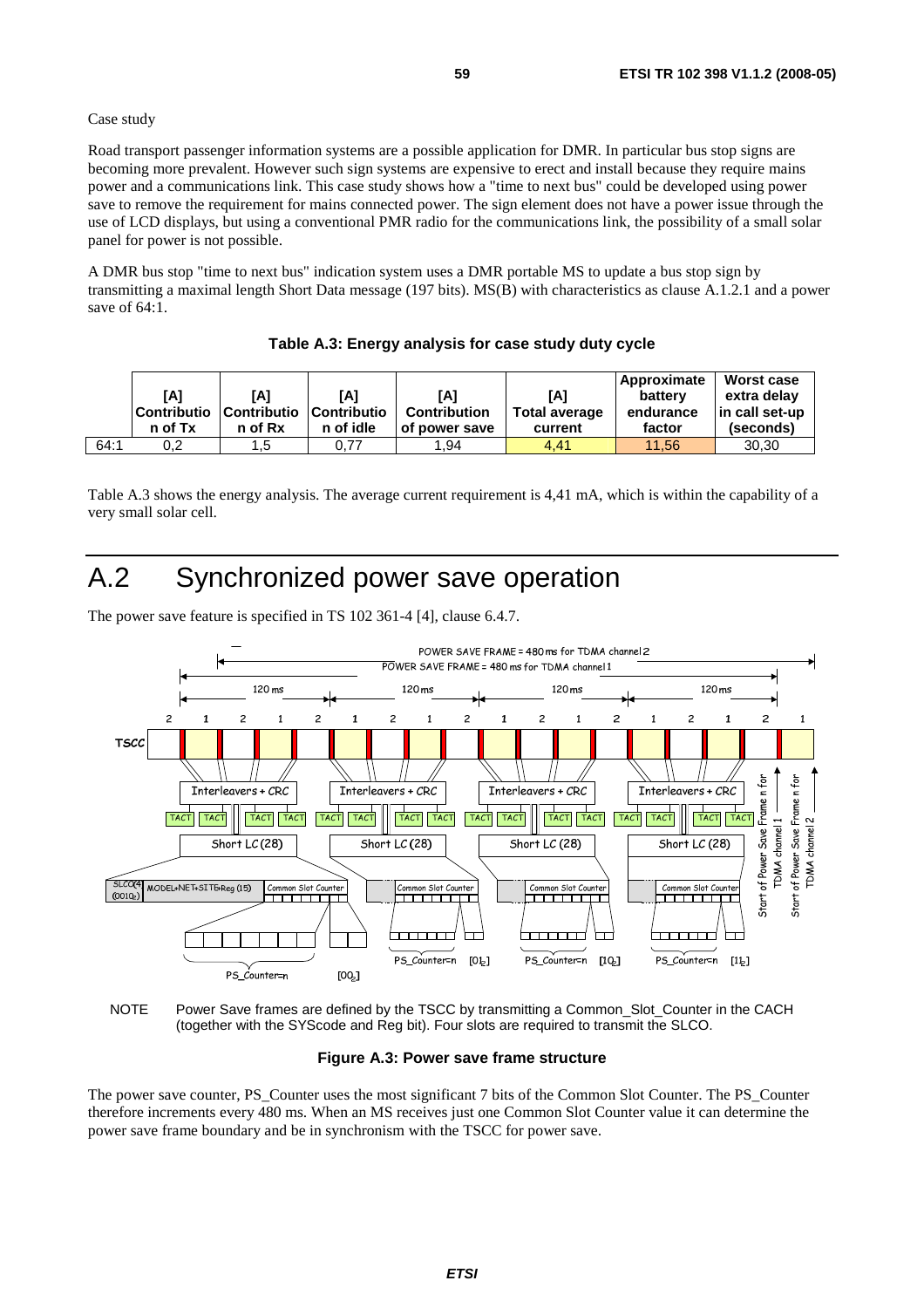To simplify the protocol an MS may activate (or cancel) power save during MS registration. In the registration service request the MS may ask for power save it wishes to employ, by sending a non-zero three bit PowerSave\_RQ information element with a number between 1 and 7. A registration service request with a zero PowerSave\_RQ indicates that no power save is required or a previous power save is cancelled.

| Power save | PowerSave RQ | <b>PowerSave Offset</b> |
|------------|--------------|-------------------------|
| <b>OFF</b> |              |                         |
| 1:2        |              | $0$ to 1                |
| 1:4        |              | $0$ to $3$              |
| 1:8        |              | $0$ to $7$              |
| 1:16       |              | 0 to 15                 |
| 1:32       | 5            | 0 to 31                 |
| 1:64       |              | 0 to 63                 |
| 1:128      |              | 0 to 127                |

| Table A.4: Information elements exchanged during registration |  |  |
|---------------------------------------------------------------|--|--|
|                                                               |  |  |

Table A.4 shows the setting in the PowerSave\_RQ for the desired power save value.

The TSCC responds with an acknowledgement containing a PowerSave\_Offset information element (the Response Info information element in the acknowledgement PDU) that indicates the power save frame number that the TSCC will send signalling to that particular MS. The TSCC may therefore average out signalling across all power save frames for differing fleets.

Each power save frame provides 8 slots in which PDUs may be transmitted to power save MS during a wake period.

### A.2.1 Use of the timers

It is essential that all wake slots are available to MS in the wake period. If the TSCC sends a PDU addressed to a MS that requires a response or a further exchange of PDUs, the MS should not enter sleep mode mid-way through.



T\_M<br>or T\_F<br>wilsh **Figure A.4: Use of T\_Awake (or T\_Pending) timer** 

Figure A.4 shows an example of extending the wake period:

- dir<br>Bar<br>Bar<br>Bar<br>Bar  $\mathbf{k}$ <br>a<br> $\mathbf{a}$ a) The TSCC sends a PDU addressed to MS(B) in the last available slot before MS(B) would enter sleep ("A" in the figure).
- b) MS(B) extends its wake period for a time equal to T\_Awake to point "B".
- c) Each time either the MS or TSCC sends a further PDU that started during the wake period, timer T\_Awake is restarted and the wake period extended.
- d) If timer T\_Awake expires the MS enters sleep mode.
- e) If the exchange of PDUs would result in the allocation of a traffic channel, the timer T\_Awake is replaced by timer T\_Pending.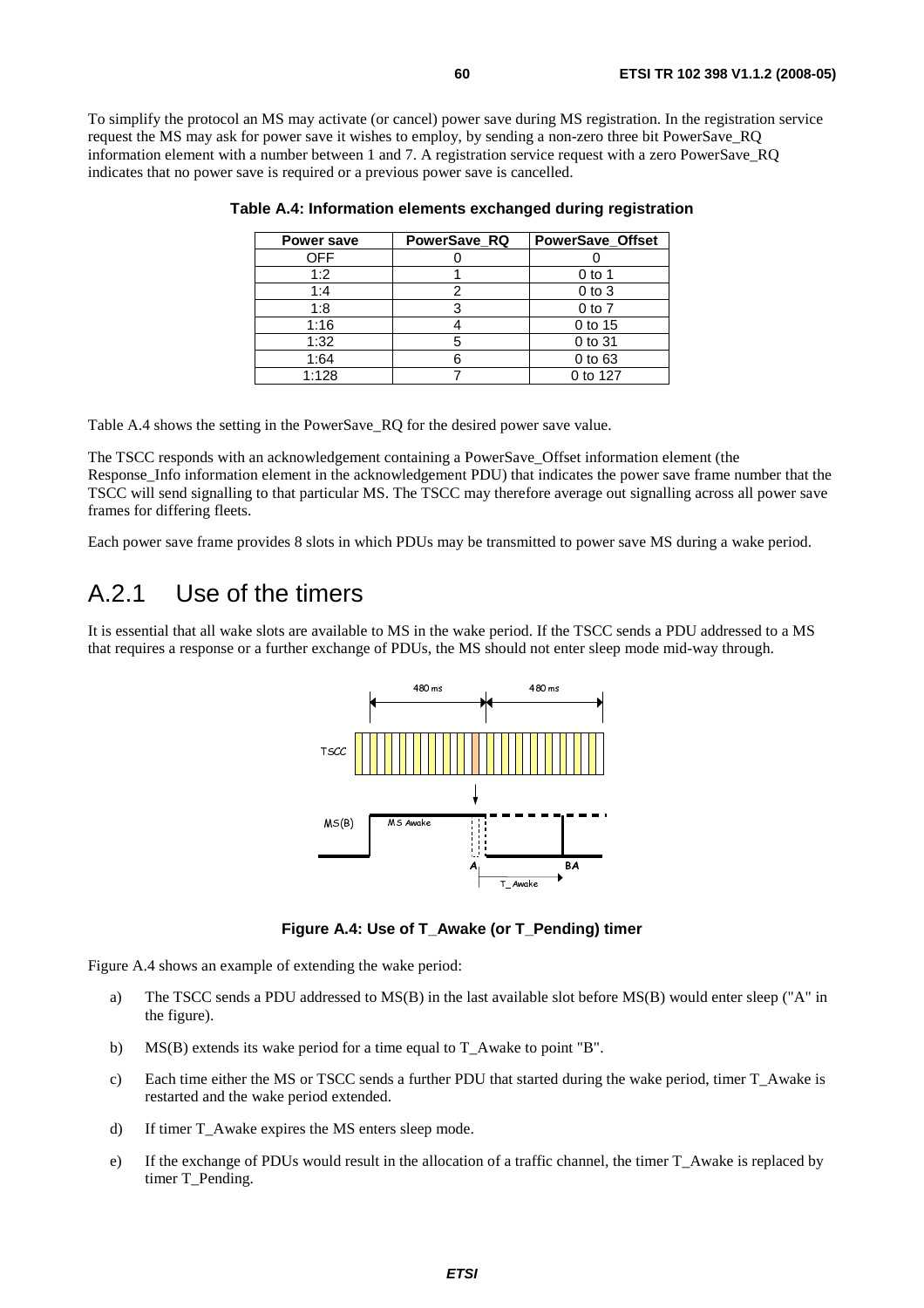### A.2.2 Power save for a single Talkgroup

An MS may activate power save by registration. The address specified in the registration service is the MS individual address. A MS may also be assigned a talkgroup address. In order to support a talkgroup and power save it is essential that a DMR tier III network can cross reference an MS individual address and its assigned talkgroup address. Since it follows that within a fleet of MSs it is likely that two or more MSs will have a the talkgroup address assigned, the conclusion is that all MSs sharing a talkgroup also share the same power save offset. If by some complex arrangement a MS was allocated a differing power save offset for its individual address and a talkgroup address then the benefit of power save would be lost since the MS would wake twice during its sleep period.

### A.2.3 Power save for multiple Talkgroups



**Figure A.5: Multiple Talkgroups** 

An MS may be allocated multiple talkgroups. Figure A.5 shows how multiple talkgroups may be interleaved within a fleet. At first sight it may be thought that multiple talkgroups will add acute complexity to the allocation of the power save offset to ensure that all MS within a particular talkgroup share the same power save offset value. In fact, managing power save for multiple talkgroups is no more complex than the case for a single talkgroup. The approach is for the DMR tier III networks to allocate the identical power save offset for ALL MS within a closed fleet.



**Figure A.6: MS with multiple Talkgroups example** 

Figure A.6 shows an MS configured with and individual address, four talkgroup addresses and a power save of 4:1. It is clear that the MS power save will only be effective if it wakes for one power save frame and sleeps for three. It is then obvious that all talkgroups should share the same power save frame.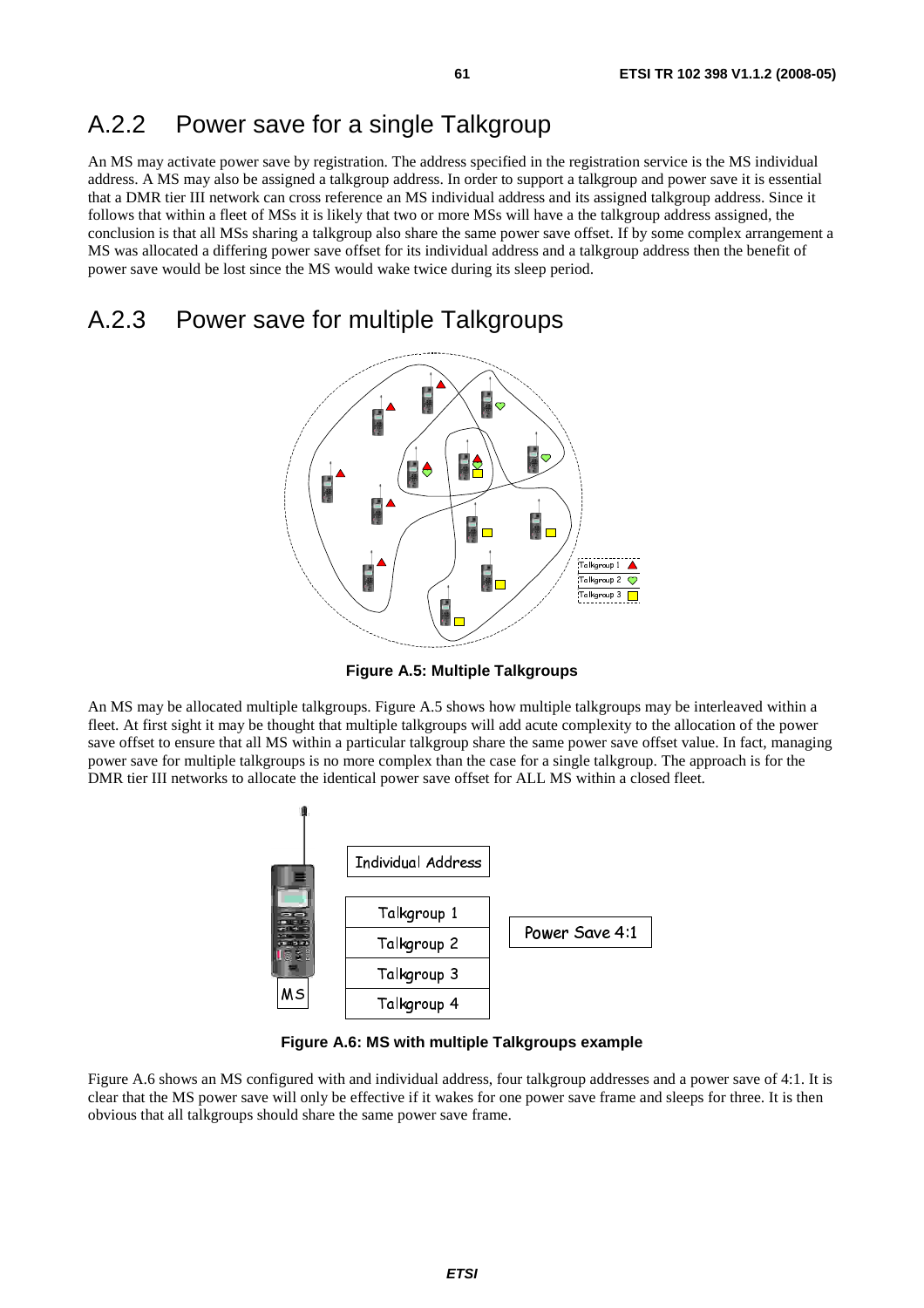## Annex B: DMR tier III channel access

Random access is the only access method permitted for MS on a fully regulated TSCC. For a DMR tier III system employing asynchronous access, and when the TSCC is de-keyed, the first random access attempt activates the physical TSCC channel whereupon the outbound burst regulates further signalling.

The random access protocol, is based on slotted aloha with a managed backoff that is used to:

- control the collision of simultaneous random access attempts from different MSs;
- manage the TSCC to minimize access delays;
- ensure system stability; and
- maintain optimum throughput under heavy traffic loads.

MS make a random access service requests subject to the restrictions of withdraw slots, Mask and Service Function described below. If the random access is successful the TSCC will respond to the service request. If the MS determines that the random access was not successful, the MS may repeat the service request a number of times until either its access has been acknowledged or the number of attempts permitted has been exceeded.



NOTE The TSCC may transmit a packet that requires a response from an MS. If MS were permitted to transmit random access service requests without any controls, such a random access request may collide. To overcome this problem the TSCC is able to withdraw slots from random access.

#### **Figure B.1: Withdrawn slots example**

Referring to figure B.1, the TSCC transmits PDUs inviting random access:

- A: Aloha PDUs invite random access. Therefore an MS is permitted to transmit a random access PDU. The CACH following each of the Aloha PDUs sets the AT bit to  $0<sub>2</sub>$ . Aloha PDUs never withdraw slots but an Ahoha PDU with Mask=24, MS address=NULL, specifically prohibit random access even though the slot is not withdrawn.
- B: The TSCC transmits a PDU that demands a response followed by the CACH with the AT bit set. The result is that the following slot but one at "C" is withdrawn - i.e. not available for random access. The TSCC withdraws that slot because the PDU "B" requires response from a specific MS(B).
- C: MS(B) transmits its acknowledgment PDU.
- D: If the slot chosen for the random access attempt is not available because the slot is withdrawn, the MS picks another slot for a subsequent random access attempt.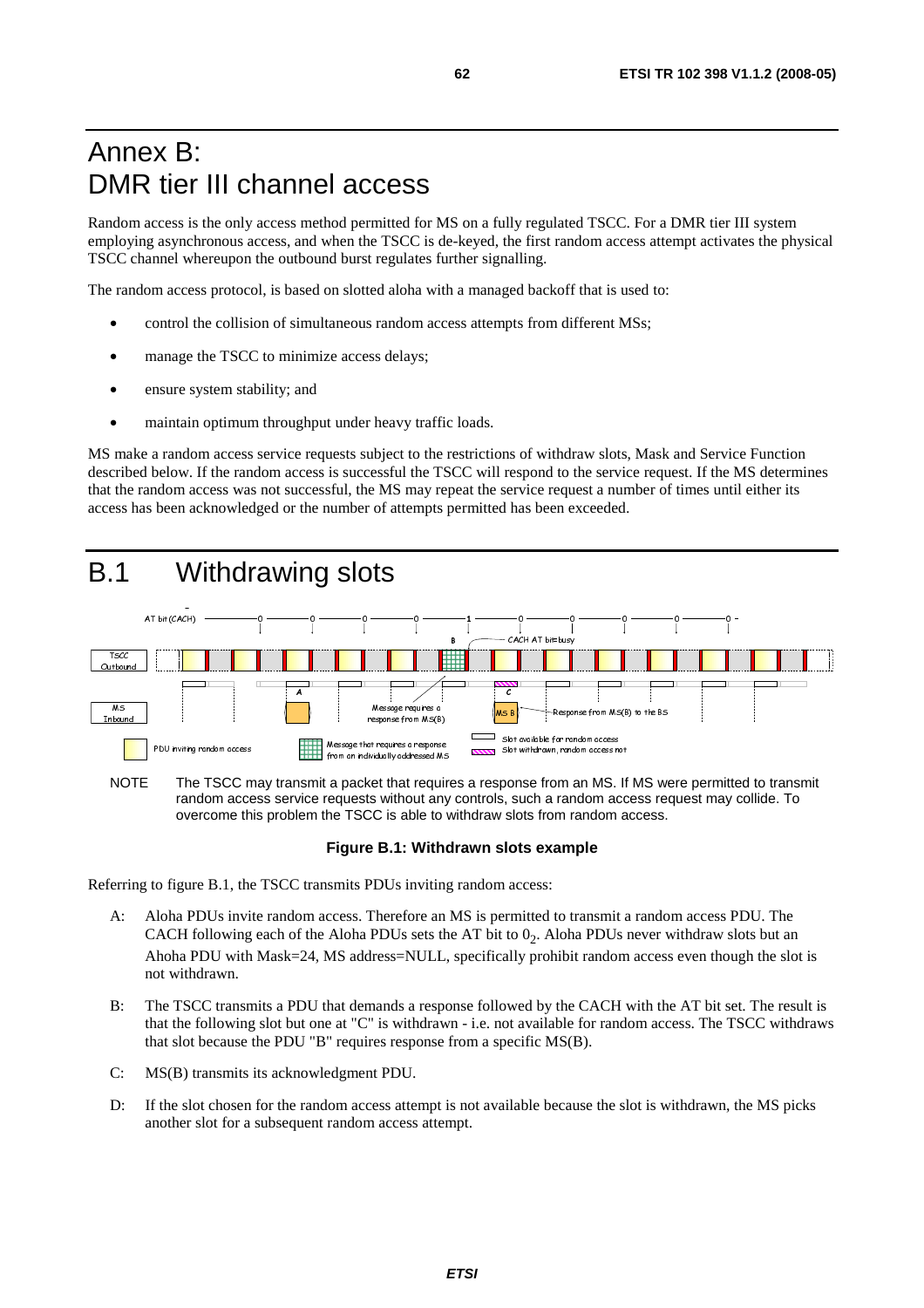## B.2 Maintaining optimum throughput

The TSCC is able to maintain the throughput of service requests and control possible blocking under heavy load by broadcasting the Mask, Service Function and Random Backoff parameters.

### B.2.1 Mask and service function

The Mask and Service Function parameters are regularly broadcast by the TSCC.

The Mask function permits random access only by a sub-set of the MS population that can be specified from all MS to just one MS. Thus priority may be offered to this sub-set.

The Service Function allows the TSCC to restrict random access to certain types of service requests (such as registration only).

By continually altering these parameters the TSCC is able to control and manage congestion for differing service requests and differing MS fleets.

### B.2.2 Random backoff

A DMR tier III system periodically broadcasts a random back-off timer (specified in TDMA frames).

When a MS initiates a call, the MS may send its first random access PDU in the next slot (subject to Mask, Service Function and withdrawn slot specified in clauses B.2.1 and B.1.

The MS invokes the random backoff procedures specified in this clause if:

- a) The MS could not make its random access attempt because access was inhibited by Mask.
- b) The MS could not make its random access attempt because access was inhibited by the Service Function.
- c) The MS could not make its random access attempt because the slot was withdrawn.
- d) The MS did make a random access attempt but that attempt was unsuccessful (the TSCC did not respond before the expiry of Nrand\_Wait).

If the MS makes a random access attempt and is unsuccessful, the MS picks a slot for its next random access attempt by waiting a random number of slots between the limits of one and the backoff parameter.

Figure B.2 shows a TSCC. The most recent value of back-off received=4.



**Figure B.2: Random backoff example #1** 

- a) At "A" the MS makes a random access attempt. NRand\_Wait=0 indicates that the TSCC will respond in the next TDMA frame at "B";
- b) After TDMA frame "B" a response has not been received, therefore the MS chooses one of the slots 1, 2, 3, 4 randomly for its next access attempt.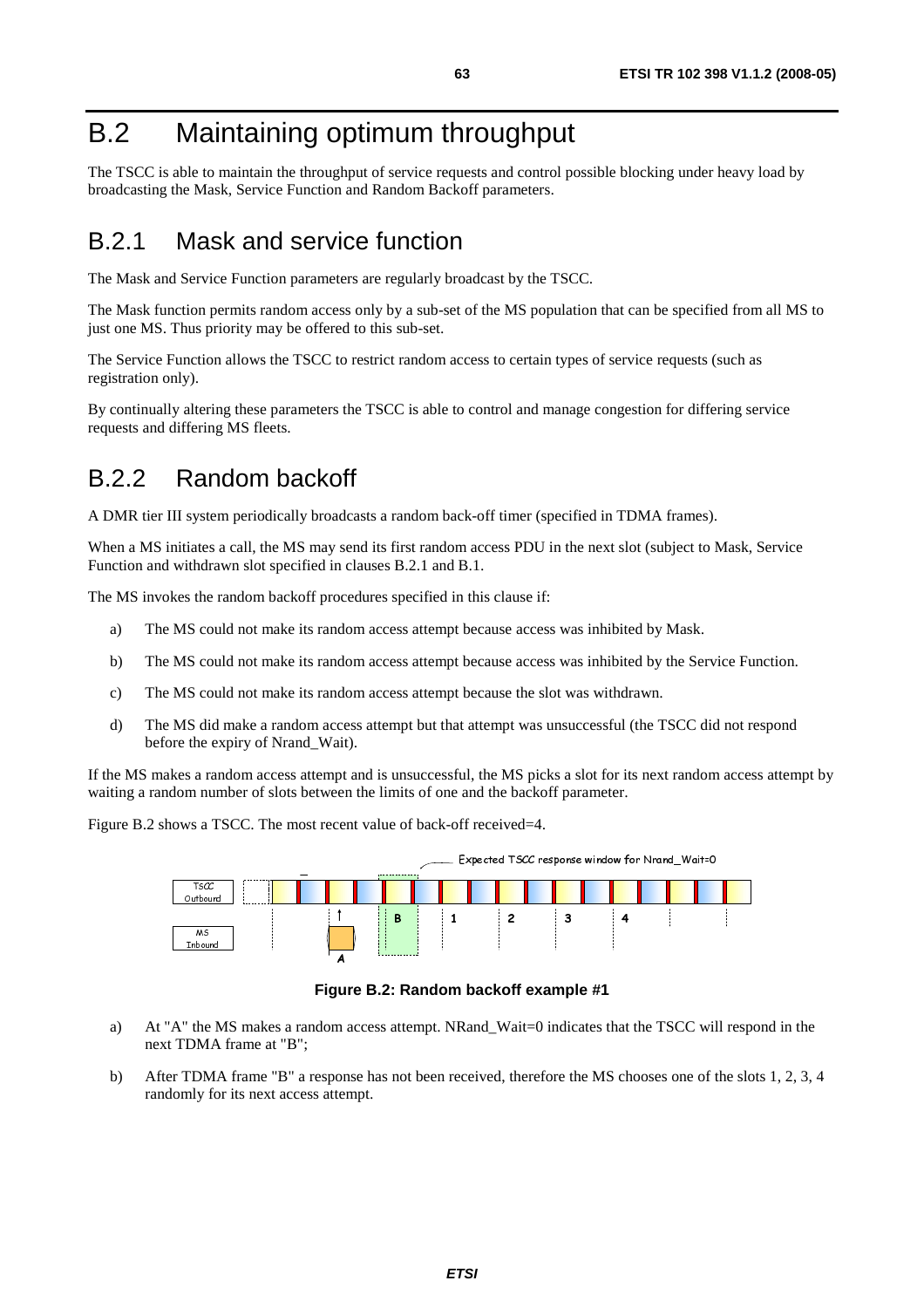A number of outbound channel PDUs including an Aloha PDU contain the backoff parameter. The backoff may be altered by the TSCC and broadcast to MS to respond to varying load conditions presented to the system throughout the course of operation. If the system has a light traffic load, the backoff may be small, so decreasing random access latency and increasing throughput. If the traffic load increases a longer backoff may be warranted to spread competing of random access attempts from different MSs by the TSCC transmitting a larger backoff number. This traffic load may be estimated from historical usage or may be calculated from the burst traffic being received at that time.

## B.3 Characteristics of DMR tier III random access

The DMR tier III protocol controls the way in which MS access the TSCC by requiring that MS conform to the random access rules. The random access protocol employed:

- a) Channel capacity is allocated such that the inbound and outbound path is used efficiently. The efficiency is measured in terms of throughput and delay of access.
- b) The allocation of system resource is equal to each MS, (although emergency calls are able to break some rules).
- c) The protocol is stable and is able to adjust itself to increase in load. (in an unstable protocol, an increase in load causes the system to drift towards a further increase in load and therefore a lower throughput).

The fundamental elements used to evaluate the access performance are offered traffic G, throughput S and access delay D. In an ideal system the throughput is given by:

$$
S = \begin{cases} G & G<1\\ 1 & G \ge 1 \end{cases}
$$

If the ideal and actual practical throughput is plotted in figure B.3.



**B.3: Traffic and throughput**<br>few collisions and virtually all ran<br>traffic the number of collisions in<br>ions. This condition is unstable an When the traffic is low there are very few collisions and virtually all random access attempts are successful and S closely follows G. At higher values of traffic the number of collisions increase, which increases the number of repeat transmissions causing still more collisions. This condition is unstable and S begins to fall.

DMR tier III systems are able to modify the MS behaviour to ensure stability under high load conditions by broadcasting the Random Backoff parameter. Increasing the value of random backoff increases the time that MS should wait before attempting a repeat random access attempt. Figure B.4 shows the throughput for increasing value of random backoff. The penalty for increasing the random backoff is an additional delay in call set-up if MS need to repeat a random access service request.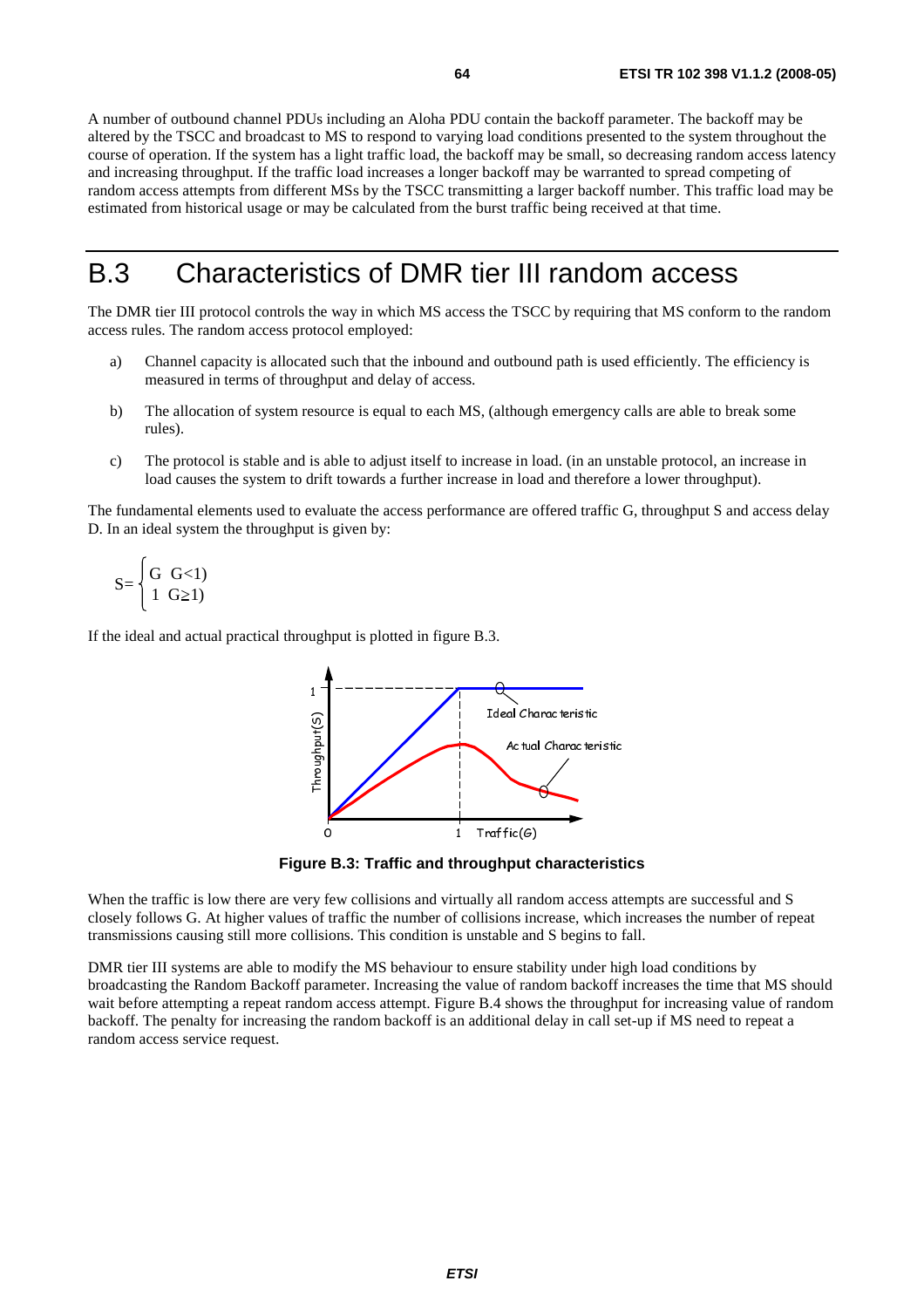

**Figure B.4: Throughput characteristics as random backoff is increased** 

Slotted Aloha standard references derive the normalized throughput of slotted aloha as:

$$
S_{\text{max}} = 1/e = 0,368
$$

However in a DMR environment, reception of BS transmissions by TS are affected by:

- a) Propagation loss. The received signal quality will be different on the distance of MS from the TS.
- b) Fading. The fluctuation of the received signal due to multi-path and fading.
- c) Capture effect. FM receivers discriminate in favour of the strongest signal.

A simulation is an effective way in which a practical DMR tier III system random access performance may be derived. The DMR tier III system that has been simulated considered the following in the modelling:

- d) An MS population randomly distributed within the radio coverage area of a TS requesting service by random access.
- e) Capture affect =  $10$  dB.
- f) A Raleigh fading characteristic on a subset of the MS population.

Figure B.5 illustrates the result of the simulation of a real DMR tier III system. It can be seen that the throughput exceeds the theoretical maximum traffic (0,368) by a considerable margin.



**Figure B.5: Throughput characteristics of a simulated practical DMR tier III system**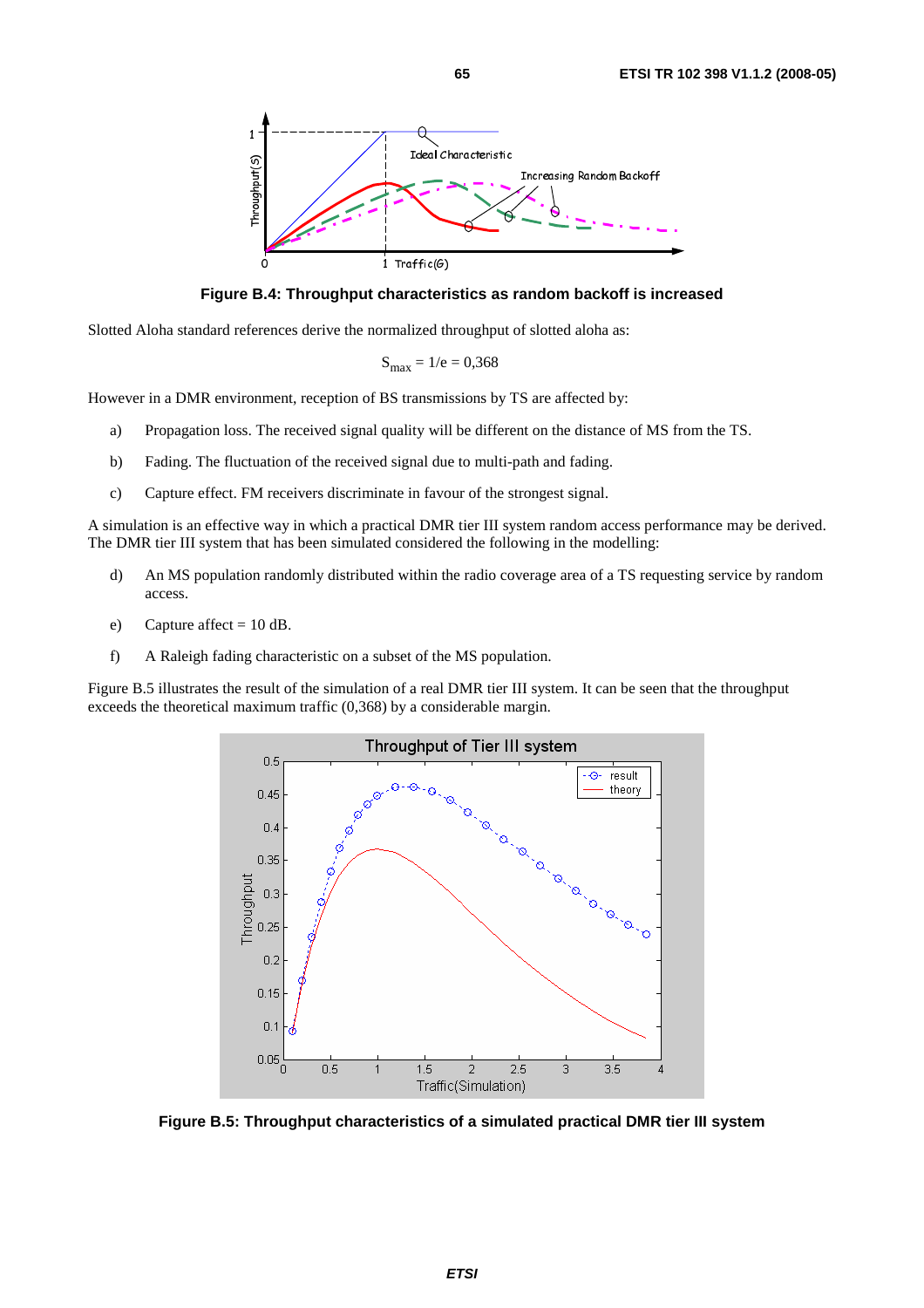The simulation demonstrates that:

- A practical DMR tier III system is able suffer severe blocking yet still maintain traffic throughput. Compare G=4 in the simulation. In a non-faded environment and without capture (such as a wired system rather than a radio system) the throughput is 0,07 whereas in a DMR tier III environment the throughput is still 0,25.
- This throughput also reduces the severe delay that is normally encountered in wired networks in blocking conditions.
- A DMR tier III system has many mechanisms to keep a network out of a blocking condition (see TS 102 361-4 [4], clause 6.2) including:
	- Increasing the Random Backoff parameter.
	- Restricting MS access using the Mask and Service-Function parameters.

The way in which a TSCC measures the traffic loading and hence adjusts the MS random access behaviour is not prescribed in the DMR tier III standard. Suitable mechanisms include adjusting the random access parameters broadcast by the TSCC based on traffic at the time, or based on historical information of expected traffic.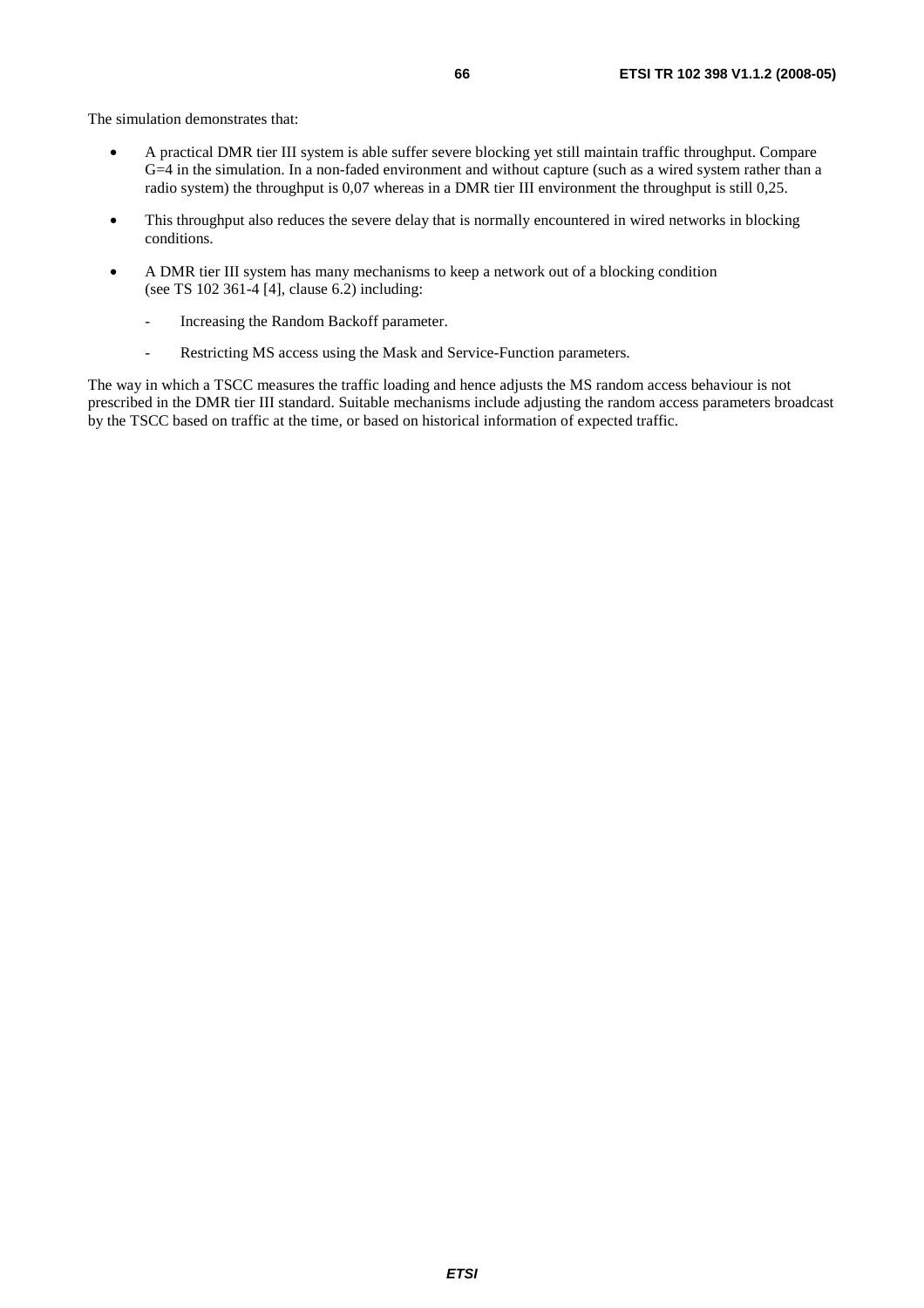## Annex C: DMR protocol architecture

## C.1 Introduction

The DMR protocol architecture follows the generic layered structure, which is accepted for reference description and specification of layered communication architectures.

The DMR specification defines the protocols for the following 3 layered model as shown in figure C.1.



**Figure C.1: DMR protocol stack** 

The **Physical Layer (PL),** which is the layer 1, deals with the physical burst, composed of bits, which is to be sent and/or received.

The PL is described in TS 102 361-1 [1].

The **Data Link Layer (DLL)**, which is the layer 2, handles sharing of the medium by a number of users. At the DLL, the protocol stack is divided vertically into two parts, the User plane (U-plane), for transporting information without addressing capability (e.g. voice or data stream), and the Control plane (C-plane) for signalling with addressing capability, as illustrated by figure C.1.

The DLL is described in TS 102 361-1 [1].

The **Call Control Layer (CCL)**, which is layer 3, lies in the C-plane and is responsible for control of the call (addressing, facilities, etc.), provides the services supported by DMR. U-plane access at layer 2 (DLL) supports the voice and data service which are available in DMR.

The CCL is described in TS 102 361-2 [2] for the voice services, in TS 102 361-3 [3] for the data services.

All user related signalling or presentation above layer 3 are not part of the DMR specification and are implementation specific.

### C.1.1 Air Interface physical layer (layer 1)

The Air Interface layer 1 is the physical interface. It deals with the physical burst, composed of bits, which is to be sent and/or received.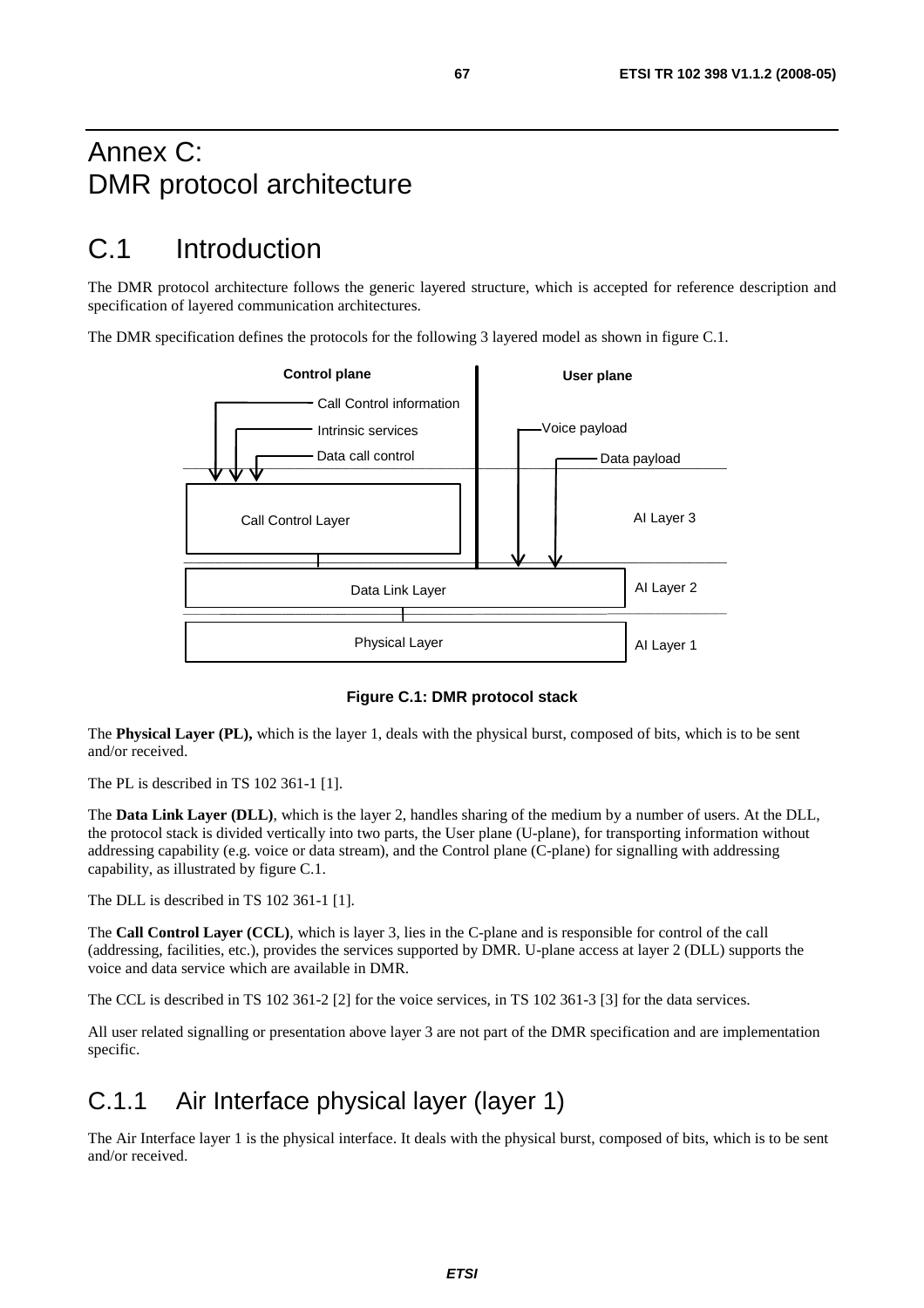The Air Interface layer 1 (PL) contains the following functions:

- modulation and demodulation;
- transmitter and receiver switching;
- RF characteristics:
- bits and symbol definition;
- frequency and symbol synchronization;
- burst building.

## C.1.2 Air Interface Data Link Layer (layer 2)

The Air Interface layer 2 (DLL) handles logical connections and hides the physical medium from the upper layers.

The main functions are as follows:

- channel coding (FEC, CRC);
- interleaving, de-interleaving and bit ordering;
- acknowledgement and retry mechanism;
- media access control and channel management;
- framing, superframe building and synchronization;
- burst and parameter definition;
- link addressing (source and/or destination);
- interfacing of voice applications (vocoder data) with the PL;
- data bearer services;
- exchanging signalling and/or user data with the CCL.

## C.1.3 Air Interface Call Control Layer (layer 3)

Air Interface layer 3 (CCL) is applicable only to the C-plane, and is an entity for the services, procedures and features supported by DMR on top of the layer 2 functionality.

The CCL provides the following functions:

- BS activation / deactivation;
- establishing, maintaining and terminating of calls;
- individual or group call transmission and reception;
- destination addressing (DMR IDs or gateway as appropriate);
- data call control;
- announcement signalling.